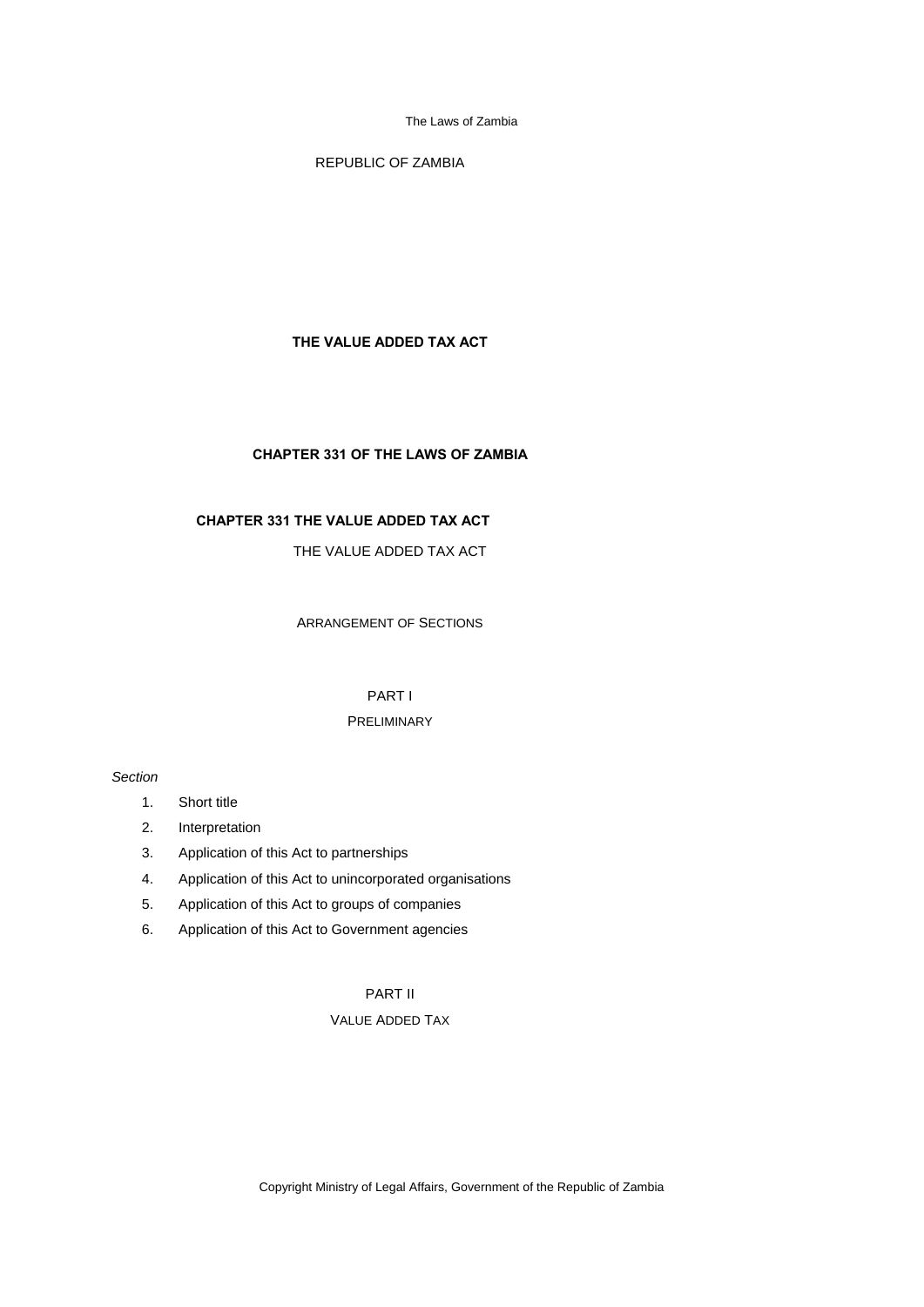- 7. Taxable supplies
- 8. Imposition and scope of tax
- 9. Rate of tax
- 10. Taxable value of supplies and importations
- 11. Place of supply of goods
- 12. Place of supply of services
- 13. Time of supply of goods or services
- 14. Time of importation
- 15. Exemptions and zero-ratings

## PART III

## ACCOUNTING FOR AND PAYMENT OF TAX

- 16. Tax returns
- 17. Late lodgment of returns
- 18. Tax deductions and credits
- 19. Payment of tax or credit
- 20. Interest on overdue tax
- 21. Assessment of tax

# PART IV

## DEFAULT IN PAYMENT OF TAX

## *Section*

- 22. Recovery of tax and interest
- 23. Attachment of debts, etc.
- 24. Security and production of evidence
- 25. Requirement for early payment
- 26. Distress

# PART V

## REGISTRATION OF SUPPLIERS

- 27. Register of suppliers
- 28. Registration
- 29. Failure to register, etc.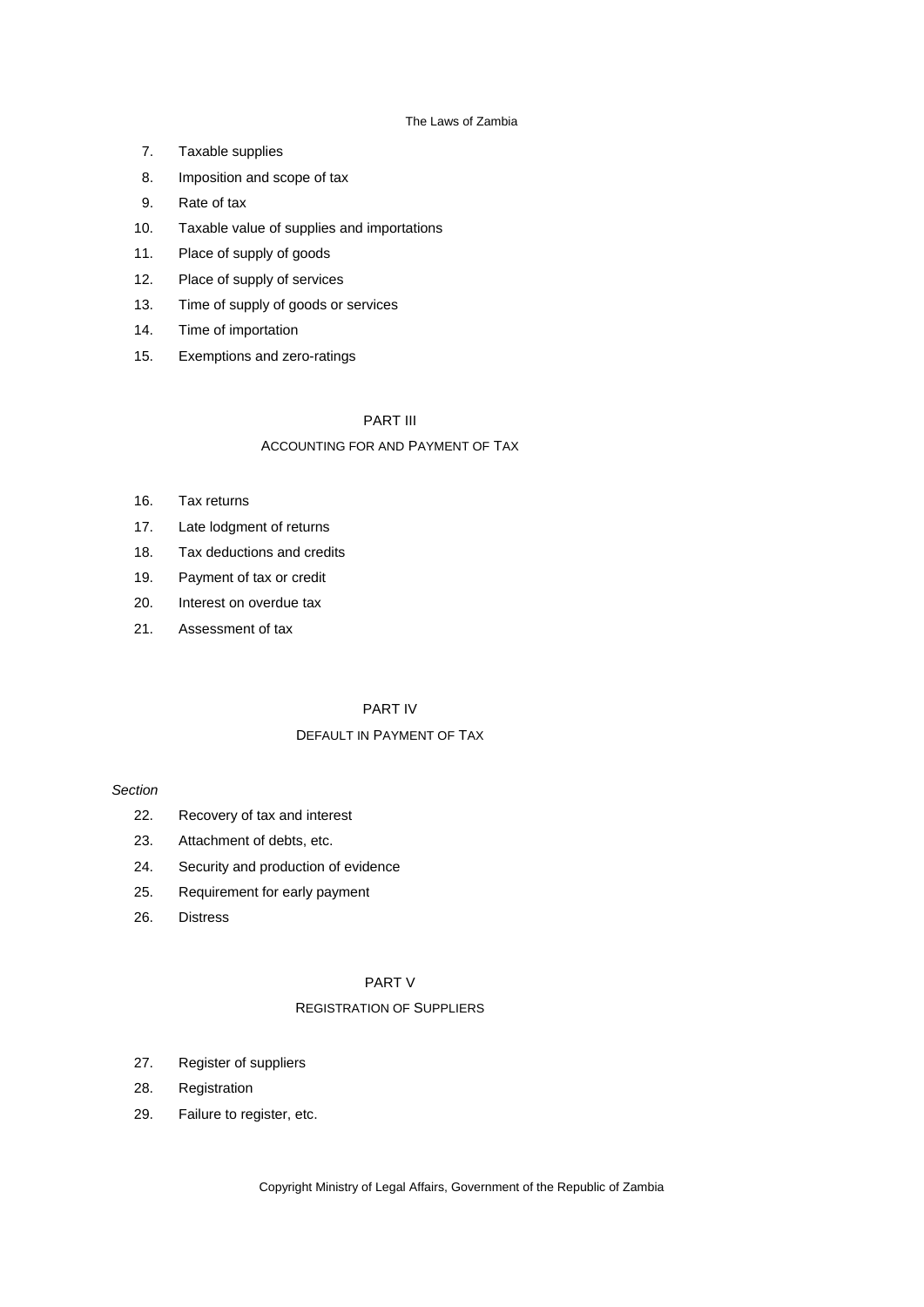# PART VI

# APPEALS

- 30. Value Added Tax Appeals Tribunal
- 31. Appeals to Tribunal
- 32. Determination of appeals

# PART VII

## ADMINISTRATION AND ENFORCEMENT

- 33. Functions of Authority
- 34. Delegation by Commissioner-General
- 35. Authorised officers
- 36. Taking of samples
- 37. Furnishing of information and production of documents
- 38. Entry and search
- 39. Obstruction of authorised officers
- 40. Impersonation of authorised officers
- 41. Immunity of authorised officers

PART VIII **MISCELLANEOUS**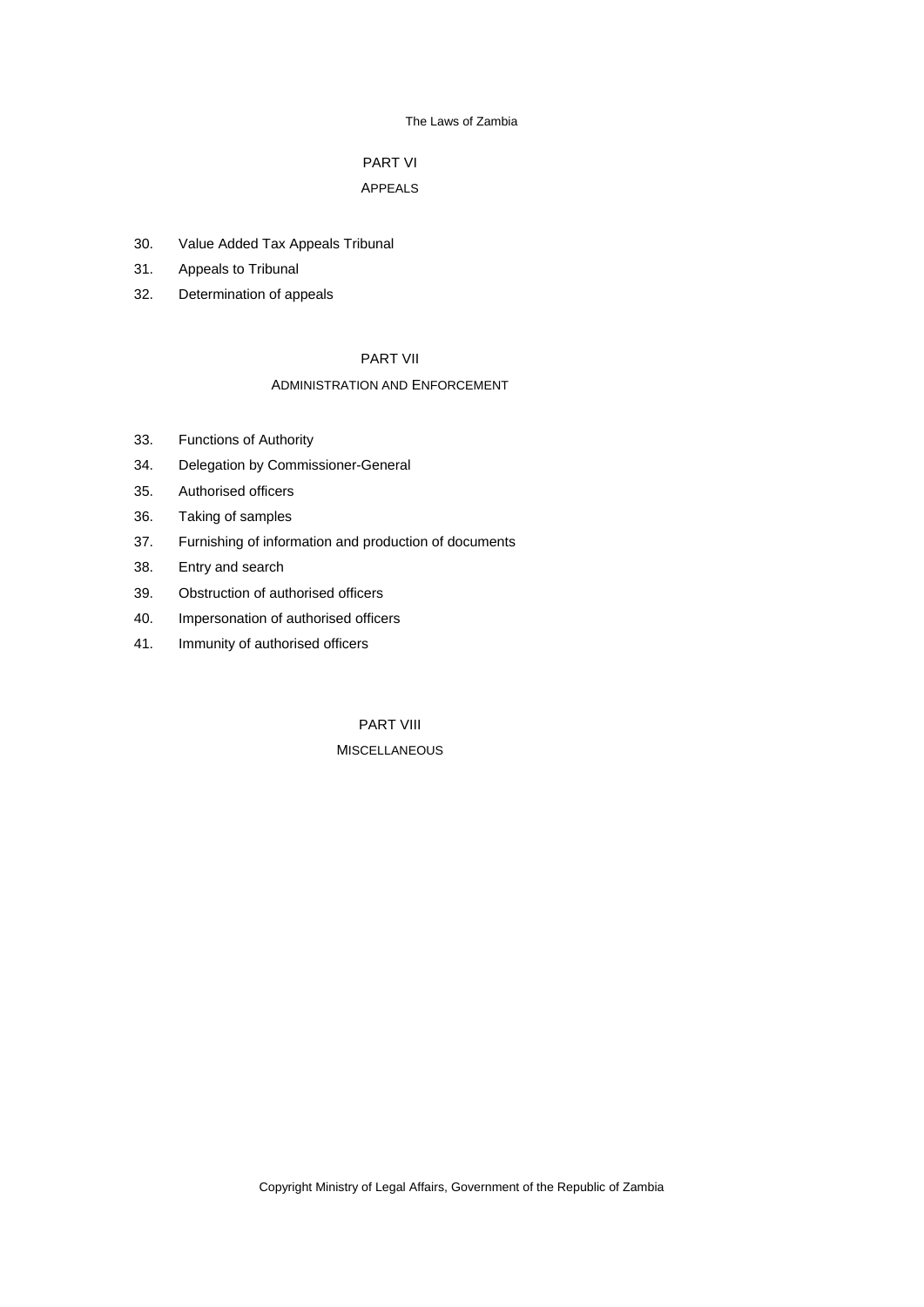### *Section*

- 42. Records and accounts
- 43. False returns and statements
- 44. Evasion of taxation
- 45. Fine in lieu of prosecution
- 46. Advertised retail prices to include tax
- 47. Adjustment of contracts on changes in tax
- 48. Priority of tax debts in bankruptcy
- 49. Evidence by certificate
- 50. Schemes for obtaining undue tax benefits
- 51. Regulations
- 52. Administrative rules
- 53. Transitional registration provisions
- 54. Other transitional provisions
- 55. Repeal of Cap. 663 of the 1971 edition and Act No. 25 of 1990

**SCHEDULES** 

## **CHAPTER 331**

## VALUE ADDED TAX 4 of 1995

**An Act to impose a tax on the supply of goods and services in Zambia and the importation of goods into Zambia; to repeal the Sales Tax Act and the Insurance Levies Act; and to provide for matters connected with or incidental to the foregoing.**

[1st May, 1995]

### PART I

## PRELIMINARY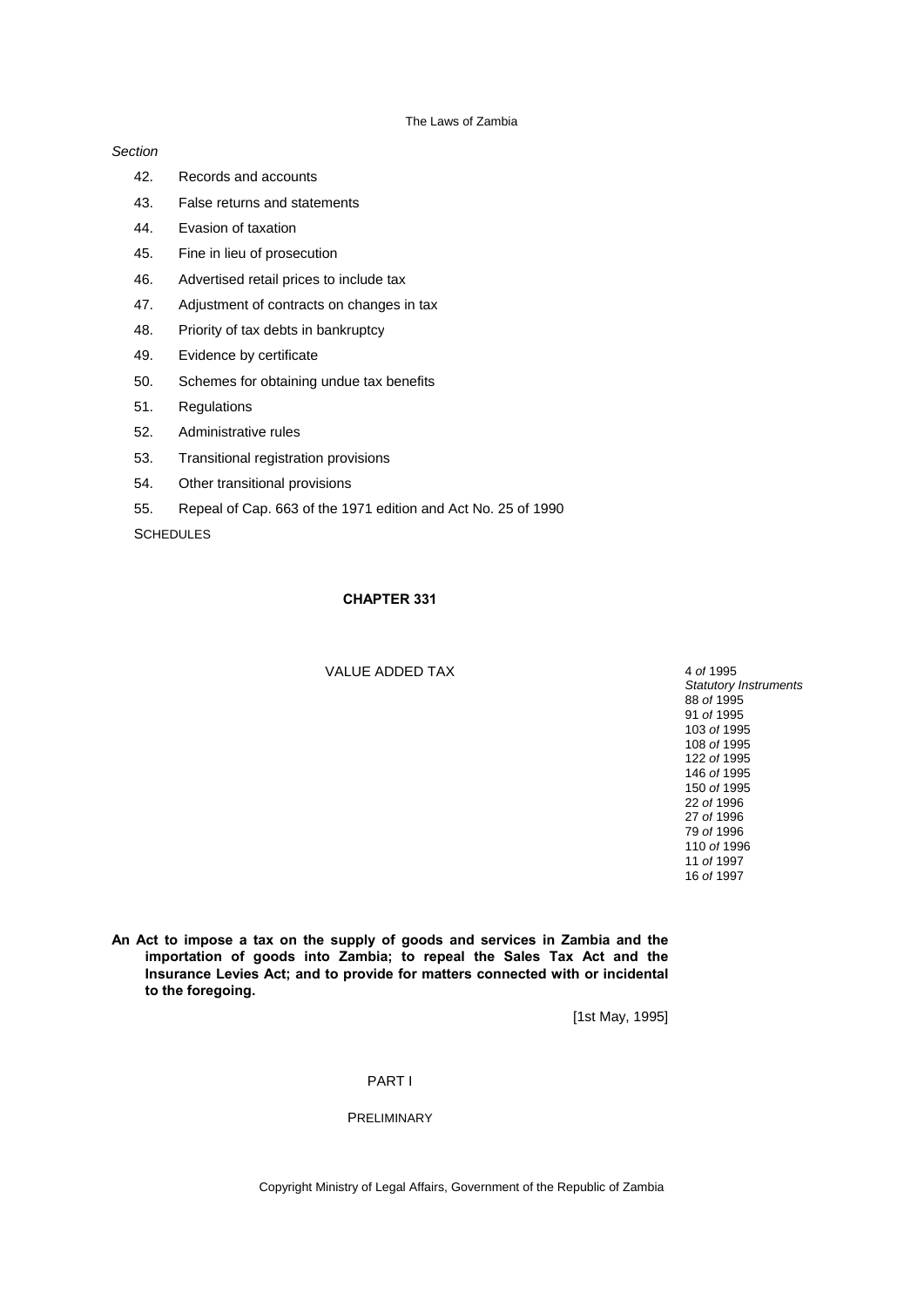**1.** This Act may be cited as the Value Added Tax Act.\*(1)

\* The Value Added Tax Act came into operation on 1st May 1995. For the purposes of this Act, 1st July, 1995 is appointed as the tax commencement day. (S.I. No. 58 of 1995)

- **2.** (1) In this Act, unless the context otherwise requires-
	- "authorised officer" means a person appointed under section *thirty-five* to be an authorised officer for the purposes of this Act;
	- "Authority" means the Zambia Revenue Authority established by the Zambia Revenue Authority Act;
	- "Commissioner-General" means the Commissioner-General appointed under the Zambia Revenue Authority Act;
	- "exempt importation" means an importation of goods described in the First Schedule;
	- "exempt supply" means a supply of goods or services described in the First Schedule;
	- "goods" means any article or substance of value, any immovable property and any interest in land, but does not include money, securities or any chose in action;
	- "Government agency" means-
		- (*a*) any Ministry or Department of the Government;
		- (*b*) any statutory corporation or board; or
		- (*c*) any local authority.
	- "importation of goods" includes any dealing with goods that renders the goods liable to any duty or other impost under the Customs and Excise Act;
	- "input tax" has the meaning ascribed to it in section *eighteen*;
	- "prescribed accounting period", in relation to a taxable supplier, means the accounting period determined under section *sixteen* that is applicable to that supplier;
	- "prescribed interest rate" means the rate that exceeds, by two per centum per annum, the commercial bank lending rate for the time being determined by the Bank of Zambia, except where the Minister, by statutory order, determines a lower rate;

"registered" means registered under Part V;

"supplier" means-

- (*a*) a person, corporation, partnership or organisation that supplies goods or services; or
- (*b*) any Government agency.

"supply of a service" includes-

- (*a*) the provision of goods on lease, hire or loan;
- (*b*) a treatment of any goods;
- (*c*) any other activity which the Minister, by regulation, declares to be the supply of a service for the purposes of this Act;

Copyright Ministry of Legal Affairs, Government of the Republic of Zambia

Interpretation Cap. 321 Cap 321 Cap. 322

Short title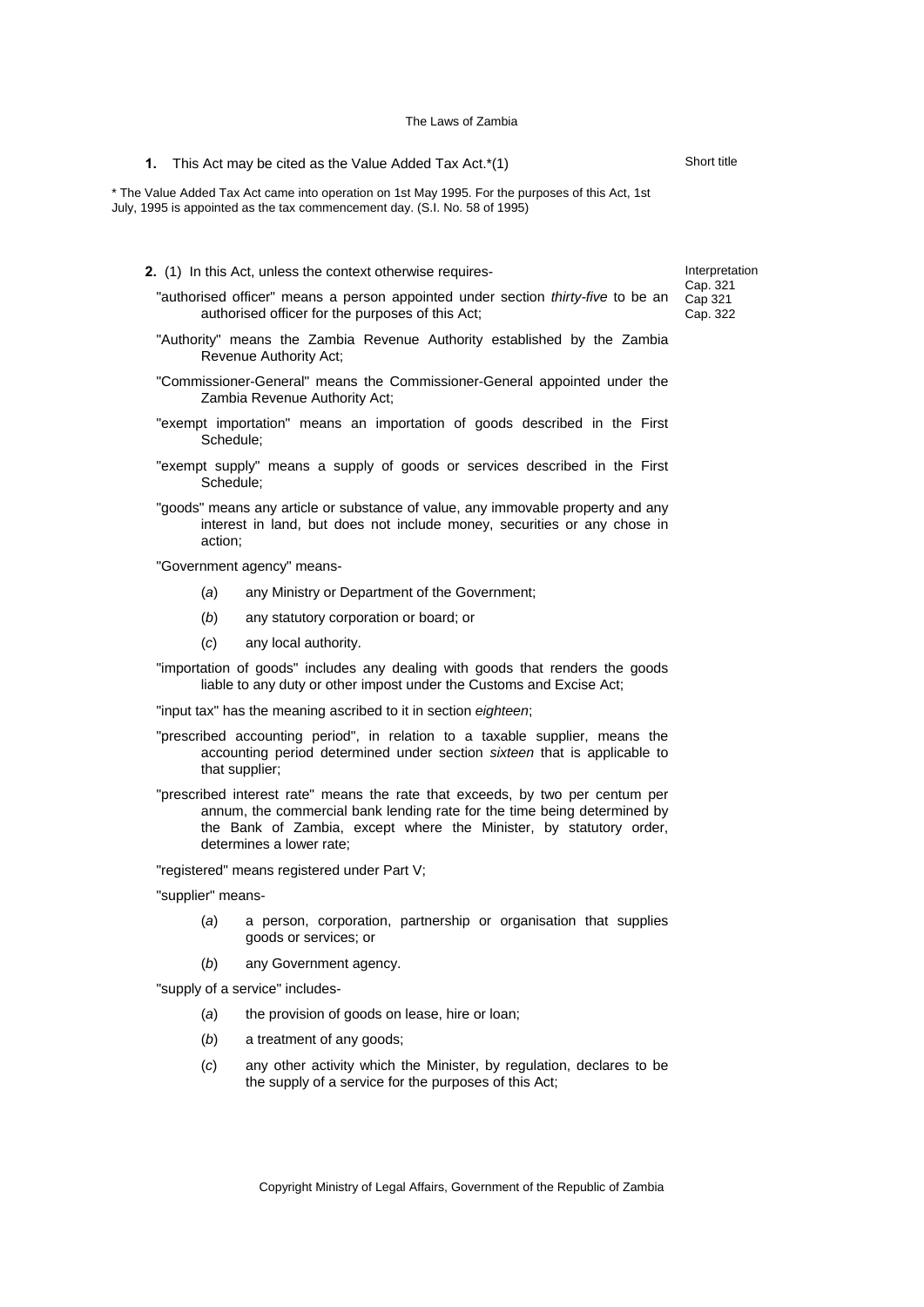but does not include-

- (i) the provision of any service without consideration, except in so far as the Minister, by regulation, otherwise determines; or
- (ii) any other activity which the Minister by regulation declares not to be a supply of a service for the purposes of this Act.

"supply of goods" means-

- (*a*) a sale of goods;
- (*b*) a gift of goods;
- (c) where goods are obtained by a taxable supplier for the purposes of a business carried on by him or are, in the course of such a business, manufactured or produced for supply, an appropriation or transfer of possession of the goods-
	- (i) for his own use or consumption, or for use or consumption by him and others; or
	- (ii) for use or consumption by his employees or partners, or otherwise in connection with a business carried on by him; or
- (*d*) any other dealing with the goods (other than the supply, in relation thereto, of a service) which the Minister, by regulation, declares to be a supply of the goods for the purposes of this Act;

 but does not include an importation of the goods, or any dealing with the goods which the Minister, by regulation, declares not to be a supply of the goods for the purposes of this Act;

- "tax" means value added tax imposed by section *eight* or additional tax payable under section *seventeen*, and "taxation" shall be construed accordingly;
- "tax commencement day" means such day, being the first day of a month, as the Minister may, by statutory order, appoint;
- "tax invoice" means an invoice, showing such particulars as the Commissioner-General may, by administrative rule, prescribe, relating to a taxable supply of goods or services;

"tax return" means a return referred to in section *sixteen*;

"taxable importation" means an importation of goods that takes place in Zambia after the tax commencement day, other than an exempt importation;

"taxable supplier" means a person who is required by this Act to be registered;

"taxable supply" has the meaning ascribed to it in section *seven*;

"taxable value", in relation to goods or services supplied, or goods imported, means their taxable value ascertained in accordance with section *ten*;

"Tribunal" means the Value Added Tax Appeals Tribunal established by this Act;

"zero-rated supply" means a supply of goods or services described in the Second Schedule.

(2) In this Act, a reference to a supply of goods or services in the course of a business includes a reference to a supply of goods or services for the promotion, or otherwise in furtherance of a business.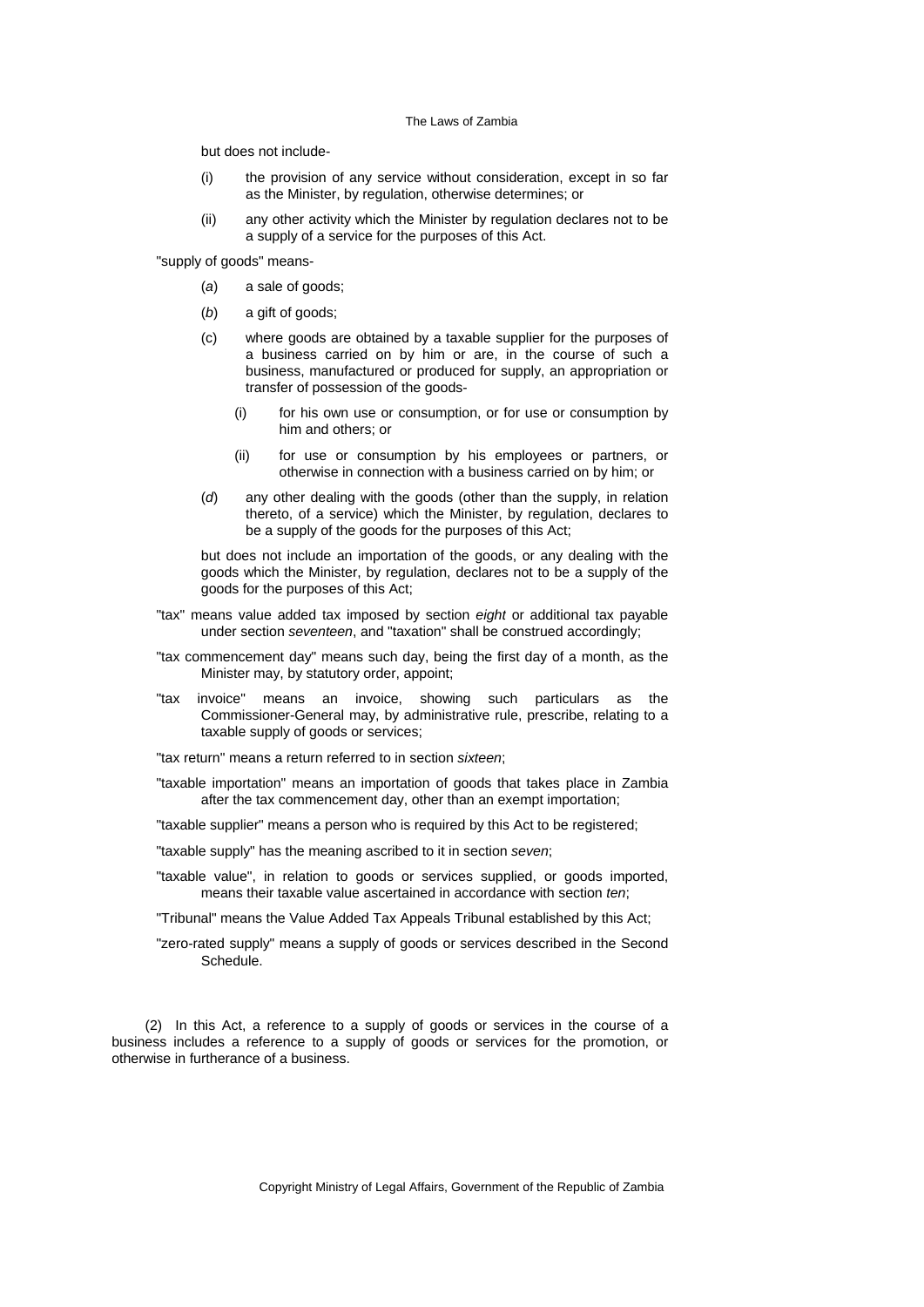**3.** (1) Where a firm consisting of two or more individuals in partnership is a registered supplier, the firm shall be taken, for the purposes of this Act, to be the supplier of any goods and services supplied in the course of the business of the firm; but in default of such registration, each partner shall be deemed to be the supplier of any such goods and services.

Application of this Act to partnerships

(2) Without prejudice to any other law providing for the sufficiency of any means of giving notice to a partnership, any notice of assessment or other notice given under this Act to a partnership may be addressed to the partnership in the name under which it is registered under this Act.

(3) Subject to this section, in determining for the purposes of this Act whether any goods or services are supplied to, or by, a partnership, no account shall be taken of any change in the partnership.

(4) Without prejudice to the operation of any law providing for the imposition of liability on members of a partnership, until the date on which a change in the partnership is notified to the Commissioner-General, a person who has ceased to be a member of a partnership shall be regarded as continuing to be a partner for the purposes of this Act and, in particular, for the purpose of any liability for tax or interest due from the partnership under this Act.

(5) Where a person ceases, for the purposes of this Act, to be a member of a partnership, any notice of assessment or other notice given to the partnership under this Act that relates to any matter-

- (*a*) arising within or in connection with the prescribed accounting period during which he so ceased to be a member of the partnership; or
- (*b*) arising within or in connection with any earlier prescribed accounting period during which, or during any part of which, he was for the purposes of this Act a member of the partnership;

shall be deemed to have been served on him.

**4.** (1) Where a club, association or other unincorporated organisation is a registered supplier, the organisation shall be taken, for the purposes of this Act, to be the supplier of any goods and services supplied in the course of the business of the organisation; but in default of such registration, every member of the organisation shall be deemed to be the supplier of such goods and services.

Application of this Act to unincorporated organisations

(2) The names and other particulars of the members of the management committee of an unincorporated organisation that is a registered supplier shall be recorded in the register, and such members shall bear the liabilities of the organisation under this Act.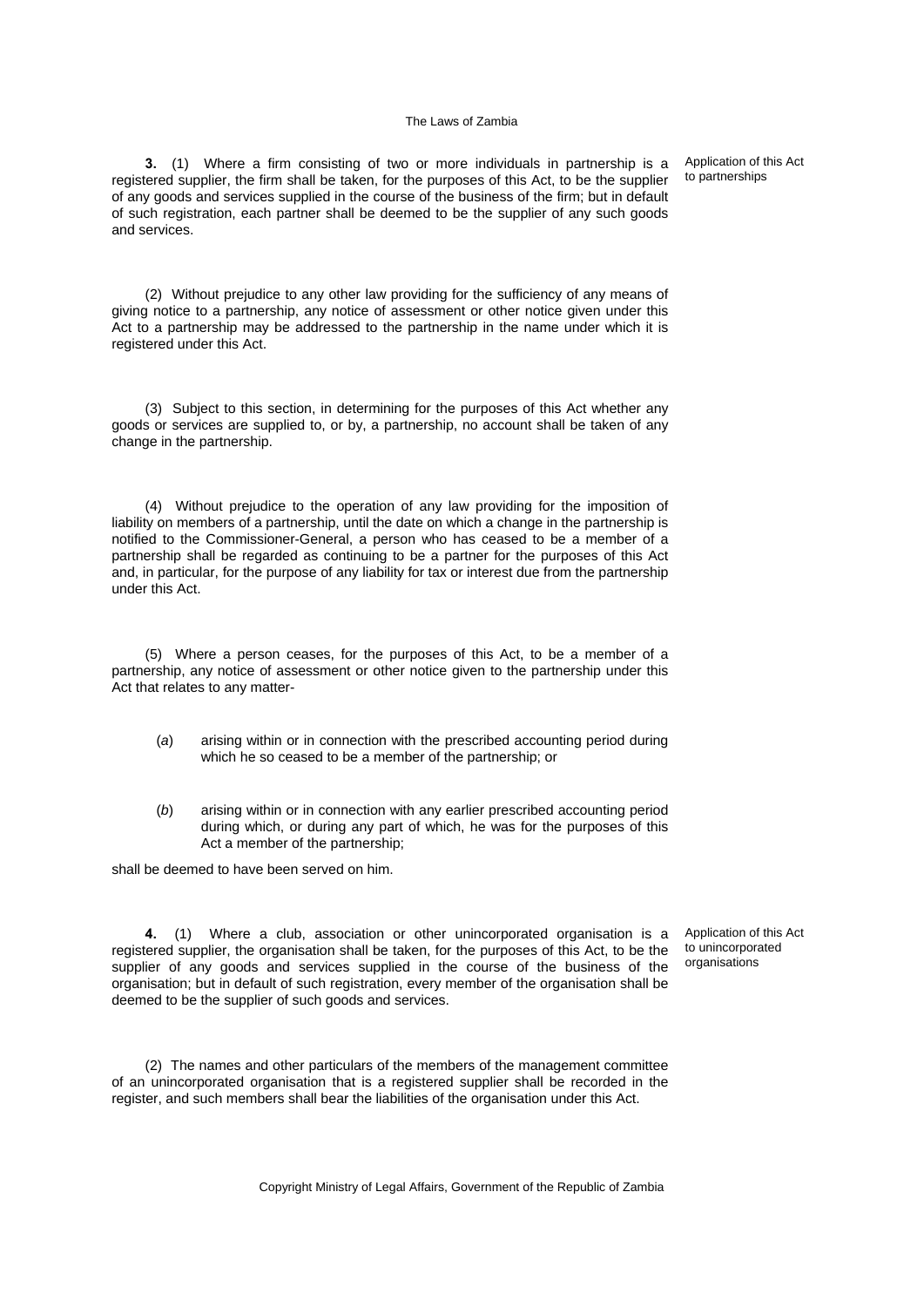(3) Until the date on which a change in the management committee is notified to the Commissioner-General, a person who has ceased to be a member of the management committee of an unincorporated organisation that is a registered supplier shall be regarded as continuing to be such a member for the purposes of this Act and, in particular, for the purpose of any liability for tax or interest due from the organisation under this Act.

(4) Where a person ceases, for the purposes of this Act, to be a member of the management committee of an unincorporated organisation that is a registered supplier, any notice of assessment or other notice given to the organisation under this Act that relates to any matter-

- (*a*) arising within or in connection with the prescribed accounting period during which he so ceased to be a member of the management committee; or
- (*b*) arising within or in connection with any earlier prescribed accounting period during which, or during any part of which, he was for the purposes of this Act a member of the management committee;

shall be deemed to have been served on him.

(5) Where a person is a member of the management committee of an unincorporated organisation during part only of a prescribed accounting period, his liability for tax on the supply by the organisation of goods or services during that period, and any liability for payment of any interest or additional tax as a consequence, shall be limited to such proportion of the organisation's liability as may be just in the circumstances.

**5** (1) For the purposes of this Act, two or more companies incorporated in Zambia are eligible to be treated as a recognised group if-

Application of this Act to groups of companies

- (*a*) one of them controls each of the others;
- (*b*) one person, whether a company or an individual, controls them all; or
- (*c*) two or more individuals carrying on a business in partnership control them all.

(2) On application made by a company naming itself and other companies in the application, or by the person or persons controlling the companies named in the application, the Commissioner-General, if satisfied that the companies named in the application are eligible to be treated as a recogised group, may by notice in writing-

(*a*) declare that, as from a date specified in the order, they shall form a recognised group for the purposes of this Act; and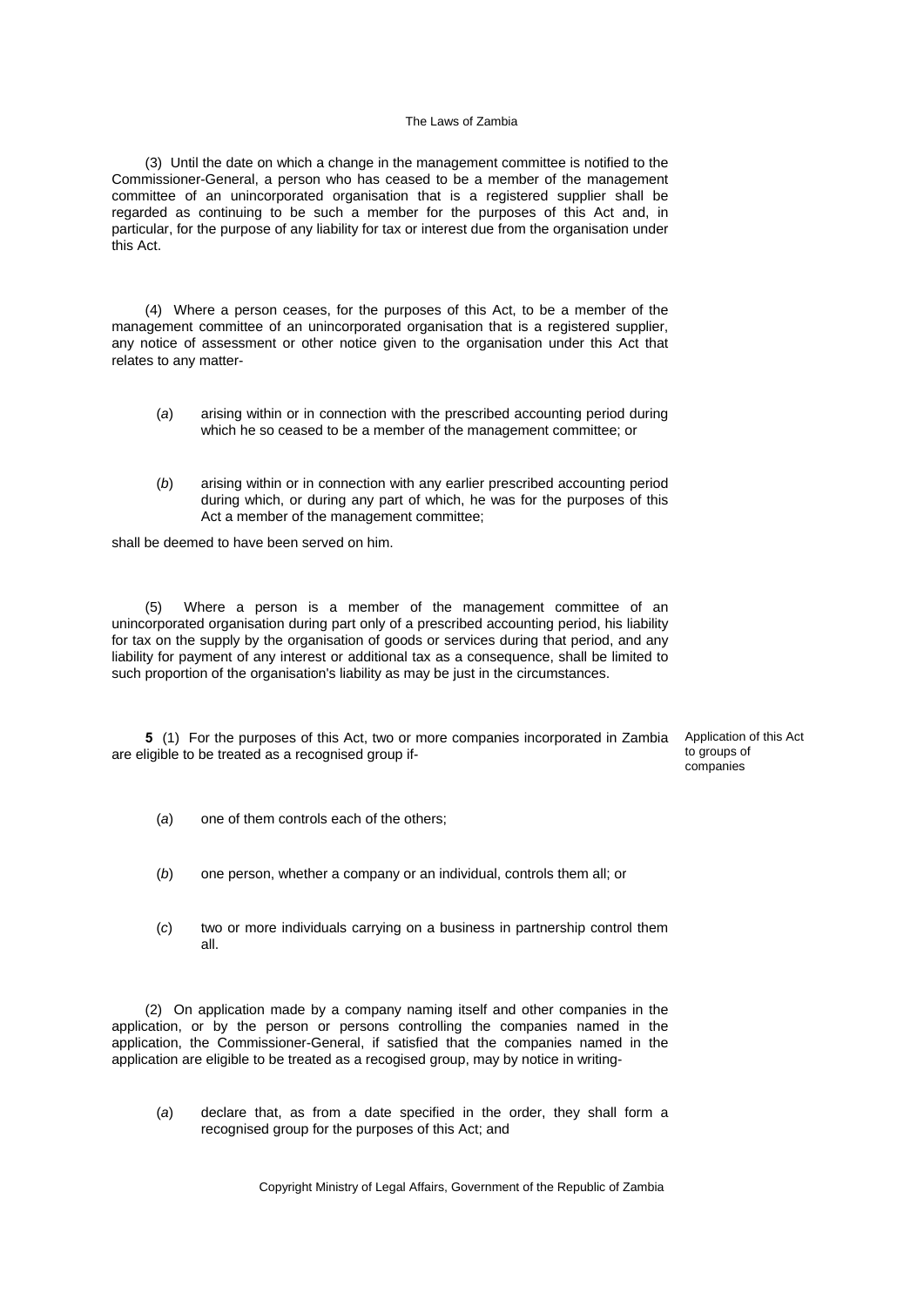(*b*) designate the representative member for the group.

(3) Where two or more companies form a recognised group, then, for the purposes of this Act, any business carried on by a member of the group shall be regarded as carried on by the representative member, and-

- (*a*) any supply of goods or services by a member of the group to another member of the group shall be disregarded;
- (*b*) any other supply of goods or services by or to a member of the group shall be regarded as a supply by or to the representative member; and
- (*c*) any tax paid or payable by a member of the group on the importation of any goods shall be regarded as paid or payable by the representative member, by whom the goods shall be deemed to have been imported.

(4) Notwithstanding sub-section (3), all members of a recognised group shall be jointly and severally liable for any tax due from the representative member.

(5) The Commissioner-General may, on application made on behalf of a recognised group, by notice declare that, as from a date specified in the notice-

- (*a*) a further eligible company shall be included in the group;
- (*b*) a specified member of the group shall be excluded from the group;
- (*c*) another member of the group shall be substituted as the representative member; or
- (*d*) the group shall no longer be a recognised group for the purposes of this Act.

(6) An application under this section shall not be refused unless the Commissioner-General considers it necessary to refuse it for the protection of the revenue.

(7) The Commissioner-General may, of his own motion, by notice exclude from membership of a recognised group any company which has ceased to be eligible to be a member.

(8) For the purposes of this section-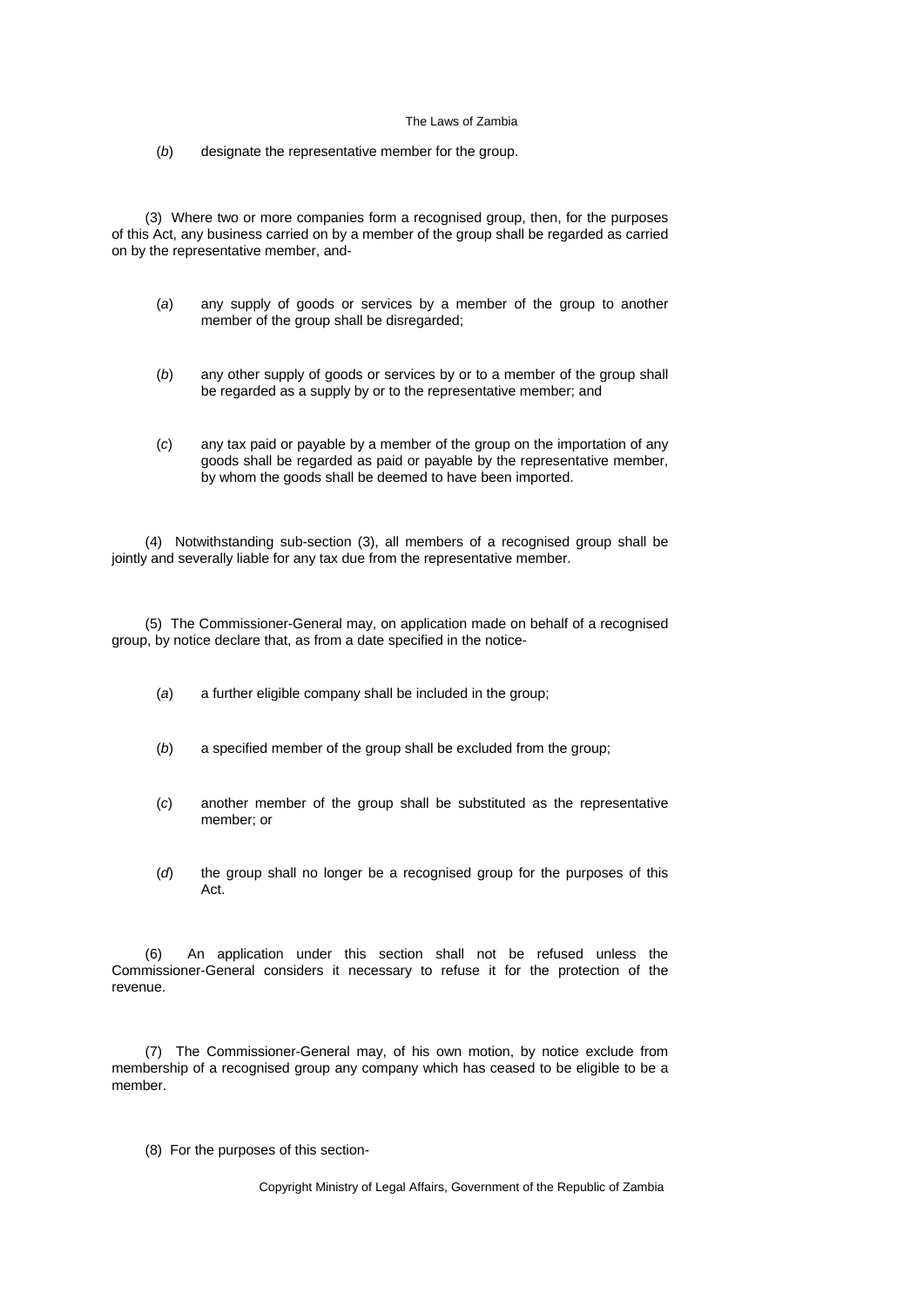- (*a*) one company shall be taken to control another if it is empowered by any Cap 388 written law to control the other's activities or if it is the other's holding company within the meaning of the Companies Act; and
- (*b*) one or more individuals shall be taken to control a company if, apart from being individual, he or they satisfy the criteria for being its holding company under that Act.

**6.** (1) Except to the extent to which provision is otherwise made by or under this Act, this Act applies to a Government agency as though a supply of goods or services to it for the purposes of the performance of its official functions were a supply of the goods or services for the purposes of a business carried on by it.

(2) The Minister may, by regulation, provide for the modification of any provision of this Act, or of any regulation or rule made under this Act, in its application to a Government agency.

## PART II

## VALUE ADDED TAX

**7.** (1) For the purposes of this Act, any supply of goods or services made by a Taxable supplies taxable supplier, in the course of a business, that takes place in Zambia on or after the tax commencement day, other than an exempt supply, is a taxable supply.

(2) Although tax is not payable on a zero-rated supply, the provisions of this Act, apart from section *eight*, shall otherwise apply to a zero-rated supply in the same way as to all other taxable supplies.

**8.** (1) A tax, to be known as value added tax, shall be charged, levied, collected and paid in respect of-Imposition and scope of tax

- (*a*) every taxable supply of goods or services in Zambia, other than a zero-rated supply; and
- (*b*) every taxable importation of goods into Zambia;

that takes place on or after the tax commencement day.

(2) The reference in sub-section (1) to a supply of goods or services in Zambia includes a reference to a supply that, by the operation of section *eleven* or *twelve* or of any rule made under those sections, is to be regarded as taking place in Zambia.

Copyright Ministry of Legal Affairs, Government of the Republic of Zambia

Application of this Act to Government agencies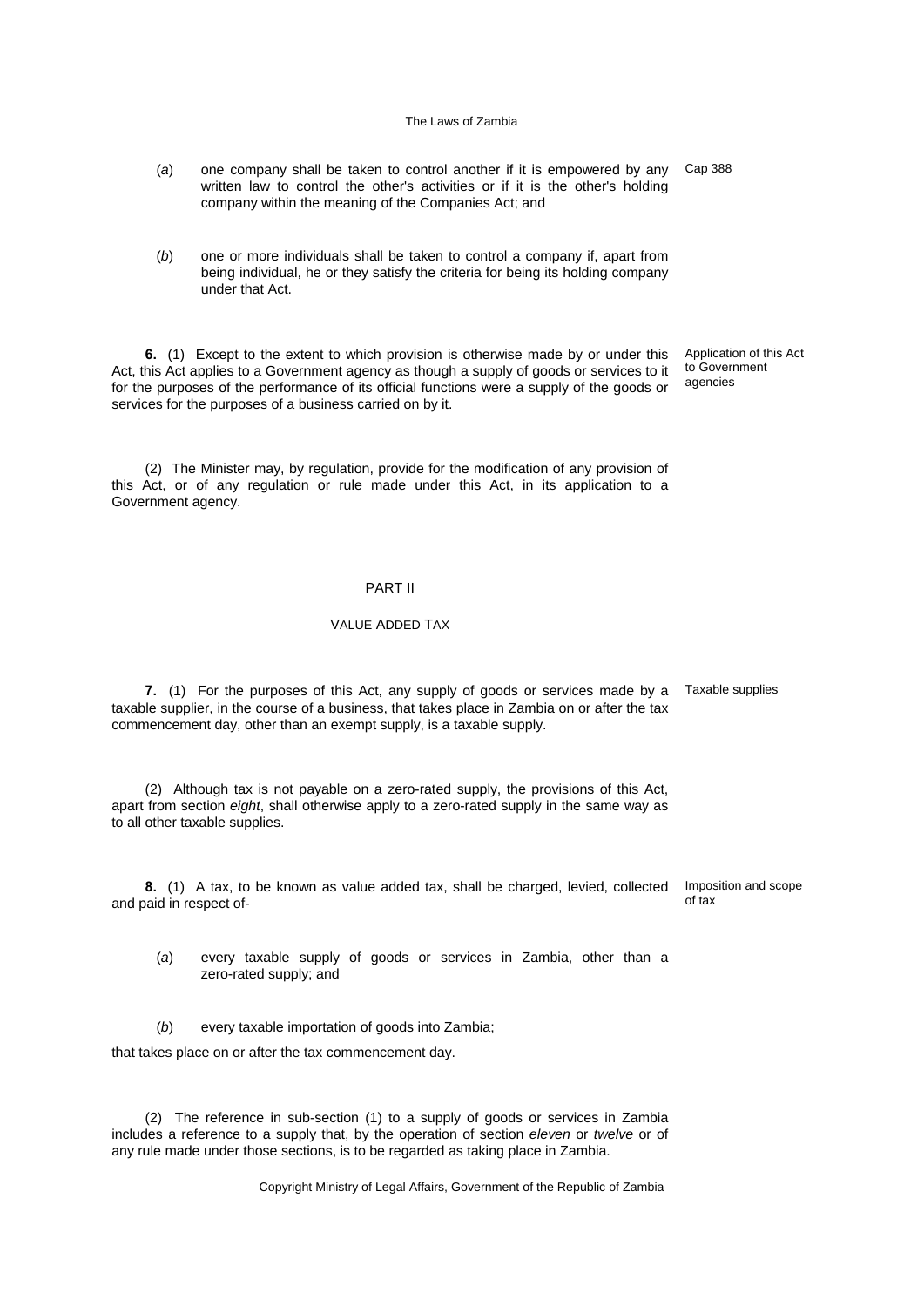(3) Tax on a supply of goods and services is payable by the supplier of the goods or services and, subject to any other provision made by or under this Act in relation to accounting, is due and payable at the time of supply.

(4) Tax on an importation of goods shall be charged as if it were a duty of customs under the Customs and Excise Act, and is payable, accordingly, by the importer of the goods. Cap. 322

**9.** (1) Tax on a taxable supply of goods or services shall be charged on their Rate of tax taxable value, at the prescribed rate of tax.

(2) Tax on a taxable importation of goods shall be charged on their taxable value, at the prescribed rate of tax.

(3) The prescribed rate of tax shall be seventeen and a half per centum, unless the Minister, by statutory order, determines a lower rate.

(4) For the purposes of any provision of this Act, or of the regulations or rules made under this Act, the prescribed rate of tax in the case of a zero-rated supply shall be regarded as zero.

(*As amended by S.I. No.* 11 *of* 1997)

**10.** (1) Subject to this section, where goods or services are supplied for a monetary consideration, the amount by which that consideration exceeds the tax payable in respect of the supply shall be the taxable value of the goods or services.

Taxable value of supplies and importations

(2) Where goods or services are supplied-

- (*a*) otherwise than for a monetary consideration;
- (*b*) for a consideration that consists only partly of money; or
- (*c*) for a consideration that is less than the open market value of the goods or services;

the amount by which their open market value exceeds the tax payable in respect of the supply shall be the taxable value of the goods or services.

(3) The taxable value of imported goods shall be determined as for a duty of customs, but shall be taken to include the amount of any duty or other impost payable otherwise than under this Act in respect of the importation.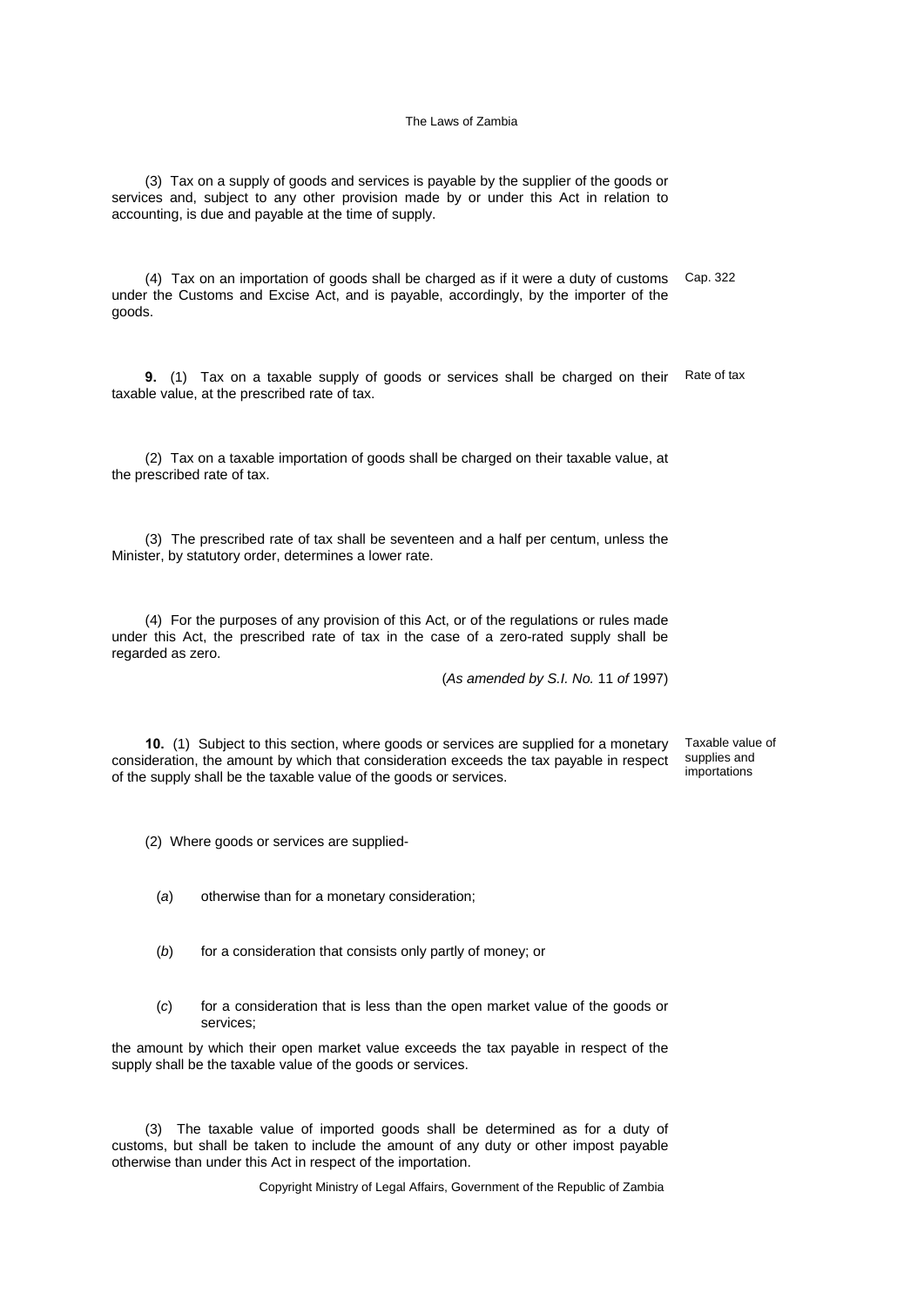(4) In this section, "open market value" means the price at which the goods or services concerned would have been supplied, in the ordinary course of business, to a person independent of the supplier.

**11.** (1) This section shall have effect for determining whether goods shall be regarded, for taxation purposes, as being supplied in Zambia.

Place of supply of goods

(2) Goods shall be regarded-

- (*a*) as supplied in Zambia if they are exported from Zambia or if their supply does not involve their removal from or to Zambia;
- (*b*) as supplied in Zambia if their supply involves their installation or assembly at a place in Zambia to which they are removed; and
- (*c*) as supplied outside Zambia if their supply involves their installation or assembly at a place outside Zambia to which they are removed.

(3) For the purposes of the preceding provisions of this section, where goods, in the course of their removal from a place in Zambia to another place in Zambia, leave and re-enter Zambia, the removal shall not be regarded as a removal from or to Zambia.

(4) Where the Commissioner-General is of the opinion that, in relation to any case or class of cases-

- (*a*) the place at which goods are regarded, for taxation purposes, as supplied is doubtful; or
- (*b*) the application of the provisions of this section gives rise to inequity or anomaly, whether because of the taxation laws of any other country or for any other reason appearing to the Commissioner-General to be significant;

he may, in relation to that case or class of cases, make provision, by administrative rule, for or with respect to the determination, for taxation purposes, of the place of supply in a manner calculated to avoid any such doubt or rectify or mitigate any such inequity or anomaly; and any provision so made shall have effect in the relevant case or cases, instead of the foregoing provisions of this section.

**12.** (1) This section shall have effect for determining whether services shall be regarded, for taxation purposes, as being supplied in Zambia.

Place of supply of services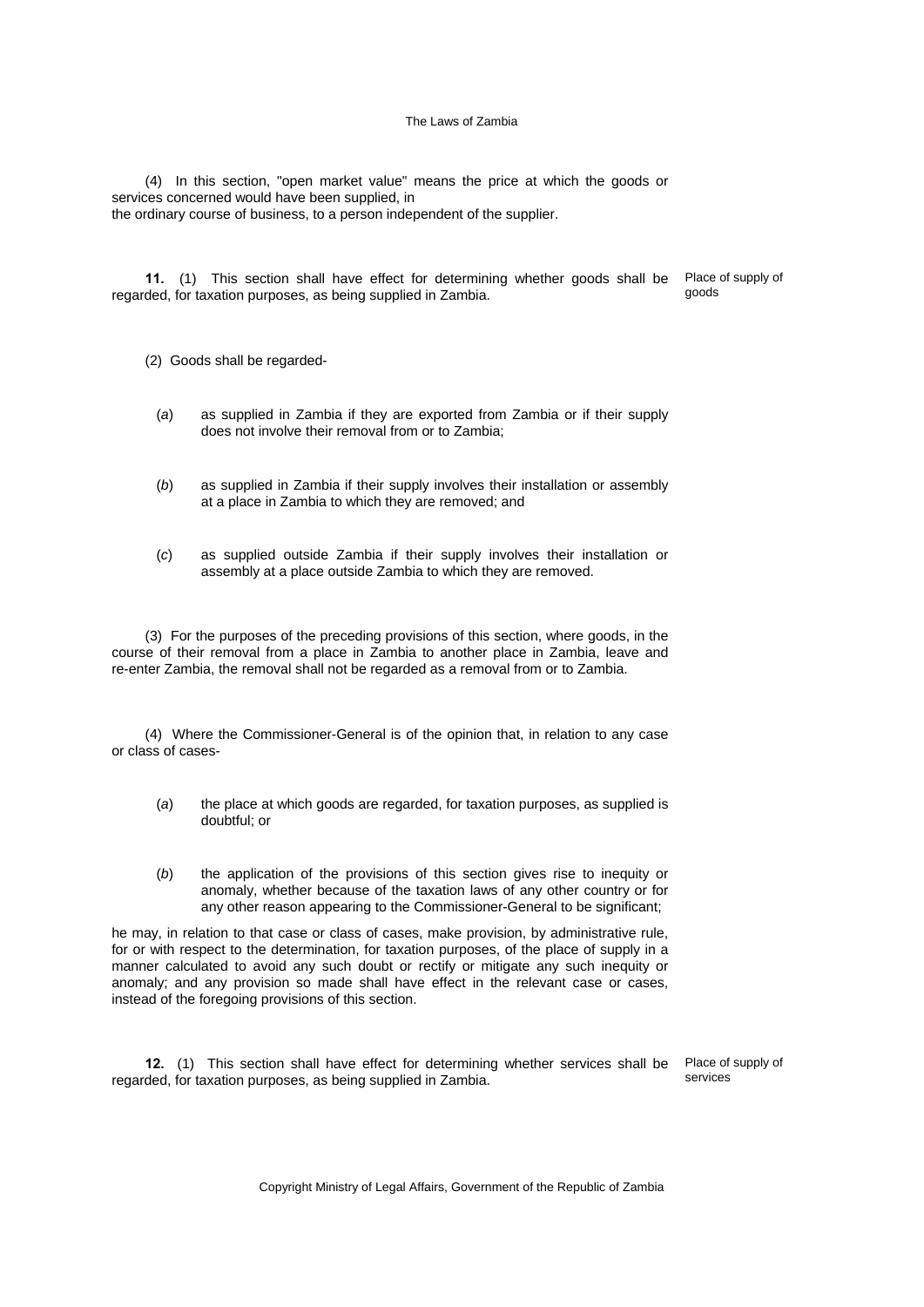(2) Where a service consisting of the lease, hire or loan of any goods does not involve the removal of the goods from or to Zambia, the service shall be regarded as supplied in Zambia.

(3) For the purposes of sub-section (2), where goods, in the course of their removal from a place in Zambia to another place in Zambia, leave and re-enter Zambia, the removal shall not be regarded as a removal from or to Zambia.

- (4) Services shall be regarded supplied in Zambia if the supplier of the services-
	- (*a*) has a place of business in Zambia and no place of business elsewhere;
	- (*b*) has no place of business in Zambia or elsewhere but his usual place of residence is in Zambia; or
	- (*c*) has places of business in Zambia and elsewhere but the place of business most directly concerned with the supply of the services in question is the one in Zambia.

(5) Where the Commissioner-General is of the opinion that, in relation to any case or class of cases-

- (*a*) the place at which services are regarded, for taxation purposes, as supplied is doubtful; or
- (*b*) the application of the provisions of this section gives rise to inequity or anomaly, whether because of the taxation laws of any other country or for any other reason appearing to the Commissioner-General to be significant;

he may, in relation to that case or class of cases, make provision, by administrative rule, for or with respect to the determination, for taxation purposes, of the place of supply in a manner calculated to avoid any such doubt or rectify or mitigate any such inequity or anomaly; and any provision so made shall have effect in the relevant case or cases, instead of the forgoing provisions of this section.

**13.** (1) This section shall have effect for determining, for taxation purposes, the time at which goods or services are supplied.

Time of supply of goods or services

(2) The time at which any goods are supplied, or at which any service consisting of the lease, hire, loan or treatment of, or other activity in relation to, any goods, is supplied, shall be whichever is the earliest of the following times:

(*a*) the time when goods are removed from the premises of the supplier;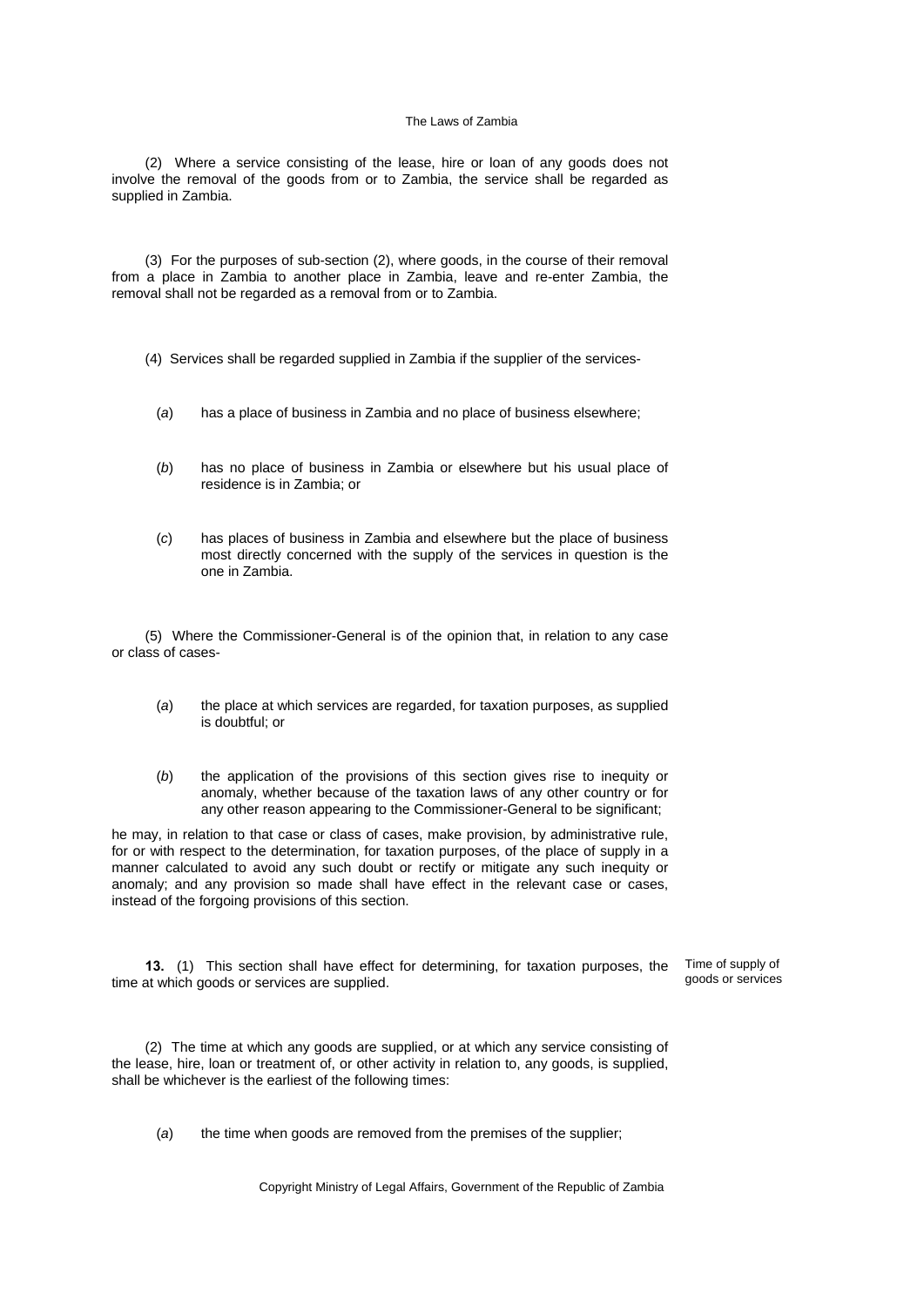- (*b*) the time when the goods are made available to the person to whom they are supplied;
- (*c*) the time when payment for the supply is received;
- (*d*) the time when a tax invoice is issued.

(3) Where, in respect of the supply of any goods, or of any service referred to in sub-section (2), payment is received or a tax invoice is issued in respect of part of the supply, paragraph (*c*) or (*d*) of that subsection shall apply to that part of the supply, and tax thereon shall be payable accordingly.

(4) Where electricity, water or any other commodity measured by meter is supplied, the time of supply shall be the time when the meter is next read after consumption of the commodity, except to the extent that payment is sooner made, or a tax invoice is sooner issued, in respect of the supply.

(5) Subject to the preceding provisions of this section, the time of supply of services shall be whichever is the earliest of the following times:

- (*a*) the time when payment for the supply is received;
- (*b*) the time when a tax invoice is issued; or
- (*c*) the time when they are actually rendered or performed.

(6) Where the Commissioner-General is on the opinion that, in relation to any case or class of cases-

- (*a*) the time at which goods or services are regarded, for taxation purposes, as supplied is doubtful; or
- (*b*) the application of the provisions of this section gives rise to some inequity or anomaly;

he may, in relation to that case or class of cases, make provision, by administrative rule, for or with respect to the determination, for taxation purposes, if the time of supply in a manner calculated to avoid any such doubt or rectify or mitigate any such inequity or anomaly; and any provision so made shall have effect in the relevant case or cases, instead of the foregoing provisions of this section.

**14.** For taxation purposes, goods shall be taken to be imported into Zambia at the time when they are regarded as so imported under the Customs and Excise Act.

Time of importation Cap. 322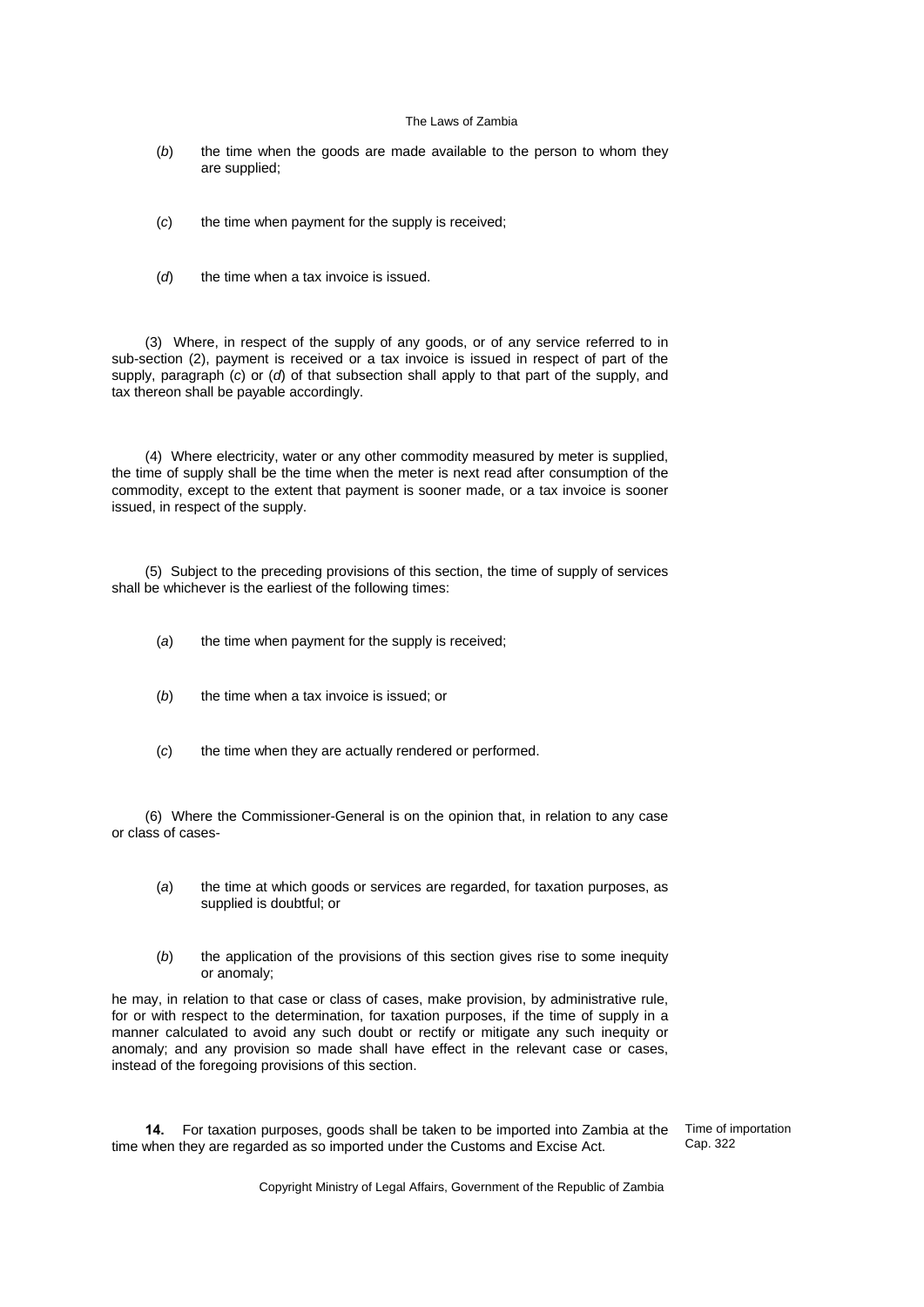**15.** (1) A supply of goods or services, or an importation of goods, that is described in the First Schedule shall be exempt from taxation. Exemptions and zero-ratings

(2) A supply of goods or services that is described in the Second Schedule shall, unless it is an exempt supply, be a zero-rated supply.

(3) The Minister may, by statutory order, vary, add to or replace the First or Second Schedule.

### PART III

### ACCOUNTING FOR AND PAYMENT OF TAX

**16.** (1) Every taxable supplier shall, in respect of each prescribed accounting Tax returns period, lodge with the Commissioner-General a tax return, in a form approved by the Commissioner-General, containing such information as the form requires in relation to the supply by him of goods or services, and the importation of goods, during that period, any tax deductions or credits and any other matter concerning his business.

(2) The return shall be lodged within twenty-one days after the end of the prescribed accounting period to which it relates or within such other time as the Commissioner-General may in a particular case determine by notice.

(3) For the purposes of this Act, the prescribed accounting period for a taxable supplier shall be the month next succeeding the month in which he was registered and each succeeding calendor month, unless the Commissioner-General, by notice in writing to a particular supplier, determines another prescribed accounting period for that supplier.

(4) A form of return approved by the Commissioner-General for the purposes of sub-section (1) shall, on request, be made available to any taxable supplier.

**17.** (1) A taxable supplier who fails to lodge a return within the time allowed by or Late lodgment of under this Act shall pay additional tax consisting ofreturns

- (*a*) one thousand penalty units; or
- (*b*) one-half of one per centum of the tax payable in respect of the prescribed accounting period covered by the return;

whichever amount is the greater, for each day the return is late.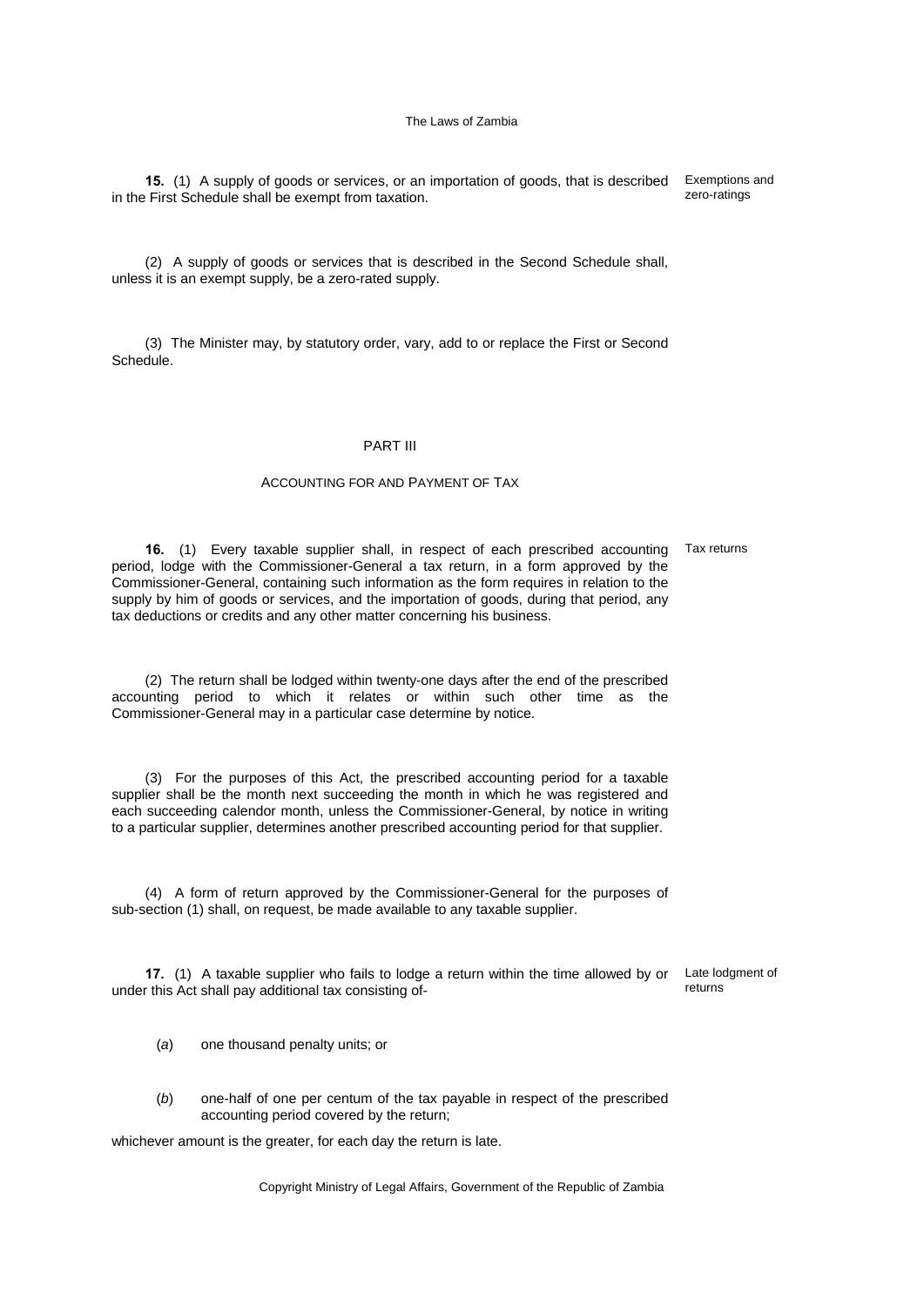(2) Additional tax prescribed by this section is payable twenty-one days after the date on which it is incurred.

(3) The imposition or payment of additional tax prescribed by this section does not affect any liability of the supplier to pay any interest or penalty elsewhere prescribed in this Act.

**18.** (1) The amount of any tax (in this Act referred to as "input tax") of the following character:

Tax deductions and credits

- (*a*) tax payable in respect of the supply of goods or services supplied to a registered supplier during a prescribed accounting period for the purposes of a business carried on or to be carried on by him; and
- (*b*) tax paid by a registered supplier on the importation, during a prescribed accounting period, of any goods used or to be used for the purposes of a business carried on or to be carried on by him;

may, so far as not previously deducted and subject to the exceptions contained in or prescribed under this section, be deducted from his tax liability or otherwise credited to him in respect of that prescribed accounting period or a later prescribed accounting period.

(2) Subject to the exceptions prescribed under this section, the input tax that may be deducted by, or credited to, a registered supplier shall be-

- (*a*) the whole of that tax, if all the supplies effected by him in the course of his business are taxable; or
- (*b*) such proportion of that tax as, in accordance with administrative rules made by the Commissioner-General, is attributable to taxable supplies, if some but not all of the supplies effected by him in the course of his business are taxable.

(3) Input tax shall not be deduced, credited or claimed unless the registered supplier, at the time of lodgment of the return in which the deduction or credit is claimed, is in possession of a tax invoice, or other evidence satisfactory to the Commissioner-General, relating to the goods or services in respect of which the tax is claimed or, in the case of imported goods, such documentary evidence of the payment of tax as the Commissioner-General may, by administrative rule, prescribe; and a person claiming input tax in contravention of this section shall, unless he satisfies the court to the contrary, be deemed to have taken steps for the fraudulent recovery of tax in contravention of section *forty-four*.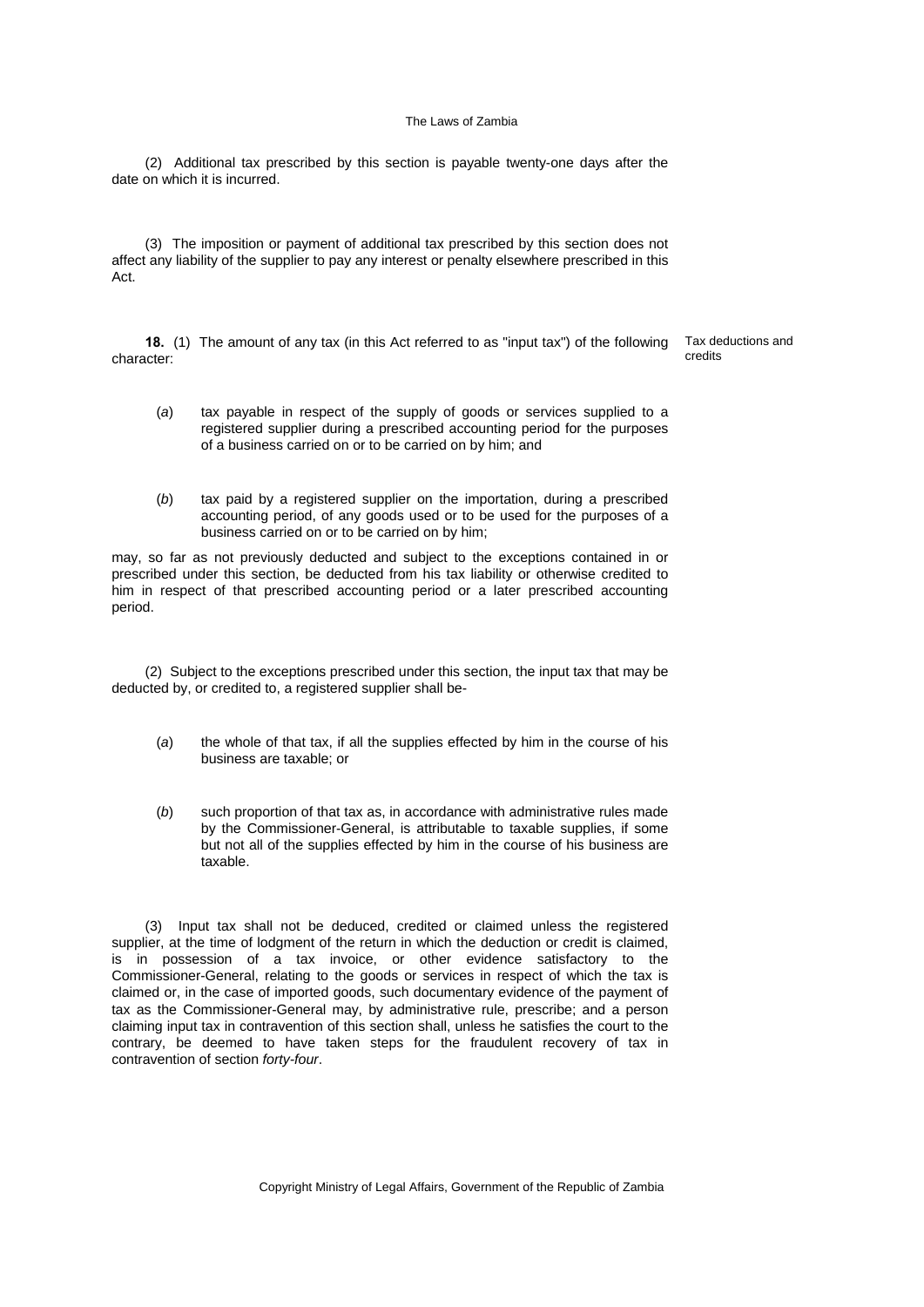(4) Input tax may not be deducted or credited after a period of three years from the date of the relevant tax invoice or other evidence referred to in sub-section (3), except in such circumstances as may be allowed by administrative rules made by the Commissioner-General.

(5) The Minister may, by regulation, determine cases in which a deduction or credit of input tax shall not be allowed, any such determination being made by reference to-

- (*a*) the goods or services supplied or the goods imported; or
- (*b*) the supplier or importer, or the person supplied; or such other factors as the regulations may prescribe.

(6) Without limiting the generality of paragraph (*b*) of sub-section (2), rules made by the Commissioner-General for the purposes of that paragraph may-

- (*a*) determine a proportion of supplies in any prescribed accounting period which is to be taken as consisting of taxable supplies; and
- (*b*) provisionally attribute input tax in accordance with the proportion so determined and adjust the attribution over two more prescribed accounting periods.

(7) The Minister may make regulations for or with respect to enabling a taxable supplier who was not a registered supplier at the time of supply or payment to claim, as input tax, tax on the supply to him of goods or services, or paid by him on the importation of goods.

**19.** (1) A taxable supplier whose tax liabilities in respect of a particular prescribed accounting period are not exhausted by allowable deductions shall, within the time allowed for lodgment of his tax return for that period, remit the tax amount due to the Commissioner-General. Payment of tax or credit

(2) Where, in respect of a particular prescribed accounting period, a registered supplier's allowable credits exceed what would have been his tax liabilities, if any, for the period, the Commissioner-General shall, within twenty-one days after-

- (*a*) the end of the quarter that includes the last day of that period; or
- (*b*) receipt of the last outstanding tax return due for any prescribed accounting period falling within the quarter;

whichever is later, remit to him the amount to which he stands in credit by reason of the excess.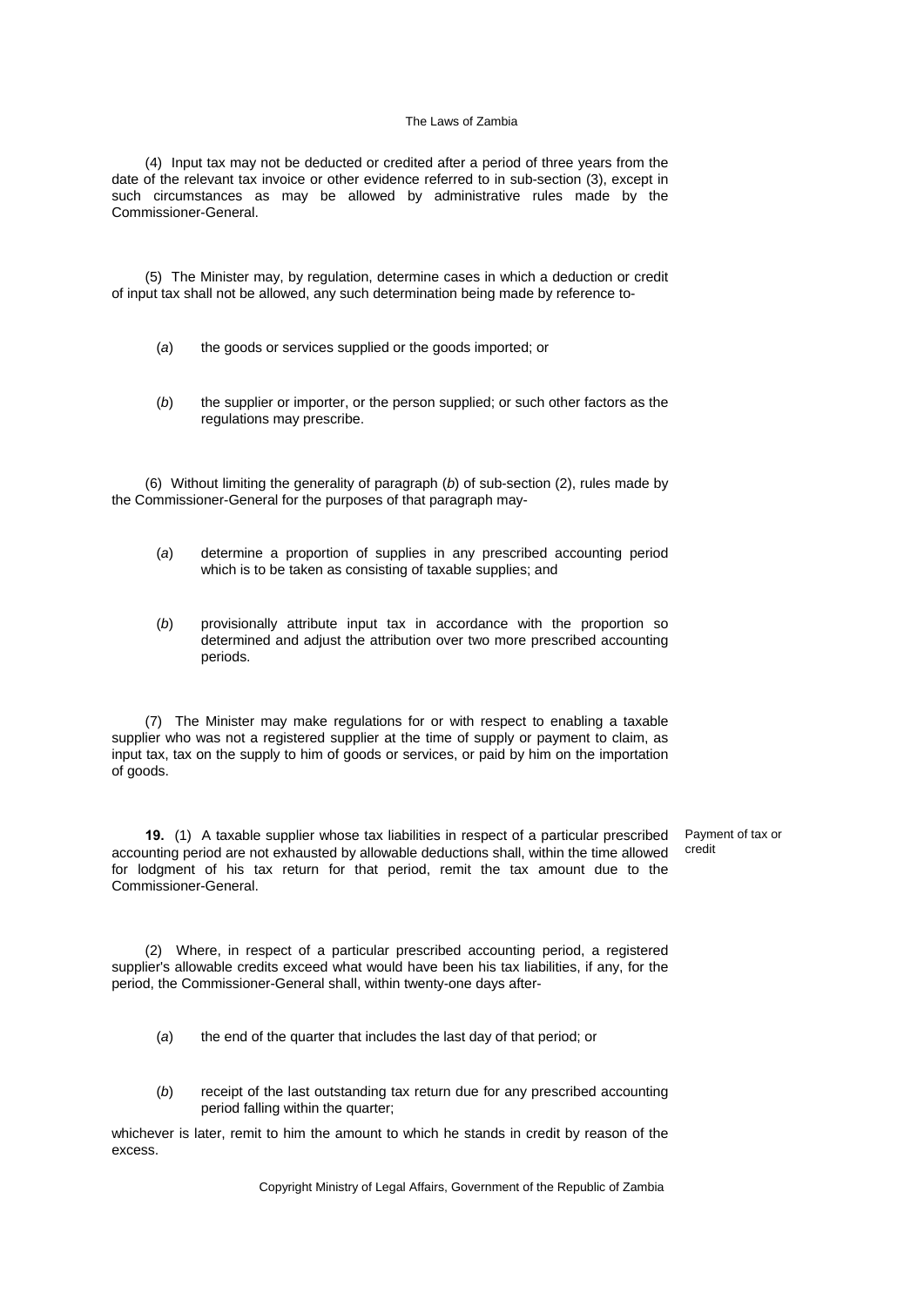**20.** (1) Where any tax due and payable under this Act is not paid within the time allowed, interest at the prescribed interest rate shall be payable on the amount for the time being due and unpaid. Interest on overdue tax

(2) Interest payable under sub-section (1) shall, while it remains unpaid, attract interest as if it formed part of the tax owing.

(3) Interest payable under this section shall be compounded at each prescribed accounting period for the supplier concerned, according to the number of such periods, or part of any such period, during which the tax, and any interest overdue and payable, remains unpaid.

21. (1) Where, in the opinion of the Commissioner-General, a taxable supplier has Assessment of tax failed to pay any of the tax payable by him by reason of-

- (*a*) his failure to keep proper books of account, records or documents as required under this Act, or the incorrectness or inadequacy of any such books, records or documents; or
- (*b*) his failure to make, or delay in making, any return required under this Act or the incorrectness or inadequacy of any such returns;

the Commissioner-General may assess the tax due and any interest payable thereon.

(2) Notice of an assessment shall be sent to the taxable supplier concerned; and the notice shall inform him of his rights of appeal under Part VI.

(3) Subject to any rights of appeal conferred by this Act or any other law, the assessment of the Commissioner-General is conclusive as to the amount of tax payable, the time when it was due and ought to have been paid, the amount of any interest payable thereon and all other matters incidental thereto.

(4) Notwithstanding the foregoing provisions of this section, an assessment based on the incorrectness or inadequacy of a return shall be void and of no effect if it is not made within two years after the Commissioner-General first had reason to believe it was incorrect or inadequate.

(5) On sufficient cause shown to the Commissioner-General within the appeal period, or within such further time as the Commissioner-General may allow, the Commissioner-General may make a revised assessment of tax and interest due from any taxable supplier, and such an assessment shall for all purposes rescind and replace any assessment formerly made in respect of the same liability.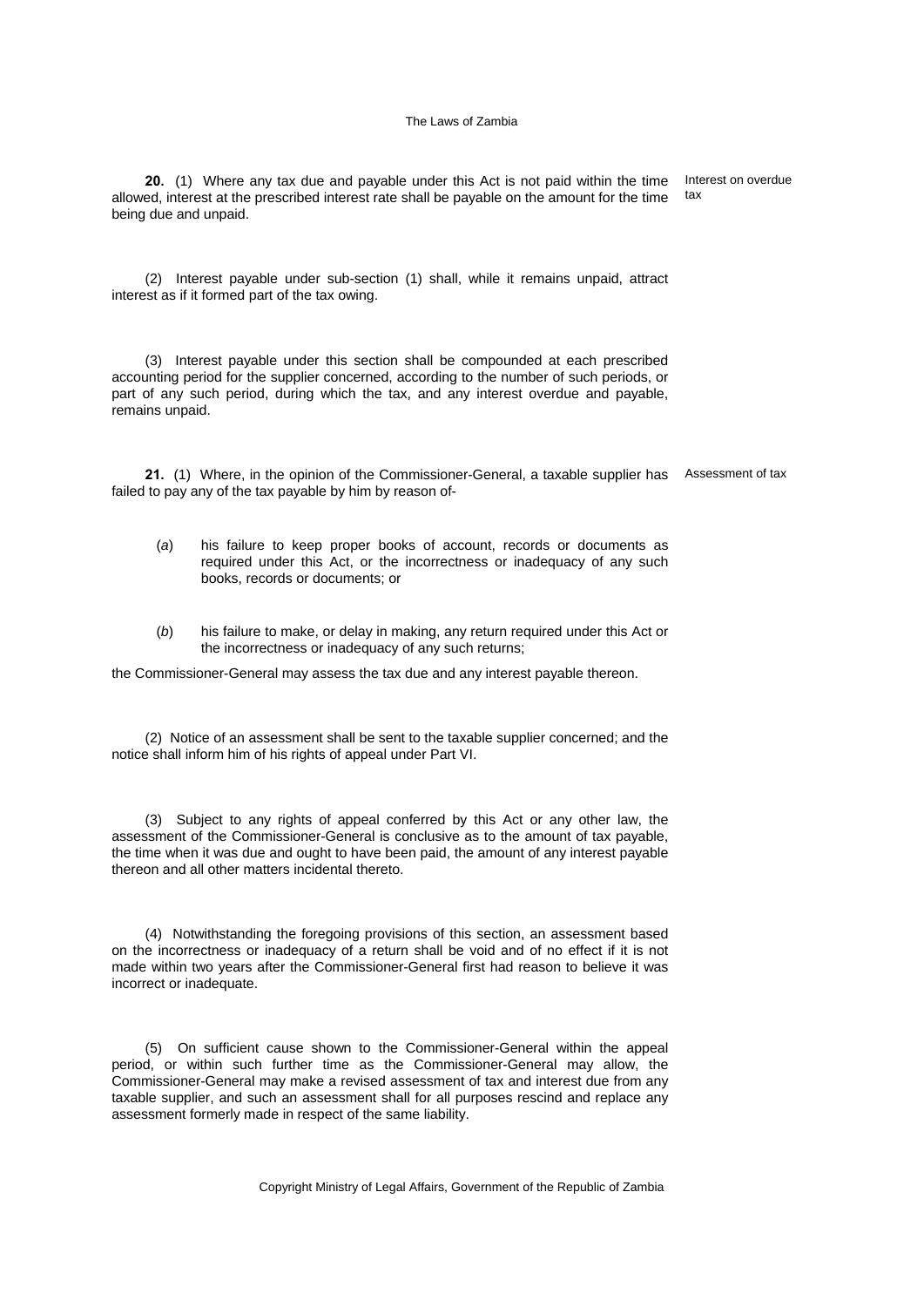(6) Tax and interest due in accordance with an assessment shall not be recoverable until the expiry of the appeal period.

(7) In this section, "the appeal period" means the time limited under Part VI for lodgment of an appeal against an assessment.

## PART IV

## DEFAULT IN PAYMENT OF TAX

**22.** (1) Tax and any interest due under this Act is a debt due to the Republic and shall be recoverable at the suit of the Commissioner-General, or any officer authorised by him, in any court of competent jurisdiction. Recovery of tax and interest

(2) Any amount shown on an invoice as tax chargeable on a supply of goods or services shall be recoverable as tax due from the person issuing the invoice, regardless of whether-

(*a*) the invoice is made out in a form prescribed under this Act;

(*b*) tax is chargeable in respect of the supply to which the invoice relates; or

(*c*) the person issuing the invoice is a registered supplier;

and interest on the amount concerned may, in an appropriate case, be recovered accordingly.

(3) For the purposes of any provision of this Act or the regulations or rules under this Act relating to the collection or recovery of tax or interest, a reference in any such provision to a registered or taxable supplier shall include a reference to any person from whom tax or any interest is recoverable by virtue of this section.

**23.** (1) Where any tax or interest due from a taxable supplier remains unpaid, the Commissioner-General may, by notice in writing, require any other person-

Attachment of debts, etc.

- (*a*) from whom any money is due, or is accruing or may become due, to the supplier;
- (*b*) who holds, or may subsequently hold, money on account of some person for or on account of, or for payment to, the supplier; or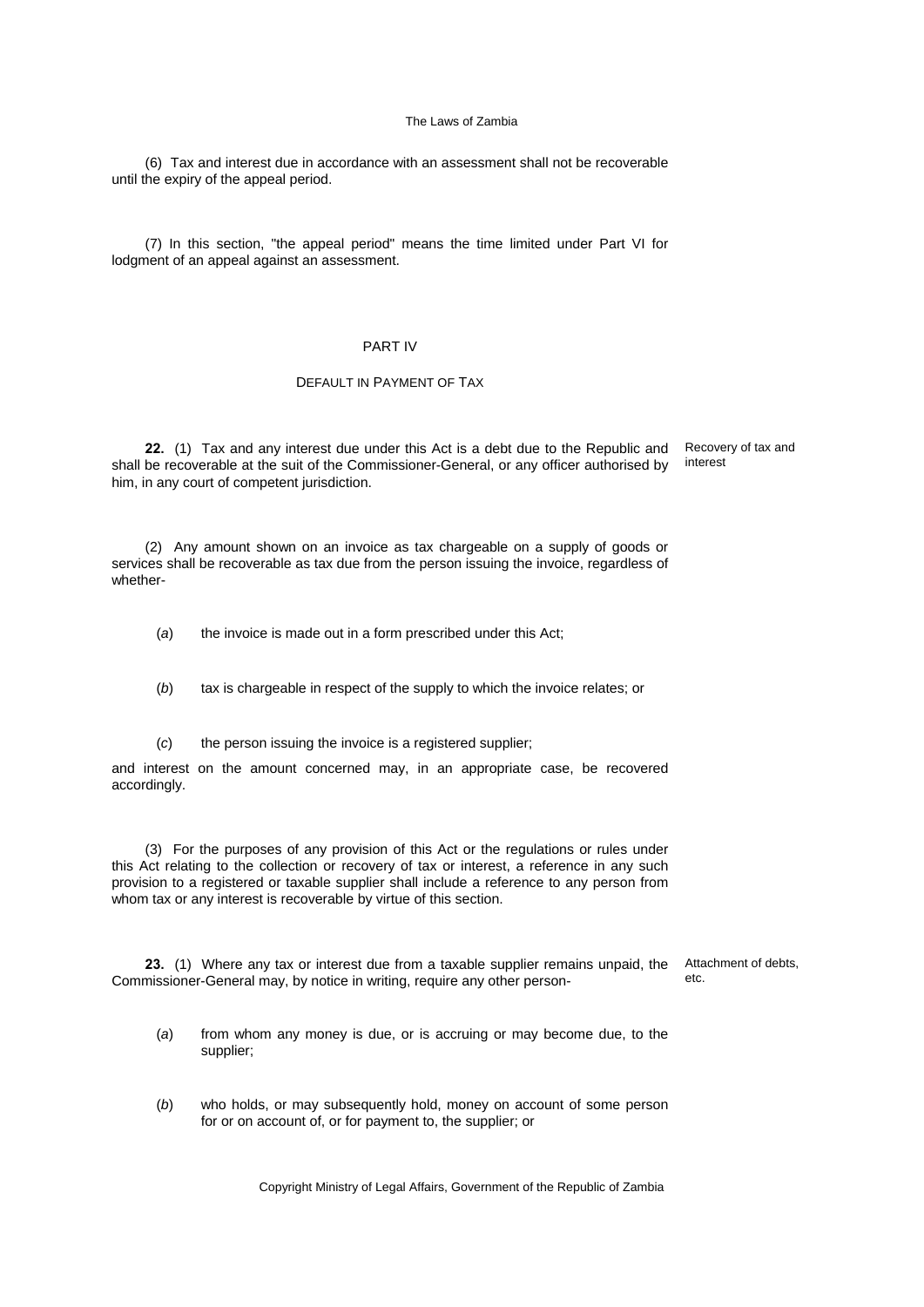(*c*) having authority from any person to pay money to the supplier;

to pay that money, or so much as is sufficient to discharge the tax or interest due from the taxable supplier, in the manner directed by the Commissioner-General as and when it would, but for the notice, be or become payable to the supplier.

(2) Upon service of a notice under this section, the money concerned, to the extent necessary to discharge the tax or interest due from the supplier, is a debt due to the Republic and shall be recoverable at the suit of the Commissioner-General, or any officer authorised by him, in any court of competent jurisdiction; and all claims by the supplier to such money shall, to the like extent, be thereby extinguished.

(3) A person on whom a notice under this section has been served and who fails to comply with the notice shall be guilty of an offence and shall be liable, on conviction, to a fine not exceeding five thousand penalty units or ten per centum of the amount demanded by the notice, whichever is the greater.

**24.** Where the Commissioner-General considers it necessary to do so for the protection of the revenue, he may, as a condition of allowing or repaying any input tax to any registered supplier, require the supplier-

- (*a*) to produce any documents, relating to any such tax, that were supplied to that supplier; or
- (*b*) to give security, or further security, of such amount and kind as the Commissioner-General may determine, for the payment of any tax which is due from him.

**25.** (1) Where the Commissioner-General has reason to believe that any tax or interest due under this Act from a taxable supplier may not be paid within the time allowed by or under this Act by reason of the loss, transfer or disposition by the supplier of his assets, the Commissioner-General may, by notice in writing to him, require payment of the money forthwith.

(2) Upon service of a notice under this section, the provision of this Act shall apply as though the time allowed by or under this Act for payment by the supplier of the tax or interest concerned had expired.

**26.** (1) Where any tax or interest due from a taxable supplier remains unpaid, an Distress authorised officer may, under warrant by the Commissioner-General, levy distress upon the goods and chattels of the supplier.

(2) The officer executing the warrant, with a police officer or such other assistants as he may consider necessary, may, at any time between sunrise and sunset, break open any premises of the supplier.

production of evidence

Security and

Requirement for early payment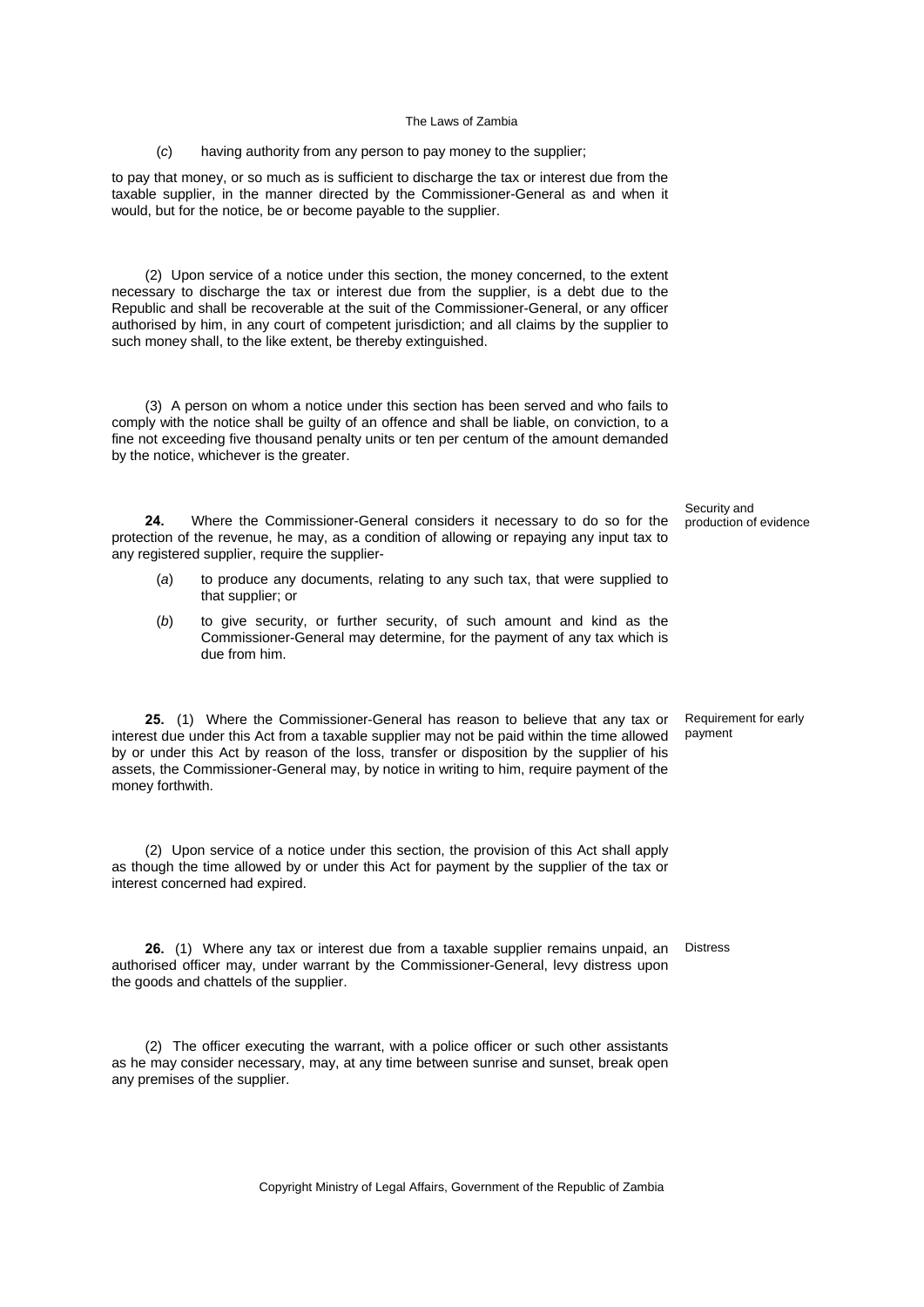(3) Goods and chattels on which distress has been levied under this section shall be kept for ten days either at the premises at which distress was levied or at such other place as the officer executing the warrant may consider appropriate, at the cost of the supplier.

(4) If the supplier does not pay the amount due under this Act, together with any costs under sub-section (3), within the period of ten days mentioned in that subsection, the goods and chattels shall be sold by public auction.

(5) The proceeds of a sale under sub-section (4) shall be applied towards payment of those costs and any further costs of, or incidental, to the sale, and the surplus, if any, shall be applied towards payment of the amount due and the balance, if any, shall be paid to the supplier, after deduction of any further tax or interest by then due from him.

(6) A person on whose goods and chattels distress has been levied or is to be levied, or any other person, who fraudulently removes and takes away any such goods and chattels to prevent the Commissioner-General from distraining them or completing the distress so levied, or assists in the same, shall be guilty of an offence and shall be liable, upon conviction, to-

- (*a*) a fine not exceeding ten thousand penalty units or three times the value of the goods taken away, whichever is the greater; or
- (*b*) imprisonment for a term not exceeding twelve months; or to both.

### PART V

#### REGISTRATION OF SUPPLIES

**27.** (1) There shall be a register of suppliers, in which shall be recorded such particulars of taxable suppliers and their businesses as the Commissioner-General may determine.

Register of suppliers

(2) Where two or more individuals in partnership carry on a business involving the supply of goods or services, registration may be effected in the name of the firm.

(3) Where a club, association or other unincorporated organisation carries on a business involving the supply of goods or services, registration may be effected in the name of the organisation.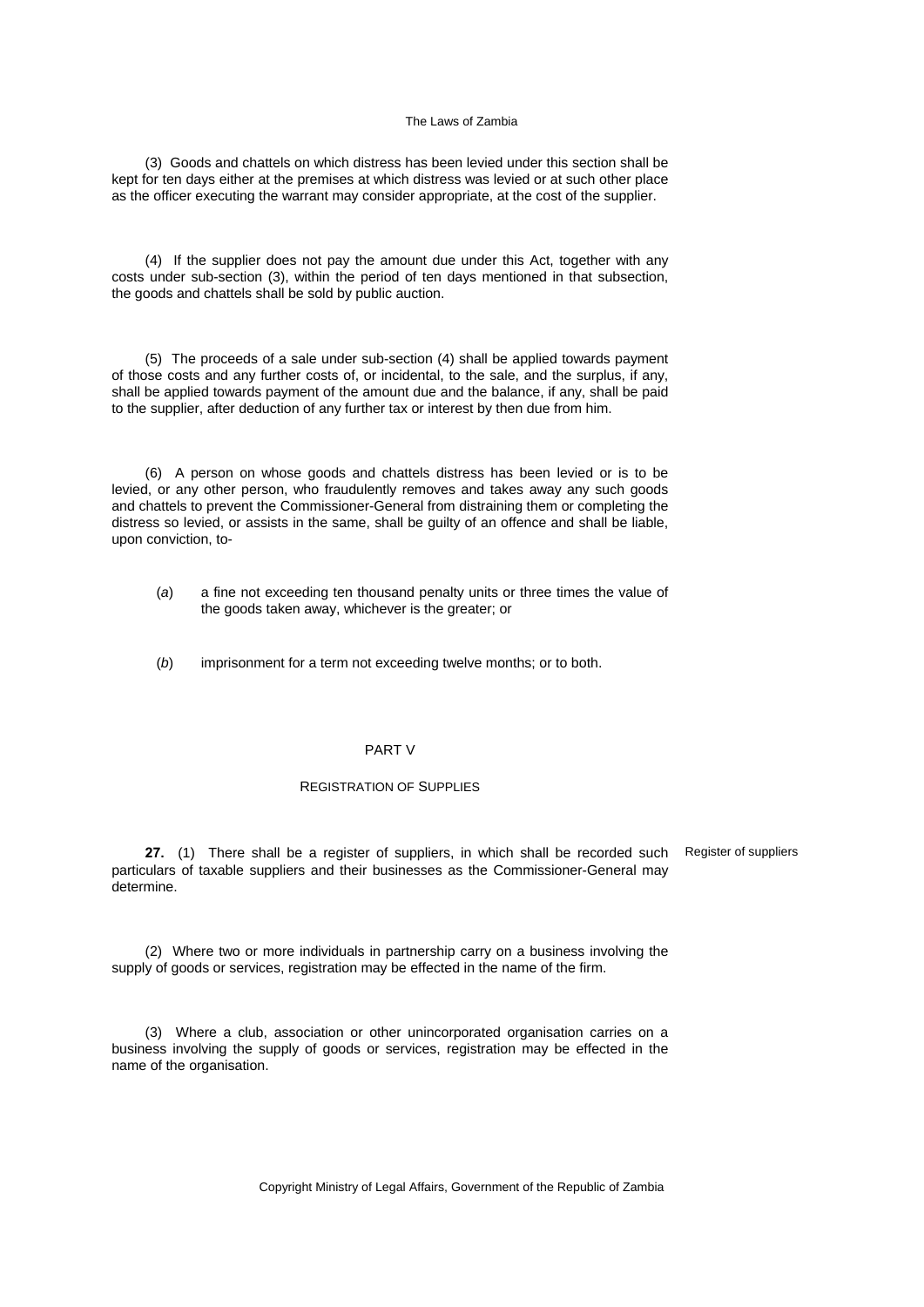(4) Where several companies constitute a recognised group for the purposes of this Act, registration may be effected in the name of the group, and such registration displaces any requirement under this Part to apply for, or effect registration of, any corporate member.

(5) The registration of a company carrying on business in several divisions may, if the company so requests and the Commissioner-General sees fit, be effected in the names of those divisions, and such registration displaces any requirement under this Part to apply or effect registration of the company.

(6) The Commissioner-General may, by administrative rule, make provision for requiring registered suppliers to notify the Commissioner-General of such particulars of changes in circumstances relating to them, or any business carried on by them, as appear to him necessary for the purpose of keeping the register up to date.

**28.** (1) Every supplier who is carrying on a business in Zambia whose taxable turnover exceeds the turnover prescribed by the Minister, by statutory order, shall make application to be registered. Registration

(2) An application for registration shall be made in such manner and form as the Commissioner-General may, by administrative rule, prescribe.

(3) Subject to this section, the Commissioner-General shall register every applicant for registration who is carrying on a business in Zambia whose taxable turnover exceeds the turnover prescribed by sub-section (1).

(4) Where the Commissioner-General considers that there is good reason to do so, he may-

- (*a*) register any supplier, whether or not an application for registration has been made; or
- (*b*) refuse to register any supplier;

regardless of the turnover of the business conducted by the supplier.

(5) Where the Commissioner-General is satisfied that all the supplies effected in the course of a supplier-s business would be zero-rated supplies, he may, by notice in writing, exempt a supplier from the requirement to be registered:

Provided that such an exemption may in like manner be rescinded by the Commissioner-General at any time whereupon the supplier shall apply for registration within such time as the Commissioner-General may allow.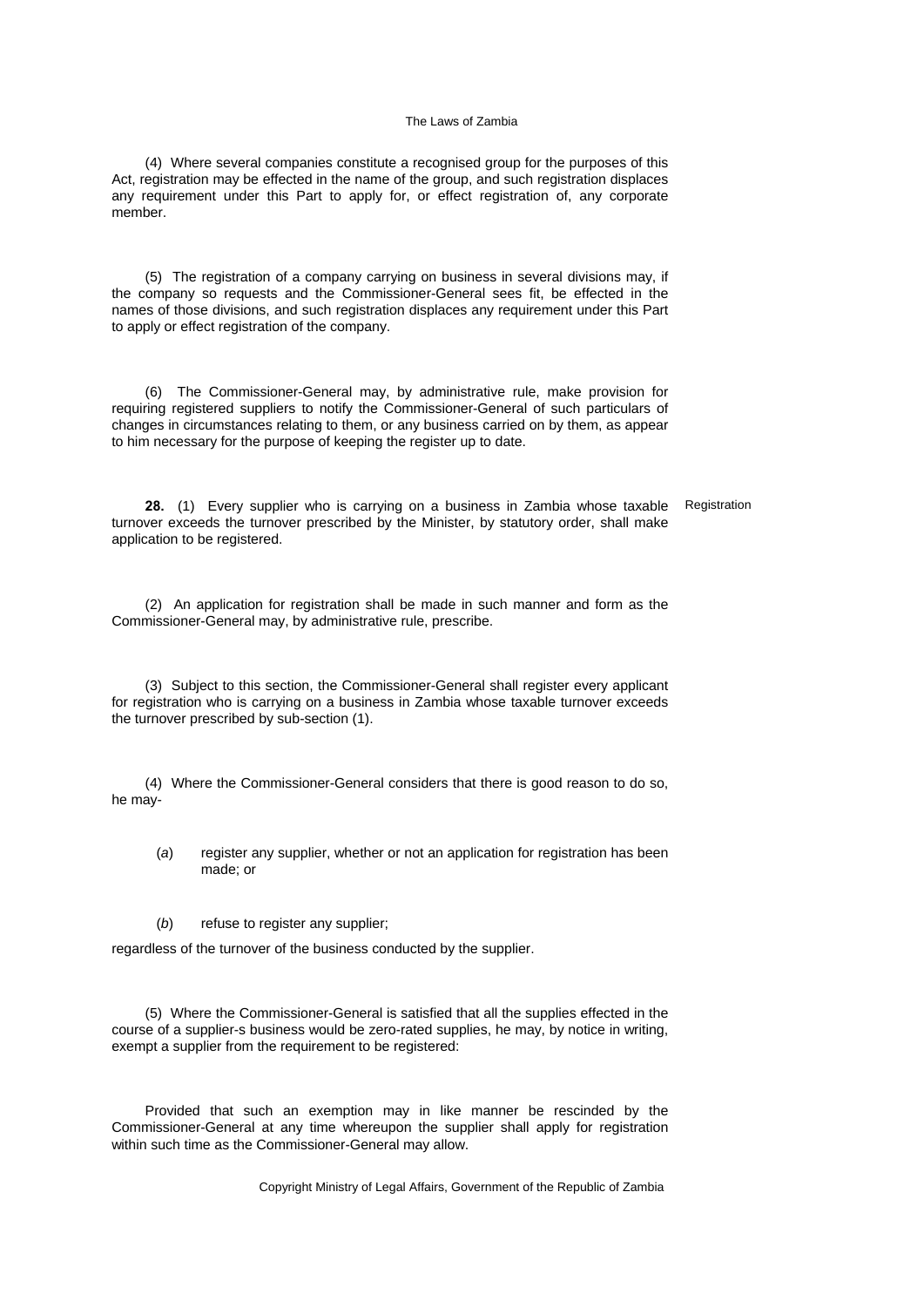(6) In this section, "taxable turnover" means that part of the turnover of a business that is attributable to taxable supplies, calculated in a manner, and in respect of a period, prescribed by the Minister by statutory order.

## **29.** A supplier who-

- (*a*) being required to apply for registration under this Part, fails to do so within one month after becoming liable to apply;
- (*b*) contravenes any term or condition of his registration; or
- (*c*) not being a taxable supplier, holds himself out as such;

shall be guilty of an offence and shall be liable, on conviction, to a fine not exceeding ten thousand penalty units or to imprisonment for a term not exceeding twelve months, or both.

### PART VI

#### APPEALS

**30.** (1) For the purpose of hearing and determining appeals as provided for in this Part, there shall be a Value Added Tax Appeals Tribunal, consisting of three persons appointed by the Minister on the recommendation of the Judicial Service Commission.

Value Added Tax Appeals Tribunal

(2) A member of the Tribunal shall, subject to sub-section (3), hold office for a period of four years from the date of his appointment but shall be eligible for reappointment for one further term.

(3) The Minister may at any time remove a member from office and a member may resign his office by giving one month's notice to that effect in writing to the Minister.

(4) The Minister may appoint deputy members of the Tribunal, who shall have and may perform the functions of a member during the member's illness or absence.

(5) There shall be a Registrar of the Tribunal, who shall have such functions as may be conferred on him by regulations made under sub-section (6).

(6) The Minister may, by regulation-

- (*a*) prescribe the requisite qualifications or experience for appointment as a member of the Tribunal;
- Copyright Ministry of Legal Affairs, Government of the Republic of Zambia (*b*) regulate the organisation, administration and procedure of the Tribunal; and

Failure to register, etc.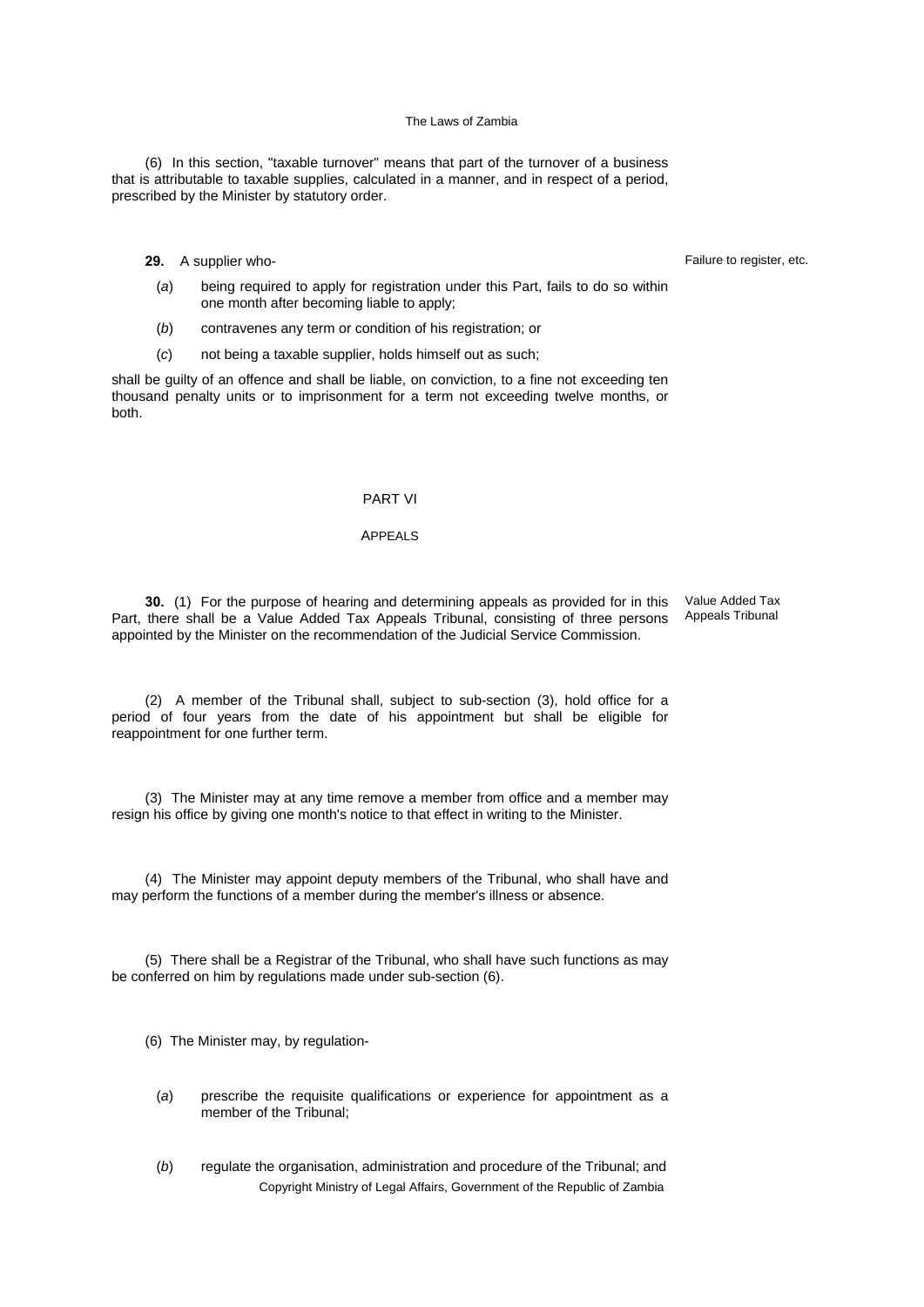(*c*) empower the Tribunal to summon and compel the attendance of witnesses, to require the production of documents, to award costs and to do and require all such matters and things as may be necessary, in the opinion of the Minister, for the due performance of its functions.

(7) Subject to any regulations made under this Act, the Tribunal may regulate its own procedure.

(8) A member of the Tribunal shall be entitled to receive such allowance as the Minister may determine.

**31.** (1) Any person aggrieved by a decision or determination made by the Appeals to Tribunal Commissioner-General under this Act, or any regulations or rules made under this Act, in respect of any of the following matters:

- (*a*) the registration or cancellation of registration of, or a refusal to register, a supplier;
- (*b*) the tax assessed to be payable on any supply of goods or services or the importation of any goods;
- (*c*) the amount of any input tax that may be credited to any taxable supplier;
- (*d*) the application of any administrative rule providing for the apportionment or disallowance of input tax;
- (*e*) any notice under section *twenty-five*;
- (*f*) the requirement of the Commissioner-General for the provision of security;
- (*g*) any matter prescribed by the Minister, by regulation, to be a matter against which an appeal shall lie under this section;

may, in such manner and within such time as the Minister may, by regulation, prescribe, appeal to the Tribunal.

- (2) No appeal shall be heard unless-
	- (*a*) any and all tax returns required under this Act to be made by the appellant at the time the appeal is lodged have by that time been made; and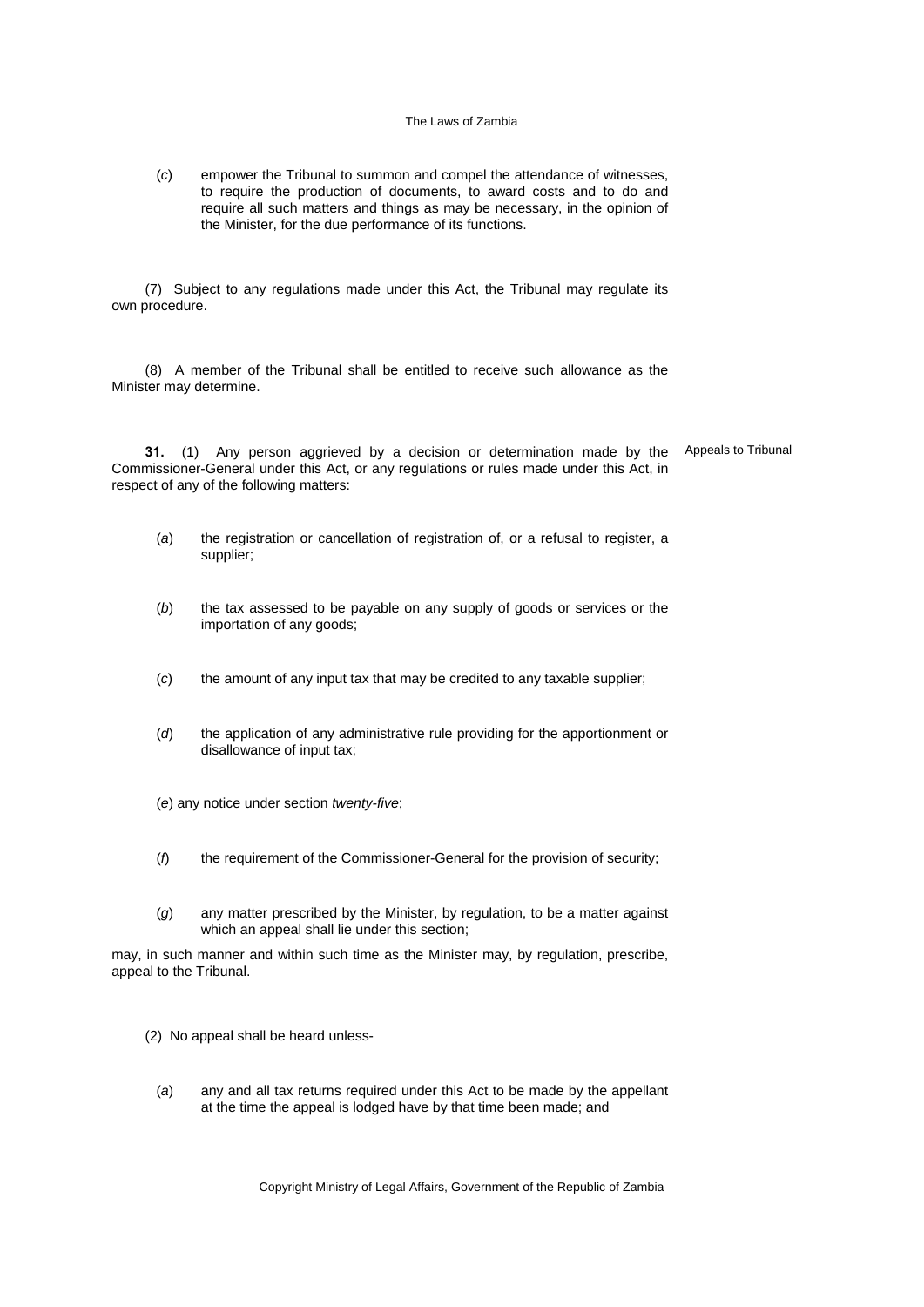(*b*) where the appeal is against an assessment of the Commissioner-General or otherwise involves a dispute over an amount of tax or interest allegedly due and unpaid by the appellant, the amount in dispute is lodged with Tribunal.

(3) The Tribunal may waive the requirements of paragraph (*b*) of sub-section (2) on the provision of such security by the appellant as it considers acceptable or may, in cases of hardship, waive the requirement absolutely or on such terms as it thinks fit.

**32.** (1) The Tribunal, having regard to the provisions of this Act and to the circumstances of the case, shall hear and determine the appeal and may confirm, reverse or vary the decision of the Commissioner-General, as justice may require. Determination of appeals

(2) The decision of the Tribunal shall be binding on the parties to the appeal, and in cases where the appeal is allowed, it shall be the duty of the Commissioner-General to give effect to the decision of the Tribunal.

(3) Interest shall be paid by the Authority, compounded in the manner prescribed and at the prescribed interest rate, in respect of the whole or part of any month during which a deposit was lodged by the applicant as a condition of the hearing of the appeal, to the extent to which that deposit exceeded any amount recovered against the appellant.

(4) Nothing in this section precludes the issue of any of the prerogative writs or limits any jurisdiction of the courts.

### PART VII

#### ADMINISTRATION AND ENFORCEMENT

**33.** (1) The Authority shall be responsible for the administration of this Act and for Functions of Authority the charging, levying and collection of tax.

(2) The Minister may approve the establishment by the Authority of a reserve account with the Bank of Zambia for the payment therefrom of any credits under section *nineteen*, and from tax collected under this Act, the Authority shall from time to time appropriate sufficient funds to meet the requirements of the reserve account.

(3) Except as provided by sub-section (2), tax collected under this Act shall be Cap. 321credited to the Treasury as soon as is reasonably practicable, and the provisions of sections *twenty-four* and *twenty-five* of the Zambia Revenue Authority Act, shall apply in respect of revenue derived from tax under this Act.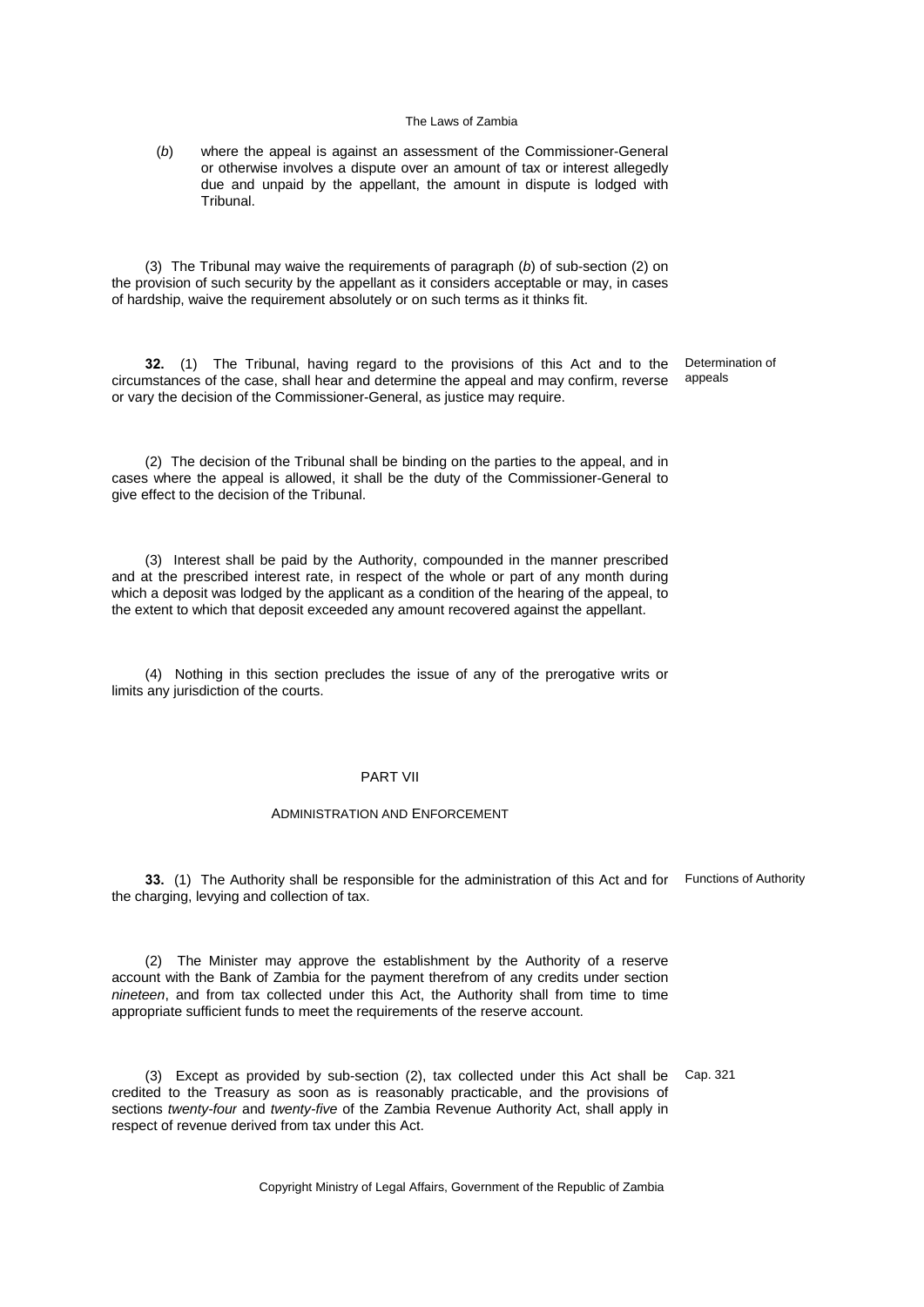**34.** (1) The Commissioner-General shall have and may exercise and perform the powers and functions conferred on him by or under this Act. Delegation by Commissioner-General (2) The Commissioner-General may delegate any of his functions under this Act to the Commissioner of Value Added Tax or other officers of the Authority. **35.** (1) Sufficient persons shall be appointed as authorised officers for the purpose of exercising and performing the powers and functions of authorised officers under this Act. Authorised officers (2) Every authorised officer shall be issued with means of identification as to his appointment as such, and shall, when exercising any power under this Act, on demand, produce the same to any person of whom a requirement is made in the course of the exercise of that power. **36.** (1) Where an authorised officer has reason to believe that it is necessary to do Taking of samples so for the protection of the revenue, he may take, from goods in the possession of any person who supplies goods, such samples as may be reasonably necessary to determine how the goods or the materials from which they are made ought to be or to have been dealth with for taxation purposes. (2) No sample shall be taken under this section without the issue by an authorised officer of a receipt to the person from whom it was taken, and every sample shall be disposed of and accounted for in such manner as the Commissioner-General may direct. (3) Where a sample taken under this section is not returned, within a reasonable time and in good condition, to the person from whom it was taken, the Authority shall pay him, by way of compensation, a sum equal to the cost of the sample to him or such larger sum as the Commissioner-General may determine. **37.** (1) Every person who is concerned, in any capacity, in the supply of goods in the course of a business or to whom any goods are, in the course of a business, supplied shall-Furnishing of information and production of documents (*a*) furnish to the Commissioner-General, within such time and in such form as he may require, such information as he may specify, being information to which the person has legitimate access and which concerns the goods or their supply; and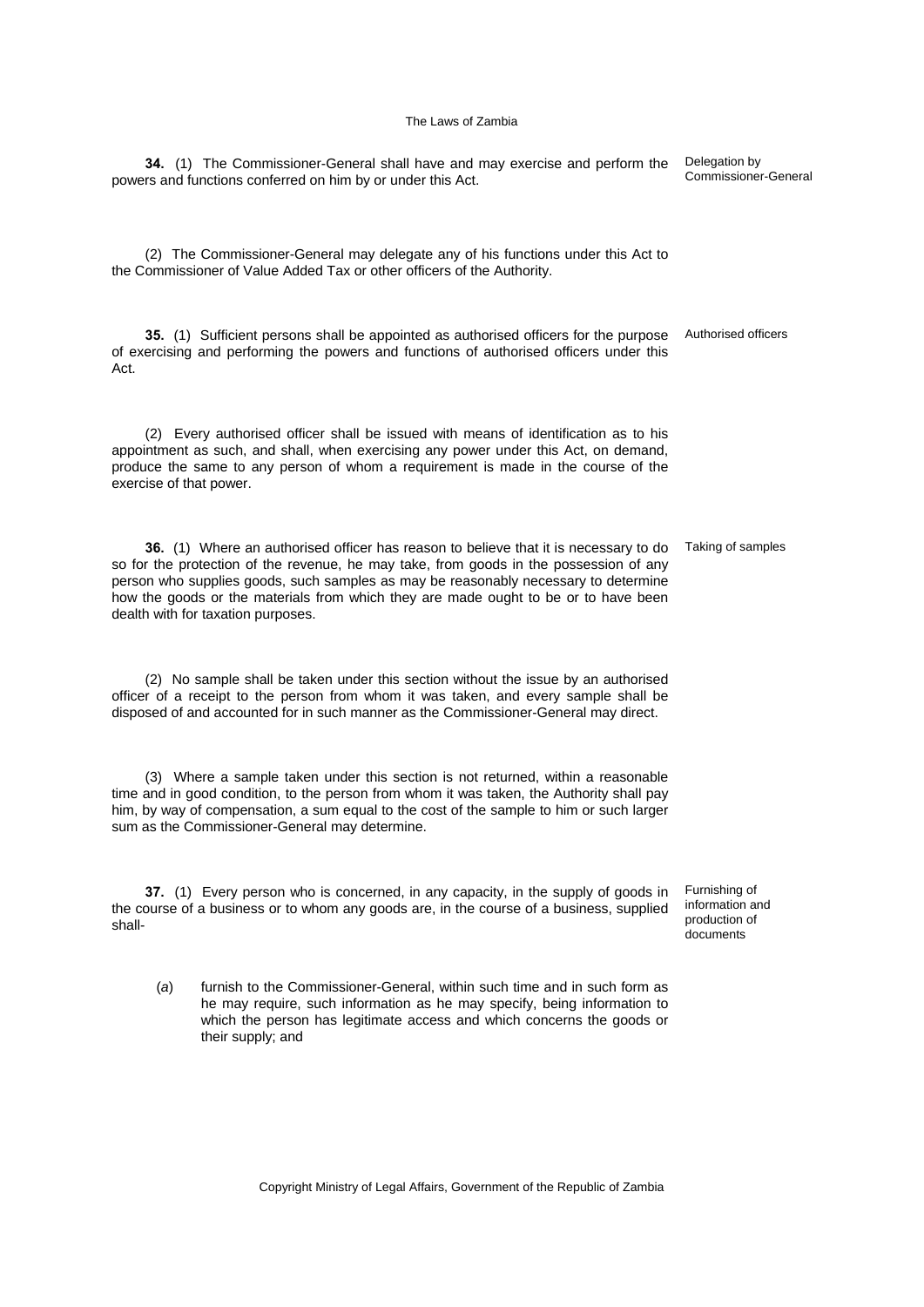(*b*) upon demand made by an authorised officer, produce or cause to be produced any documents for inspection by the officer, being documents to which the person has legitimate access and which concern the goods or their supply, and permit the officer to make copies, of, or to take extracts from, them or to remove them at a reasonable time and for a reasonable period.

(2) Every person who is concerned in any capacity in the supply of any services for a consideration or to whom any services are, for a consideration, supplied, shall-

- (*a*) furnish to the Commissioner-General, within such time and in such form as he may require, such information as he may specify, being information to which the person has legitimate access and which concerns the consideration for the supply or the name and address of the person to whom the services are supplied; and
- (*b*) upon demand made by an authorised officer, produce or cause to be produced any documents for inspection by the officer, being documents to which the person has legitimate access and which concern any such consideration, and permit the officer to make copies of, or to take extracts from, them or to remove them at a reasonable time and for a reasonable period.

(3) The Commissioner-General or an authorised officer may, for the purpose of receiving any information or document under the foregoing provisions of this section, or for the purpose of examining the person concerned in relation to any such information or document, require the attendance of the person at the offices of the Commissioner-General or at such other place, and at such time or times, as the Commissioner-General or authorised officer may specify.

(4) For the purposes of this section, the documents relating to the supply of goods, or to the consideration for the supply of services, in the course of a business, shall be taken to include any profit and loss account and balance sheet or other book of account, and any correspondence or other writing, relating to that business and any certificate evidencing registration under this Act.

(5) Where any information or document is electronically stored, sub-sections (1) and (2) shall be deemed to empower the authorised officer, for the purpose of exercising the powers conferred by that subsection in relation to it-

- (*a*) to view the information or document and to copy or take extracts from it by electronic means; or
- (*b*) to require that it be reproduced in hard copy, or copied on to computer diskette or reduced to some other portable form suitable for removal and capable of reproducing the information or document for viewing.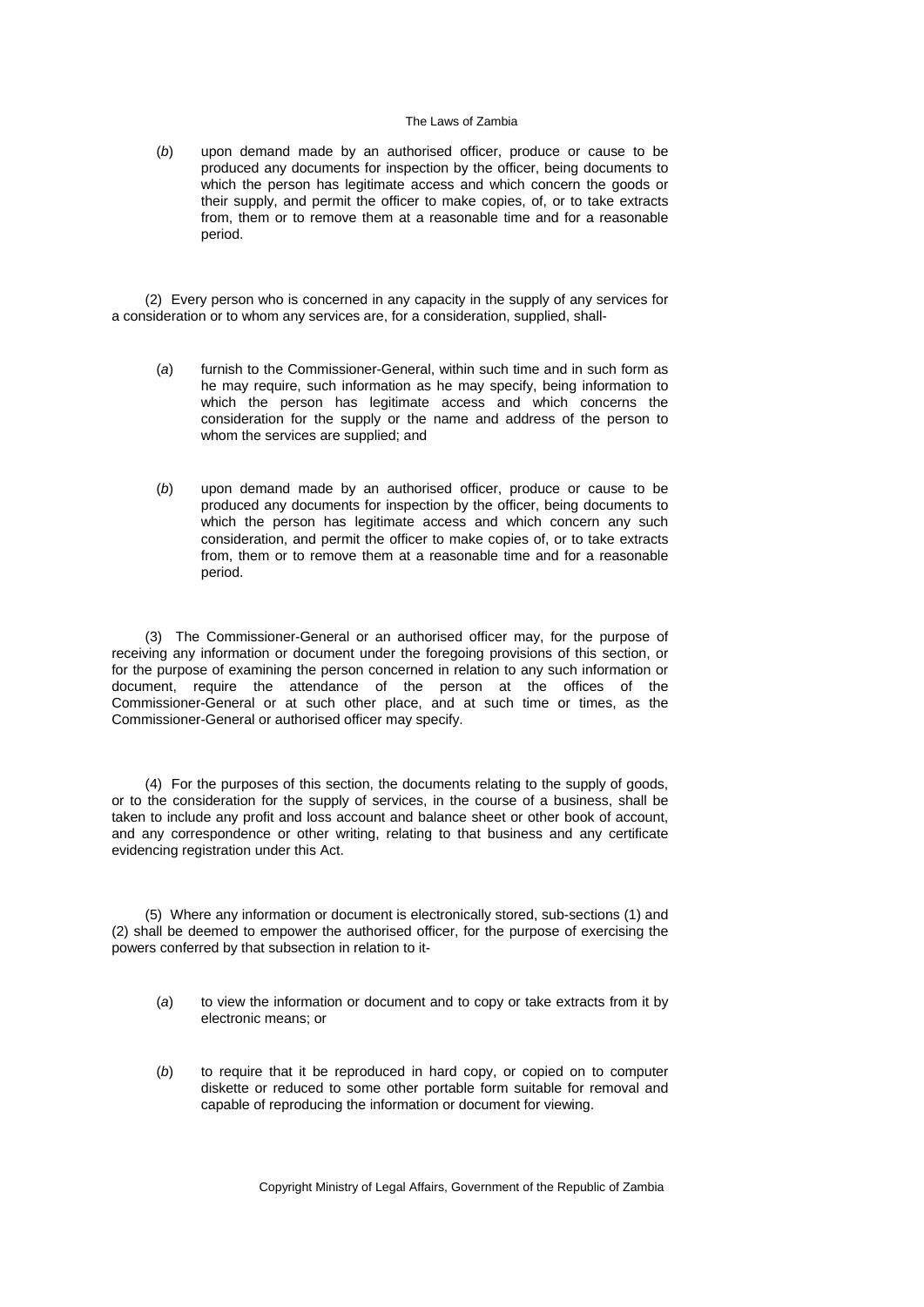(6) Where any documents, computer diskettes or other things removed under the powers conferred by this section are lost or damaged, the Authority shall be liable to compensate their owner for any expenses reasonably incurred by him in replacing or repairing them.

**38.** (1) For the purpose of exercising any power conferred on him by or under this Act, an authorised officer may, at any reasonable time, enter any premises which he has reason to believe are used for or in connection with the carrying on of a business, including any premises used only for the storage of goods or documents, and shall have full and free access therein to open any packaging, take stock of any goods and do all such things as are reasonably necessary for the performance of his duties.

(2) Where a magistrate is satisfied on sworn information that there is reason to suspect that any premises contain goods in respect of whose supply tax has been evaded, or tax deductions or credits have been wrongly made, or contain documents or other evidence of an offence against this Act, he may issue a warrant authorising an authorised officer to enter and search those premises, and the authorised officer executing the warrant may-

- (*a*) take with him such persons as appear to him to be necessary for its due execution;
- (*b*) search for and seize and remove any goods, documents or other things found on the premises which he has reason to believe to be evidence for the purpose of proceedings in connection with such an offence or for the assessment of any tax; and
- (*c*) search or cause to be searched any person found on the premises who he has reason to believe has committed such an offence or to be in possession of any such goods, documents or other things:

Provided that no person shall be searched by a person of the opposite sex.

(3) The authorised officer shall provide to the person apparently in charge of anything taken in execution of a warrant under this section a receipt for the thing taken.

(4) The authorised officer may seal off, lock up or in any other physical manner prevent access to any premises for the purpose of the exercise of any power under this section or for the safeguarding of evidence from tampering.

(5) The provisions of section *thirty-seven* relating to documents and to the electronic storage of documents shall apply in respect of the exercise by an authorised officer of a power conferred under this section.

Copyright Ministry of Legal Affairs, Government of the Republic of Zambia

Entry and search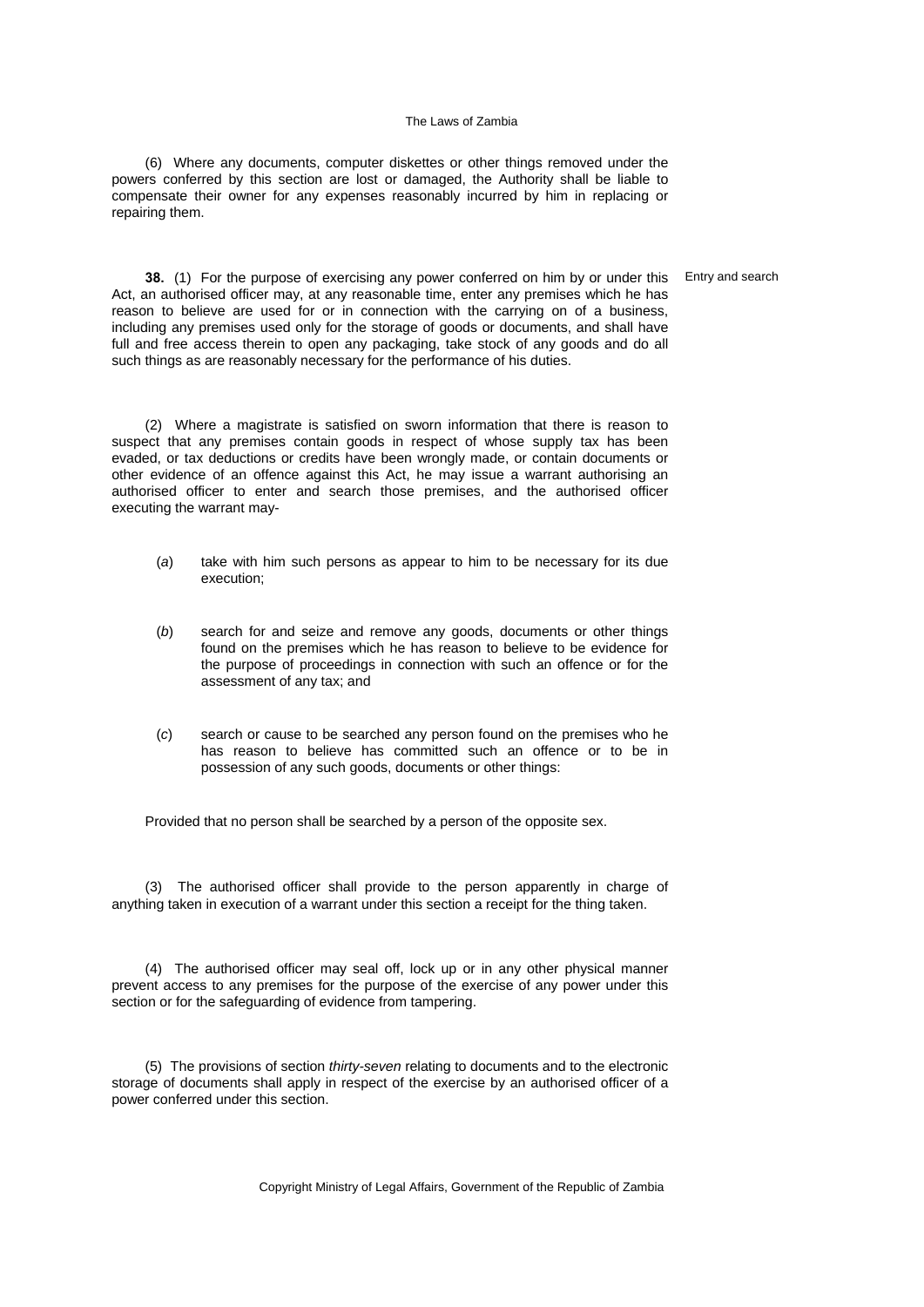- (*a*) fails to comply with any requirements made of him under section *thirty-seven*; or
- (*b*) assaults, obstructs, hinders or resists an authorised officer in the exercise or performance of any of his powers or duties under this Act;

shall be guilty of an offence and shall be liable, on conviction, to a fine not exceeding twenty thousand penalty units or to imprisonment for a term not exceeding two years, or to both.

**39.** A person who-

**40.** A person who impersonates an authorised officer shall be guilty of an offence and shall be liable, on conviction, to a fine not exceeding ten thousand penalty units or to imprisonment for a term not exceeding twelve months, or to both.

**41.** No action or other proceedings shall lie or be instituted against an authorised officer for, or in respect of, any act or thing done or omitted to be done in good faith in the exercise or purported exercise of his functions under this Act.

## PART VIII

## MISCELLANEOUS

**42.** (1) A taxable supplier shall keep such records relating to the business carried Records and Accounts on by him, and preserve them for a period of five years or such longer period as the Commissioner-General may, by notice in writing, require in any particular case.

(2) A supplier who fails to keep any records required by or under this section to be kept by him, or who fails to keep them for the time so required, shall be guilty of an offence and shall be liable, on conviction, to a fine not exceeding ten thousand penalty units or to imprisonment for a term not exceeding twelve months, or both.

**43.** Any person who, in purported compliance with any requirement under this Act, makes a return or other declaration, furnishes any document or information or makes any statement, whether in writing or otherwise, that is false in any material particular shall be guilty of an offence and shall be liable, on conviction, to a fine not exceeding twenty thousand penalty units or to imprisonment for a term not exceeding two years, or to both.

**44.** (1) Any person who is concerned in, or takes steps with a view to, fraudulent evasion of tax or fraudulent recovery of tax shall be guilty of an offence and shall be liable, on conviction, to a fine not exceeding thirty thousand penalty units or six times the amount of the tax sought to be evaded or recovered, whichever is greater, or to imprisonment for a term not exceeding three years, or to both.

Copyright Ministry of Legal Affairs, Government of the Republic of Zambia

Obstruction of authorised officers

Impersonation of authorised officers

Immunity of authorised officers

False returns and statements

Evasion of taxation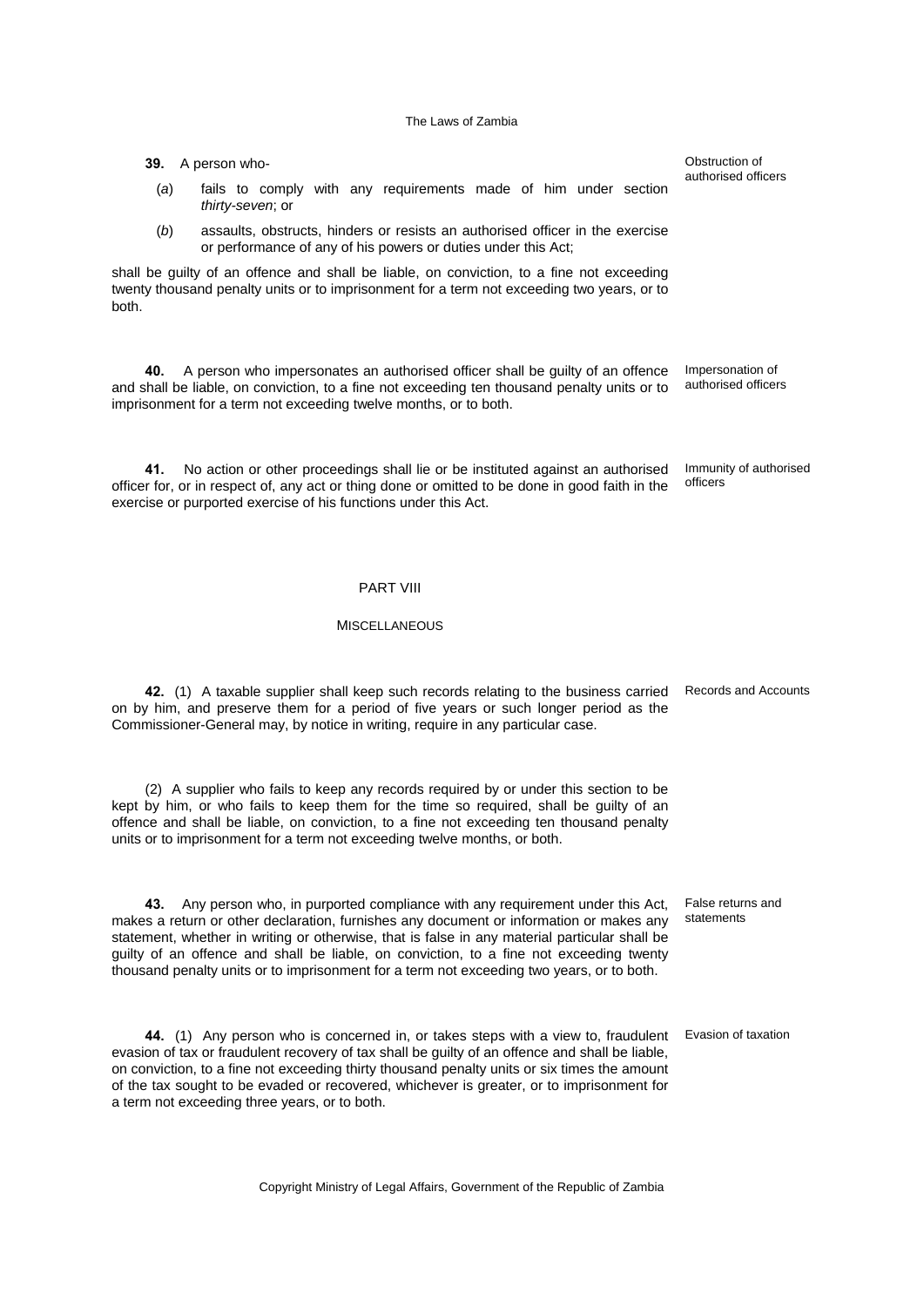(2) A person who deals in or accepts the supply or importation of any goods, or the supply of any services, having reason to believe that the proper tax has not been or will not be paid or that any deduction or credit has been or will be falsely claimed in relation thereto shall be guilty of an offence and shall be liable, on conviction, to a fine not exceeding thirty thousand penalty units or six times the amount of the tax, whichever is greater, or to imprisonment for a term not exceeding three years, or to both.

(3) Any goods which are the subject of an offence under this section shall, if the court convicts and so orders, be forfeited.

**45.** (1) If a person alleged to be an offender under this Act (hereinafter called the alleged offender) agrees to pay a specified fine proposed by the Commissioner-General, which does not exceed the maximum penalty provided by this Act for the offence in question, the Commissioner-General may impose that fine on the alleged offender:

Fine in lieu of prosecution

Provided that, if criminal proceedings have been instituted against the alleged offender for such offence, the power conferred by this subsection shall not be exercised without the written consent of the Director of Public Prosecutions.

(2) The Commissioner-General shall furnish the alleged offender with a certificate setting out the nature of the offence, the date of its occurrence, and the fine imposed under sub-section (1), and such certificate may be used by the alleged offender as *prima facie* proof of the facts stated therein.

(3) If any fine imposed in terms of sub-section (1) is not paid on demand, the Commissioner-General may take steps for, or towards, its recovery in any manner permitted by this Act with respect to the recovery of unpaid tax.

(4) The imposition of a fine under sub-section (1) shall not be treated as a conviction of the alleged offender of a criminal offence, but no prosecution for the offence in question shall thereafter be instituted or maintained.

(5) Nothing in this section shall in any way affect liability for the payment of tax or interest due under this Act.

**46.** (1) An advertisement made or published in respect of the supply by retail of any goods or services shall, if it mentions the price at which such goods or services may be obtained, state the price inclusive of tax.

Advertised retail prices to include tax

(2) A person who causes or permits any advertisement to be made or published in contravention of this section shall be guilty of an offence and shall be liable, on conviction, to a fine not exceeding ten thousand penalty units.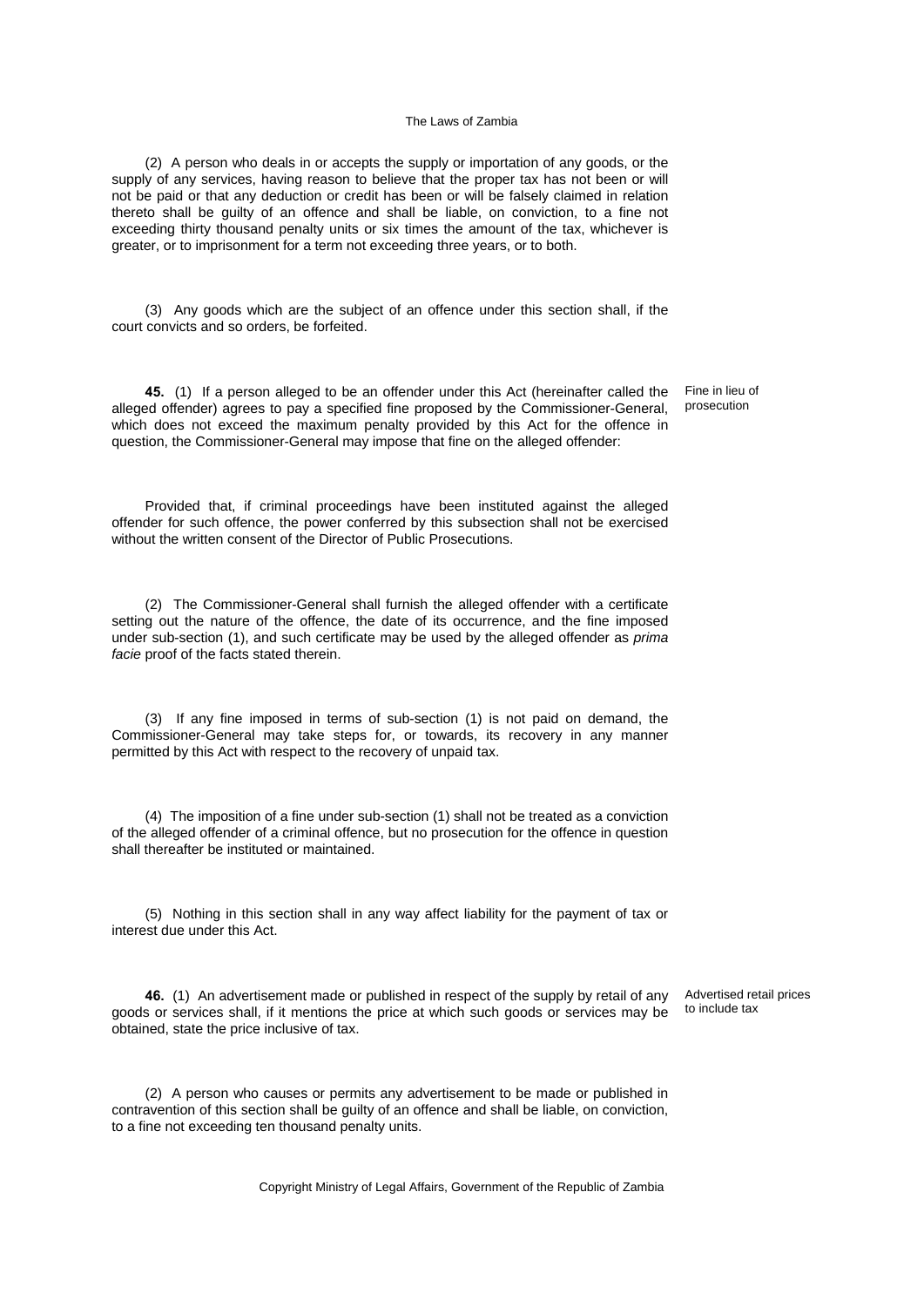(3) In this section, "advertisement" includes any label attached to the goods and any sign displayed in connection with the goods or services and any quotation of their price.

**47.** Where, after the making of a contract for the supply of goods or services and before the goods or services are supplied-

(*a*) there is a change in the tax charged on the supply; or

(*b*) tax chargeable on the supply is introduced or abolished;

then, unless the contract otherwise provides, there shall be added to or deducted from the consideration for the supply an amount equal to the tax adjustment.

**48.** Where an individual has been declared bankrupt, any tax or interest due under this Act shall have priority over other debts proven against the bankrupt. Priority of tax debts in bankruptcy

**49.** A certificate of the Commissioner-General that-

- (*a*) a person was or was not, at any date, registered;
- (*b*) any return required under this Act to be lodged has not been lodged or had not, on a specified date, been lodged; or
- (*c*) any tax shown as due in any return or assessment lodged or made under this Act has not been paid;

shall be sufficient evidence of that fact until the contrary is proven.

**50.** (1) Notwithstanding any other provision of this Act, where the Commissioner-General is satisfied that any scheme that has the effect of conferring a tax benefit on any person was entered into or carried outundue tax benefits

- (*a*) solely or mainly for the purpose of obtaining that benefit; and
- (*b*) by means or in a manner that would not normally be employed for *bona fide* business purposes, or by means of the creation of rights or obligations that would not normally be created between persons dealing at arm's length;

the Commissioner-General may determine the liability for any tax imposed by this Act, and the amount thereof, as if the scheme had not been entered into or carried out, or in such manner as, in the circumstances of the case, he considers appropriate for the prevention or diminution of the tax benefit sought to be obtained by the scheme.

(2) A determination under sub-section (1) shall be deemed to be an assessment, and the provisions of section *twenty-one* and of Part VI, and any other provision made by or under this Act in relation to assessments, shall apply accordingly.

Copyright Ministry of Legal Affairs, Government of the Republic of Zambia

Adjustment of contracts on changes in tax

Evidence by certificate

Schemes for obtaining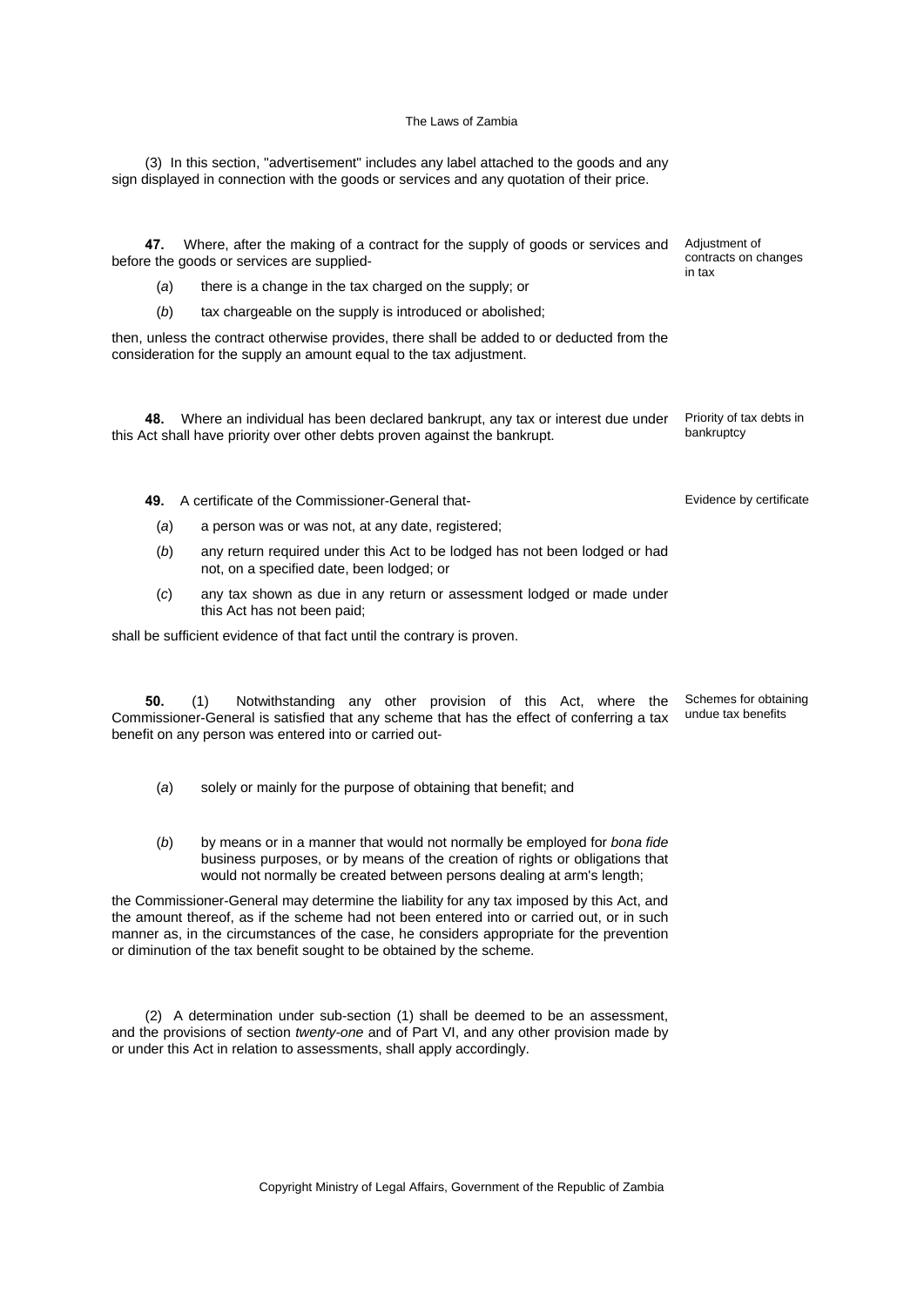(3) In this section-

"*bona fide* business purposes" does not include the obtaining of a tax benefit;

"scheme" includes any transaction, operation, understanding or arrangement, whether entered into or carried out before or after the commencement of this Act, whether or not involving the alienation of any property and whether or not enforceable, and all acts and things done or performed in furtherance thereof;

"tax benefit" includes-

- (*a*) any avoidance or reduction in the liability of any person to pay tax;
- (*b*) any increase in the entitlement of any registered dealer to a refund of tax;
- (*c*) any reduction in the consideration payable by any person in respect of any supply of goods and services or the importation of any goods; or
- (*d*) any other avoidance or postponement of liability for the payment of any tax;

**51.** (1) The Minister may make regulations for or with respect to any matter that by this Act is required or permitted to be prescribed, or that is necessary or expedient to be prescribed for carrying out or giving effect to this Act. **Regulations** 

(2) Without limiting the generality of sub-section (1), regulations may be made for or with respect to-

- (*a*) the application of this Act in relation to supplies in the course of a business conducted by the administrator of a bankrupt or deceased estate;
- (*b*) de-registration of suppliers;
- (*c*) the transfer of businesses from one supplier to another;
- (*d*) the imposition, in prescribed circumstances, of liability for taxes and charges on taxation agents;
- (*e*) the issue and display of certificates of registration;
- (*f*) relief from taxation on account of bad debts; and
- (*g*) the service of notices or other documents for the purposes of this Act.

(3) the Regulations may create offences, and prescribe penalties not exceeding ten thousand penalty units, for any contravention of the regulations or of the rules made under this Act.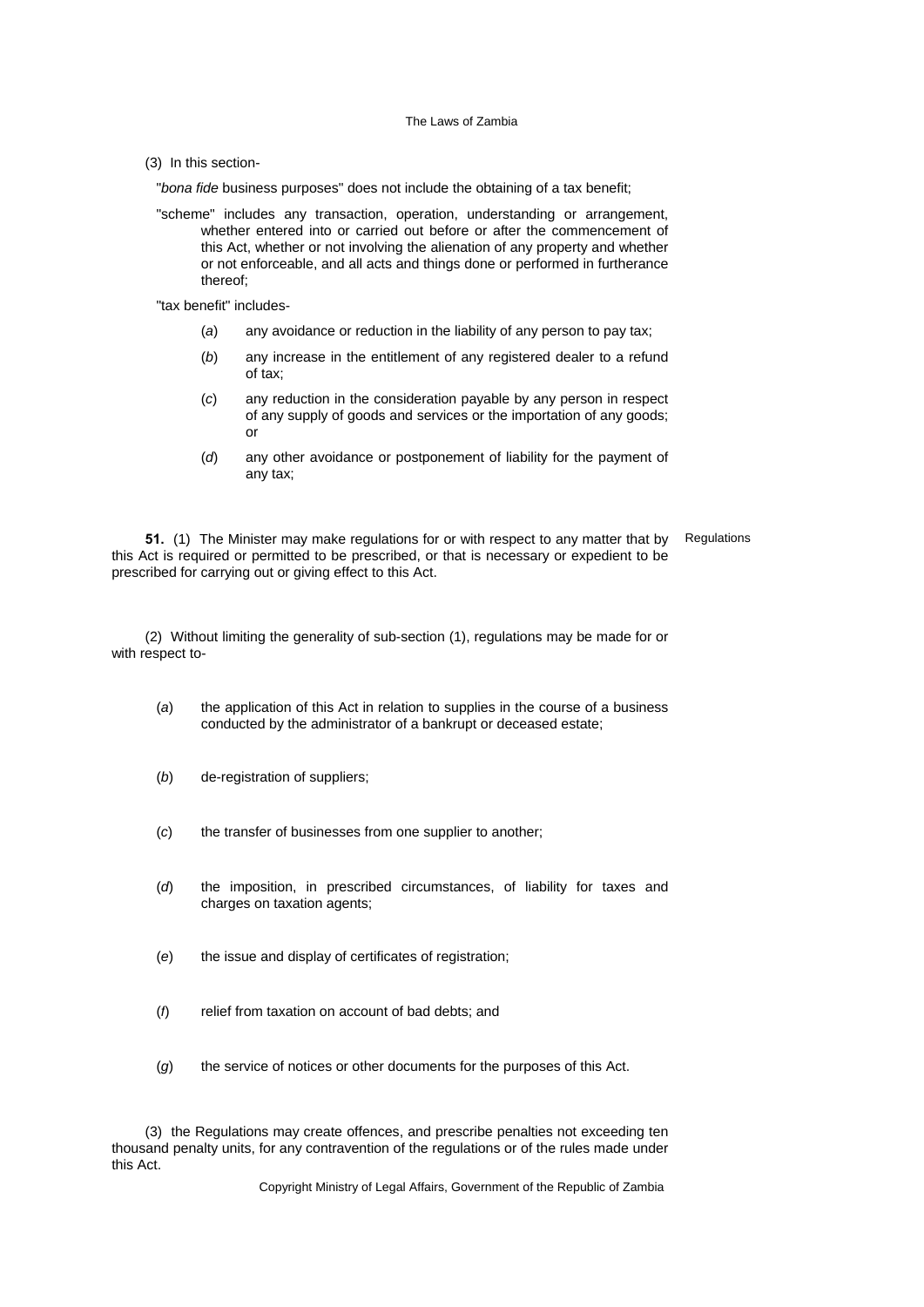**52.** (1) The Commissioner-General may, by notification published in the *Gazette*, Administrative rules make administrative rules for or with respect to-

- (*a*) the keeping of accounts, the making of returns and accounting for tax for the purposes of this Act; and
- (*b*) any matter which he is authorised, by this Act or any regulations made under this Act, to prescribe or regulate by administrative rule.

(2) Rules under this section may require the keeping of accounts and the making of returns in such form and manner as may be prescribed by the rules and may require taxable suppliers supplying goods or services to other taxable suppliers to provide them with tax invoices containing statements of such particulars as may be so prescribed of the supply, the tax chargeable on it and the persons by and to whom the goods or services are supplied.

(3) Rules under this section may make provision for methods of tax accounting and, in particular, for special methods of tax accounting by such retailers or other suppliers of goods or services or any description of goods or services as may be prescribed by or under the rules.

- (4) Rules under this section may make provision-
	- (*a*) for treating tax chargeable in one prescribed accounting period as chargeable in another such period;
	- (*b*) for the adjustment of accounts in cases where tax has become chargeable by reference to a consideration and the amount of the consideration is reduced or no consideration becomes payable and in such other circumstances as may be prescribed by the rules;
	- (*c*) for the rounding-off of figures in tax returns; and
	- (*d*) for the correction of errors.

(5) The Commissioner-General may, in addition to notifying administrative rules in the *Gazette*, publish them in such other manner as he considers desirable for the information of persons affected by them or of the general public.

**53.** (1) Every supplier who, on a date presribed by the Minister by statutory order, is carrying on a business in Zambia whose taxable turnover exceeds or is likely to exceed the turnover prescribed by that order shall make application to be registered.

**Transitional** registration provisions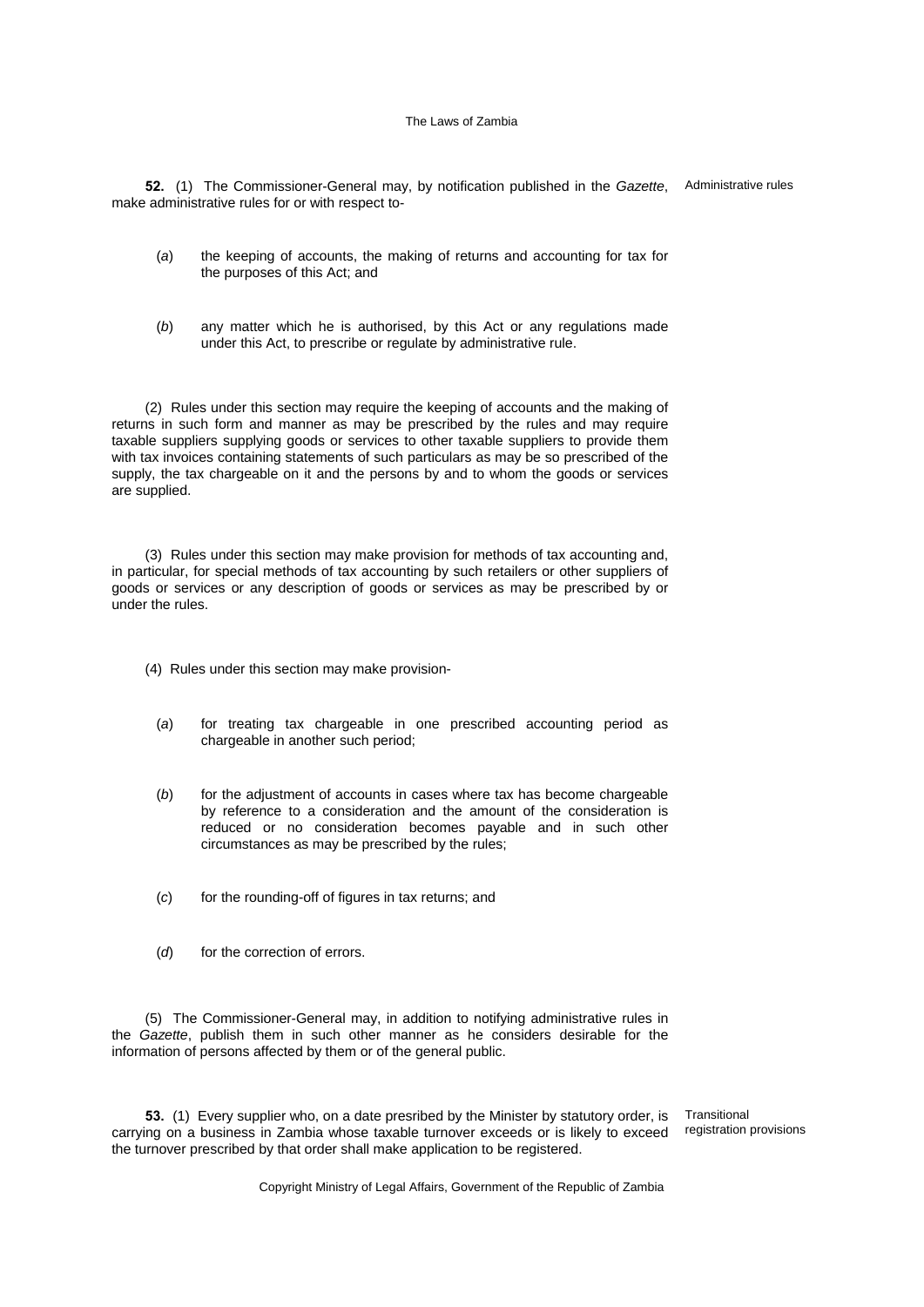(2) An application for registration shall be made in such manner and form as the Commissioner-General may, by administrative rule, prescribe.

(3) The Commissioner-General shall register every applicant for registration who, on the date prescribed for the purposes of subsection (1), was carrying on a business in Zambia whose taxable turnover exceeds or is likely to exceed such turnover as the Minister may, by statutory order, prescribe for the purposes of this subsection.

(4) Sub-sections (4) and (5) of section *twenty-eight* apply in respect of registration under this section in the same way as they apply in respect of registration under that section.

(5) In this section, "taxable turnover" has the same meaning as in section *twenty-eight*.

(6) A supplier required to apply for registration under this section who fails to do so within one month after becoming liable to apply shall be guilty of an offence and shall be liable, on conviction, to a fine not exceeding one thousand penalty units for each day that passes, after the expiry of that month, during which he fails to apply.

**54.** (1) A registered supplier who, immediately before the tax commencement day, was registered as a dealer under the Sales Tax Act shall be entitled to such relief from tax under this Act as may be determined by the Minister, by regulation, in respect of goods in stock immediately before that day that were eligible for tax relief under that Act.

(2) A taxable supplier shall be entitled to such relief from tax under this Act as may be determined by the Minister, by regulation, in respect of goods that were imported on or after the date prescribed under sub-section (1) of section *fifty-three* and that were in stock on the tax commencement day.

**55.** On the tax commencement day, the Sales Tax Act and the Insurance Levies Act shall stand repealed.

Other transitional provisions Cap. 663 of the 1971 edition

Repeal of Cap 663 of the 1971 edition and Act No. 25 of 1990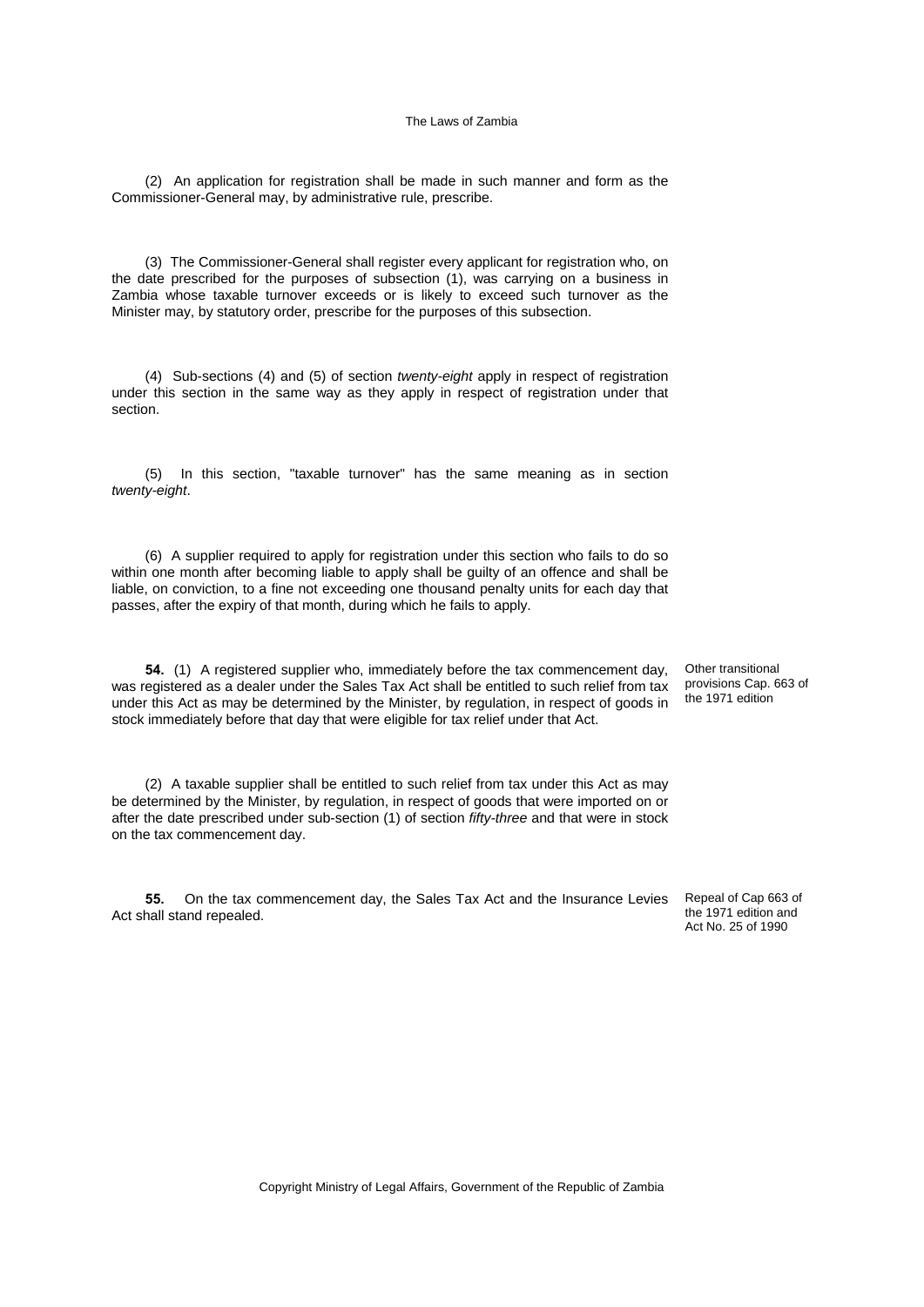## FIRST SCHEDULE

### (*Section* 15)

#### EXEMPT SUPPLIES AND IMPORTS

### **1. Water supply services**

The supply of mains water and sewerage services, excluding sewerage pump out services.

#### **2. Health supplies**

- (*a*) The supply of health and medical services by a registered medical practitioner, optician, dentist, hospital or clinic.
- (*b*) Articles designed for use by the blind or disabled.

#### **3. Educational supplies**

- (*a*) Educational services provided to primary or secondary students.
- (*b*) Educational services provided to other students otherwise than for profit.

#### **4. Books and newspapers**

- (*a*) Books, Booklets, school exercise books, maps and charts.
- (*b*) Newspapers, journals and periodicals.

#### **5. Transport services**

- (*a*) Transportation of persons by road in a bus or coach licensed under the Roads and Road Traffic Act and having a seating capacity for fourteen or more adult persons.
- (*b*) Transportation of persons by air on any scheduled flight.
- (*c*) Transportation of persons by rail.
- (*d*) Transportation of persons or vehicles by boat.
- (*e*) Aircraft of an unladen weight exceeding 2000kgs and which is licensed for carrying 14 or more passengers.

#### **6. Conveyance, etc. of real property**

- (*a*) The sale or lease of an interest in land, other than the lease or rental of commercial property.
- (*b*) The sale or lease of domestic buildings.
- (*c*) Any fee, royalty or similar right to explore or remove any natural resource.

#### **7. Financial and insurance services**

- (*a*) The issue, transfer, receipt of or other dealing with, money (including foreign exchange) or any note or order for the payment of money.
- (*b*) The provision of credit.
- (*c*) The operation of any account at a bank or other financial institution.
- (*d*) The issue, allotment or transfer of ownership of shares in a company listed on a Stock Exchange approved under the Securities Act.

(*As amended by S.I. No.* 16 *of* 1997)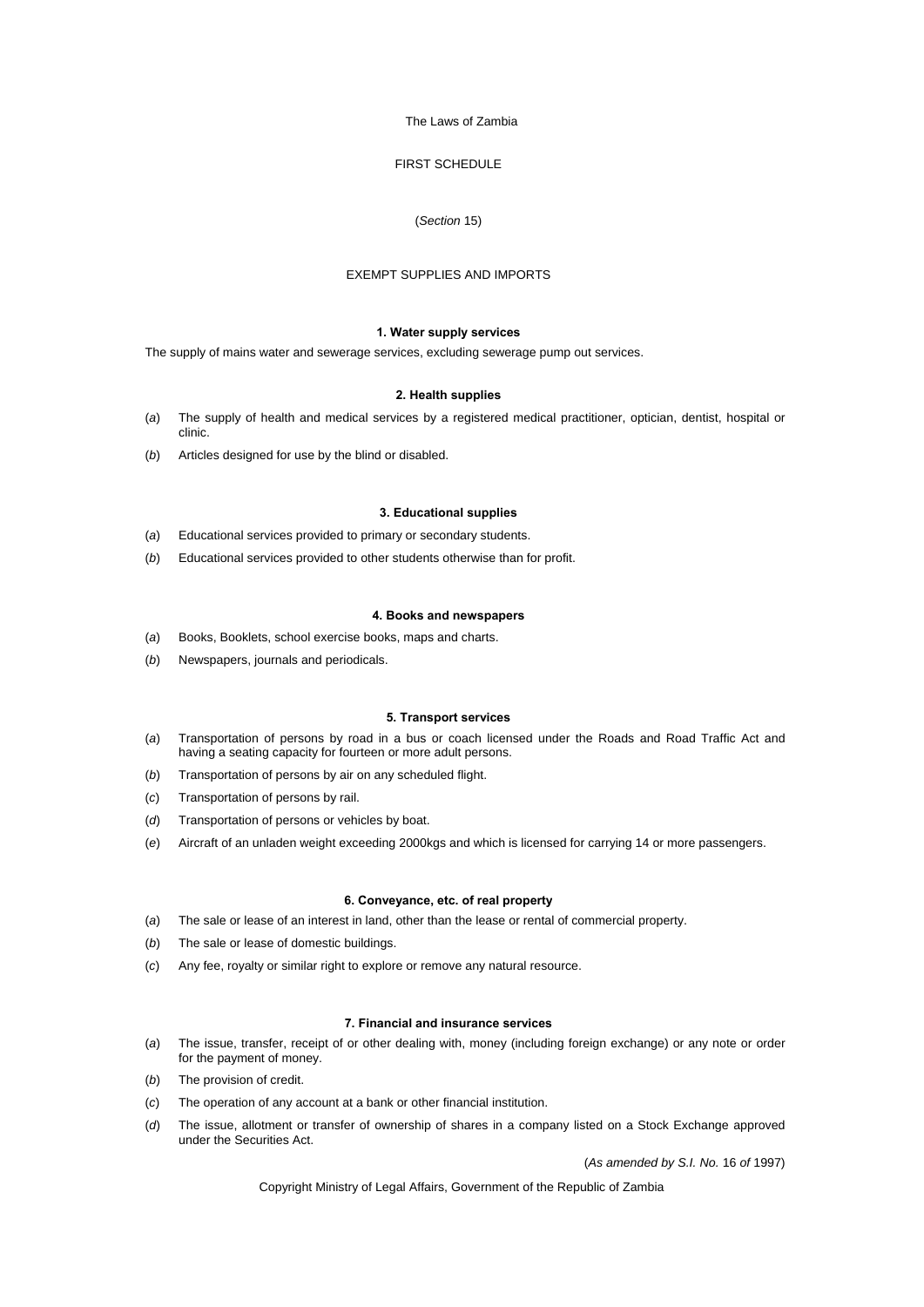### **8. Metals**

The supply to a bank of gold in bullion form.

#### **9. Funeral services**

The supply of any goods or services in the course of a person's burial or cremation, including the provision of any licence or certificate.

#### **10. Gaming and betting supplies**

- (*a*) Acceptance of any lawful bet or wager.
- (*b*) Issue of any lottery ticket in a lawful lottery.
- (*c*) Use of any lawful gaming machine.

### **11. Reliefs at importation**

- (a) Goods which are imported duty free under regulations 6, 7, 9, 11, 13, 14, 15, 16, or 23 of the Customs and S.I. No Excise (Rebates, Refunds and Remissions) (General) Regulations, 1996, subject to the same limitations and *of* 1996 conditions as pertain to such a rebate.
- (*b*) Import goods in respect of which a funding of duty is available under the Customs and Excise (School, Hospital, Church and General Public Good) (Funding) Regulations, 1996, subject to the same limitations and to such modification as may be specified therein. S.I. No *of* 1996

#### **12. Domestic kerosene**

Domestic kerosene (paraffin).

### **13. Trade Union Subscriptions**

Trade union subscriptions.

### **14. Goods under an Investment Certificate**

Eligible goods specifically enumerated under the special incentives of an Investment Certificate which provides relief from import duties and sales tax, when imported on or before 31st December, 1996, by an investor holding an Investment Certificate issued before 1st July, 1995, under the Investment Act.

In this Schedule, unless the context otherwise requires -

"eligible goods" means those goods not previously imported as certified by the Director-General of the Investment Centre and such certification is accepted by the Commissioner-General of the Zambia Revenue Authority.

(*As amended by S.I. No.* 110 *of 1996 and S.I. No.* 16 *of* 1997)

The Statutory Instruments listed below are hereby revoked:

#### REVOKED STATUTORY INSTRUMENTS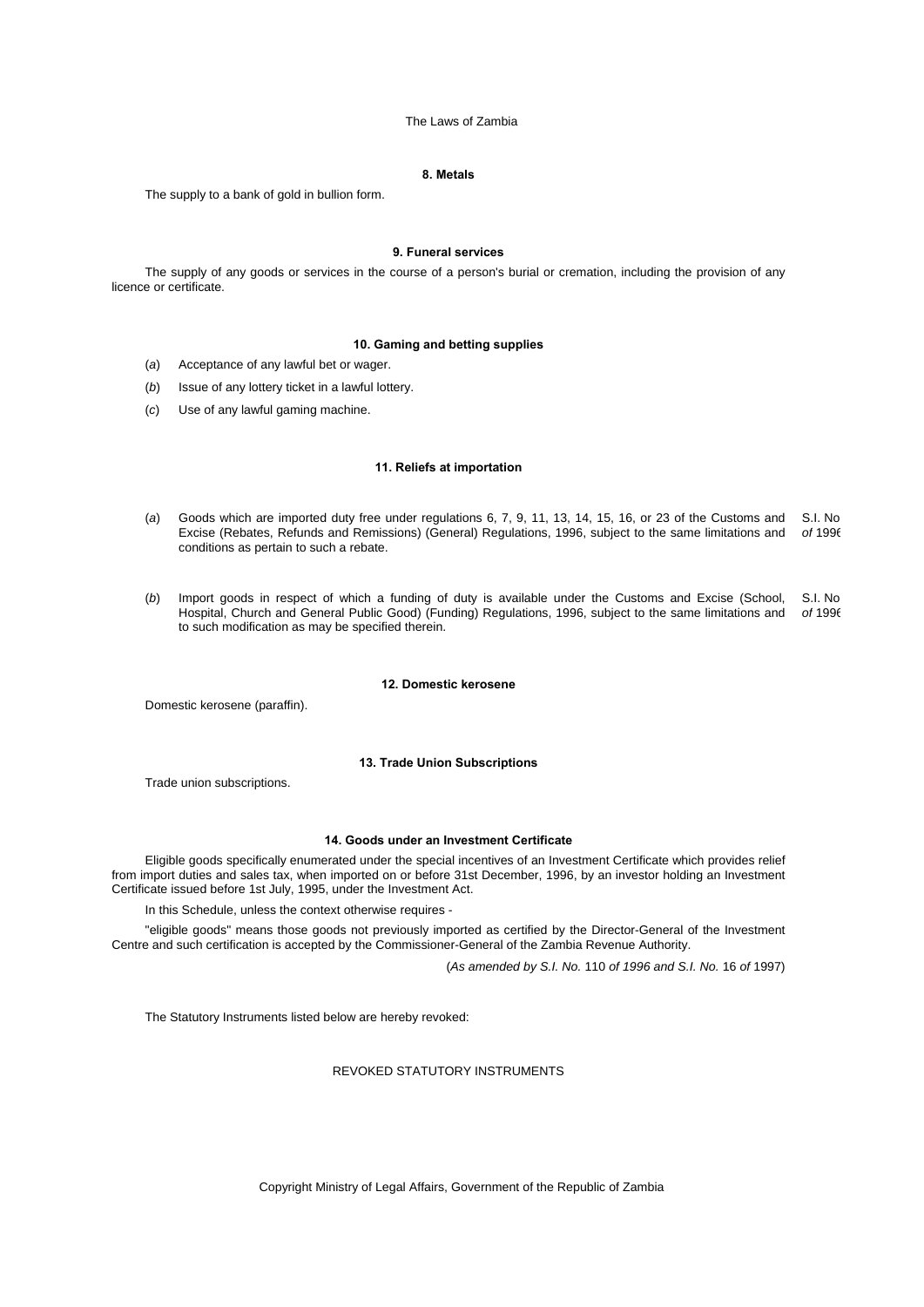|     | <b>Statutory Instrument</b>                            | <b>Number</b>                        |
|-----|--------------------------------------------------------|--------------------------------------|
| 1.  | Value Added Tax Exemptions and Zero-Rating Order, 1995 | 88 of 1995                           |
| 2.  | Value Added Tax (Exemptions) Order, 1995               | 91 of 1995                           |
| 3.  | Value Added Tax (Exemptions) (No. 2) Order, 1995       | 103 of 1995                          |
| 4.  | Value Added Tax (Exemptions) (No. 3) Order, 1995       | 108 of 1995                          |
| 5.  | Value Added Tax (Exemptions) (No. 4) Order, 1995       | 122 of 1995                          |
| 6.  | Value Added Tax (Exemptions) (No. 5) Order, 1995       | 146 of 1995                          |
| 7.  | Value Added Tax (Exemptions) (No. 6) Order, 1995       | 150 of 1995                          |
| 8.  | Value Added Tax (Exemptions) Order, 1996               | 22 of 1996                           |
| 9.  | Value Added Tax (Exemptions) (No. 2) Order, 1996       | 27 of 1996                           |
| 10. | Value Added Tax (Exemptions) (No. 4) Order, 1996       | 79 of 1996                           |
|     |                                                        | (As amended by S.I. No. 110 of 1996) |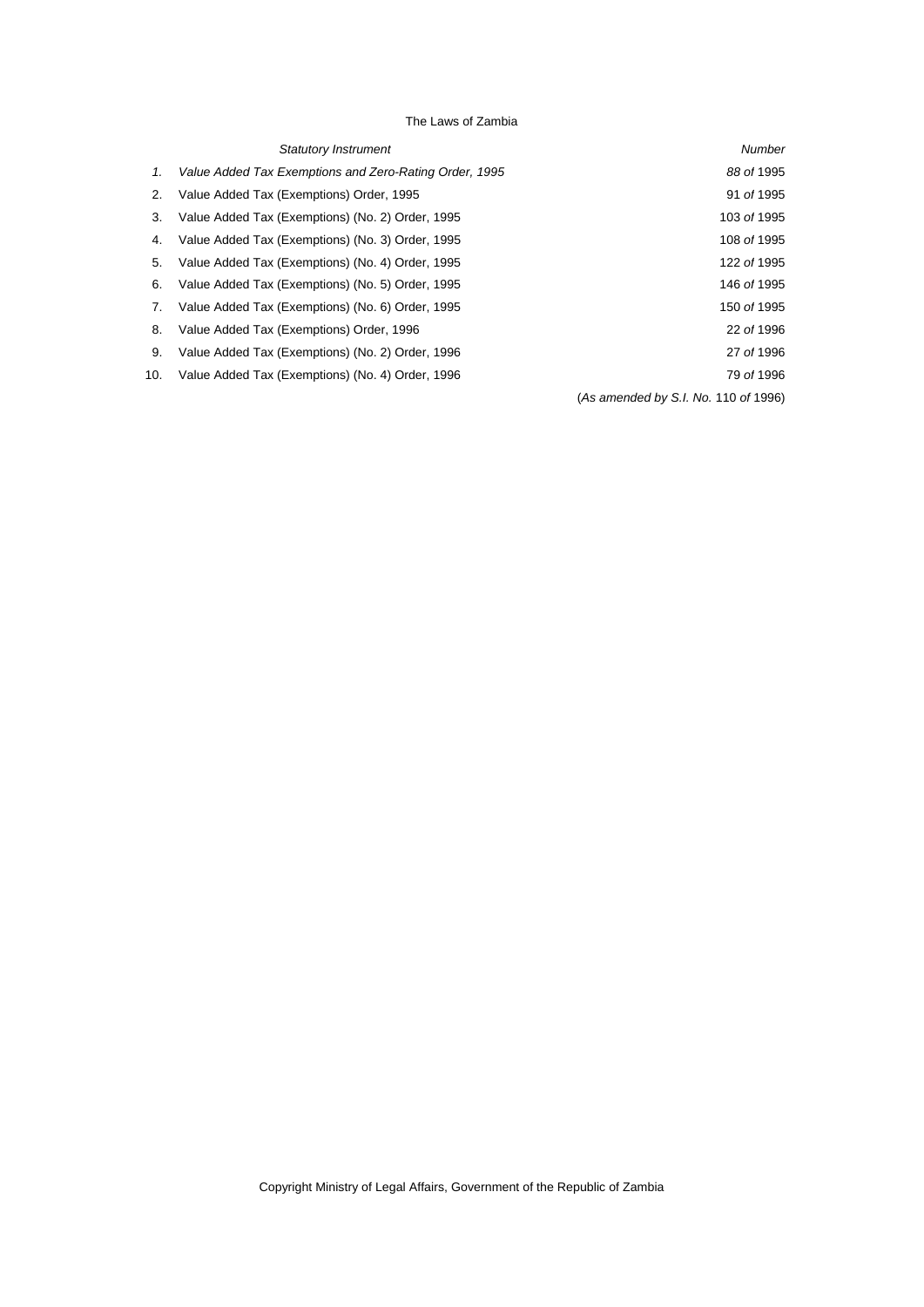### SECOND SCHEDULE

#### (*Section* 15)

### ZERO-RATED SUPPLIES AND IMPORTS

#### **1. Foods and agriculture**

(*a*) *Agricultural products*-fresh edible vegetables, fruit and nuts; maize and mealie meal; soya bean, millet, cassava, sorghum and flours produced from them; wheat and other cereals; except when any of the above products is:

- canned; frozen or freeze dried; or
- (ii) supplied by a restaurant, cafeteria, canteen or like establishment.

(*b*) *Animal products*-meat and offal of cattle, swine, sheep, goats, and poultry (including eggs), except-

- (i) any of the above products that is supplied by a restaurant, cafeteria, canteen or like establishment; or
- (ii) cooked or smoked meats, meat processed beyond cutting, grinding or mincing including sausages, pate, and the fatty livers of geese or ducks; and any other product prescribed by the Minister by regulation; or
- (iii) pet foods.
- (*c*) *Milk*-milk, except when canned or when supplied by a restaurant, cafeteria, canteen or like establishment.

(*d*) *Fish*-uncooked, frozen or dried fish, except shellfish, ornamental fish or any fish supplied by a restaurant, cafeteria, canteen or like establishment.

(*e*) *Agricultural supplies*-

- (i) bulbs, seeds and plants for producing agricultural products of sub item 1;
- (ii) fertilizers, insecticides, rodenticides, fungicides, herbicides, anti-sprouting products and plant growth regulators and similar products for agricultural use;
- (iii) live cattle, swine, sheep, goats, and poultry;
- (iv) stockfeeds for cattle, swine, sheep, goats or poultry.
- (*f*) *Infant cereals*-When prepared and labelled as such.

### **2. Exports**

(*a*) Export of goods from Zambia by or on behalf of a taxable supplier, where such evidence of exportation is produced as the Commissioner-General may, by administrative rule, require.

(*b*) The supply of services, including transport and ancillary services, which are directly linked to the export of goods under sub item 1.

(*c*) The supply of freight transport services from or to Zambia, including transhipment and ancillary services that are directly linked to the transit of goods through Zambia to destinations outside Zambia.

(*d*) The supply of goods by a duty free shop, approved under the Customs and Excise Act, for export by passengers on flights to destinations outside Zambia.

(*e*) The supply of goods, including meals, beverages and duty free goods; for use as aircraft stores on flights to destinations outside Zambia.

(*f*) The supply of aviation fuel.

(*g*) The supply of services which are physically rendered outside Zambia.

(*h*) The supply, by a tour operator or travel agent, licensed as such by the Zambia Tourist Board, to a tourist of an inclusive tour, subject to such conditions as the Commissioner-General may require.

(*i*) Exportation of goods by a tourist, subject to such evidence and conditions as the Commissioner-General may require.

Cap. 32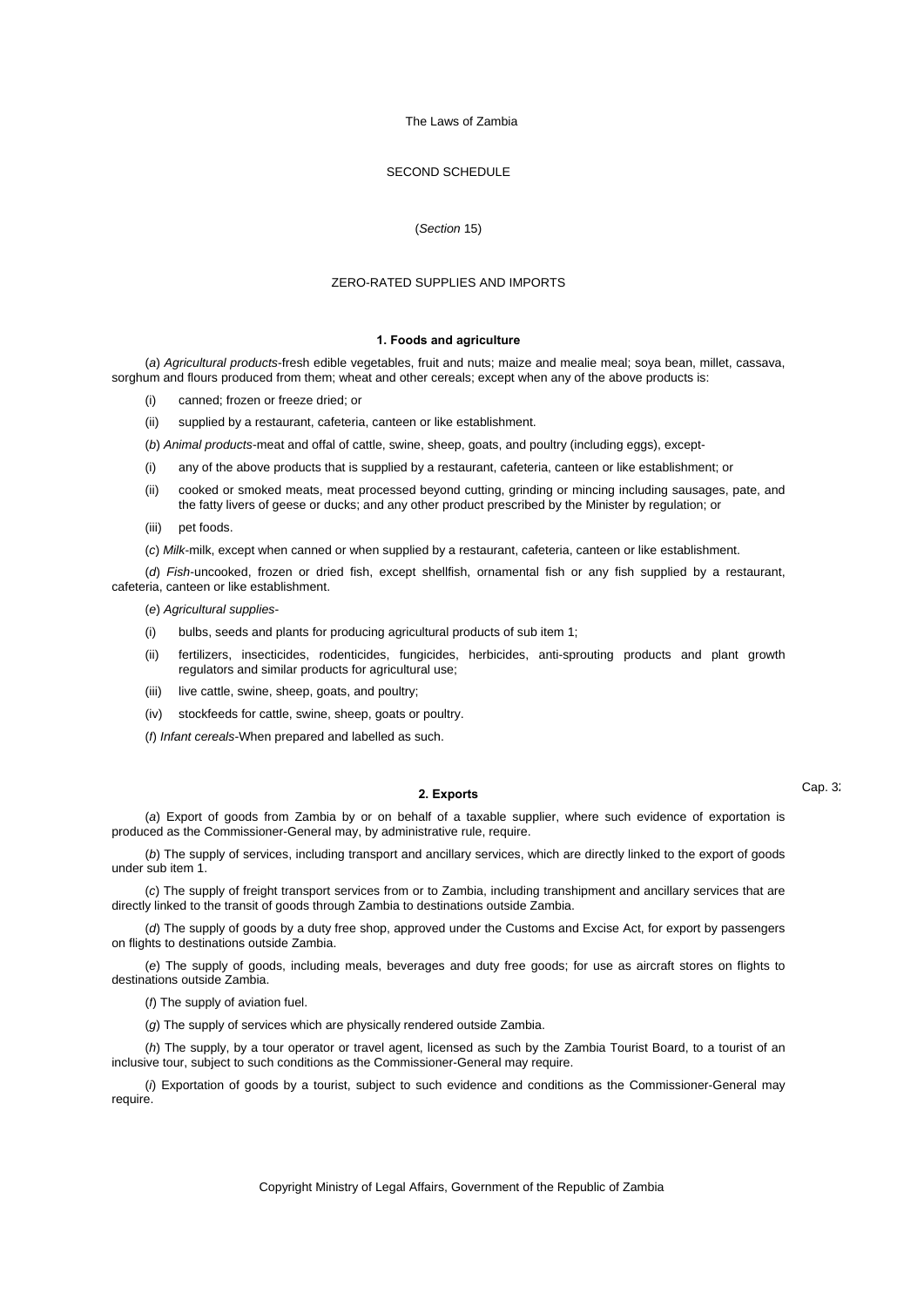#### **3. Supplies to privileged persons**

(*a*) Goods imported by the President.

(*b*) Goods imported by diplomats or a diplomatic mission that is accredited by the Republic of Zambia for official purposes of that mission, but only, in the case of any diplomat or diplomatic mission of a foreign country, to the extent that the foreign country country grants reciprocal privileges to diplomats and to the diplomatic mission of Zambia in that country.

(*c*) The supply of goods or services to a donor in Zambia for the official purposes of that donor where evidence of purchase by that donor is produced as the Commissioner-General may require.

(*d*) Goods or services supplied or imported under a technical aid programme or project which are-

- (i) paid through donor funding; and
- (ii) provided by the donor, or by a contractor of the donor, under a written agreement with the Republic of Zambia where evidence of purchase under that agreement is produced as the Commissioner-General may require.

(*e*) Eligible goods or services supplied to a diplomat or designated official where evidence of purchase by that diplomat or designated official is produced as the Commissioner-General may require.

(*f*) Supplies or imports under a technical aid agreement or project providing for exemption from Zambia taxation which is either-

- (i) dated on or before 30th June, 1996; or
- (ii) approved by the Minister of Finance.

#### **4. Medical supplies**

(*a*) Medical supplies and drugs.

(*b*) The supply to, or importations by, a registered medical practitioner, optician, dentist, hospital or clinic, or to a patient, of equipment designed solely for medical or prosthetic use.

(*As amended by S.I. No.* 109 *of* 1996)

### **SUBSIDIARY LEGISLATION**

SECTION 54-THE VALUE ADDED TAX TRANSITIONAL REGULATIONS

*Statutory Instrument* 65 *of* 1995

*Regulations by the Minister* 

**1.** These Regulations may be cited as the Value Added Tax Transitional Title Regulations.

**2.** In these regulations, "the repealed Act" means the Sales Tax Act. Interpretation

**3.** (1) Subject to this Regulation, a registered supplier referred to in sub-section (1) of section *fifty-four* of the Act may claim, as input tax, a credit or deduction in respect of the tax on goods referred to that subsection.

Relief for registered dealers under the repealed Act

(2) No claim under this regulation shall be allowed unless-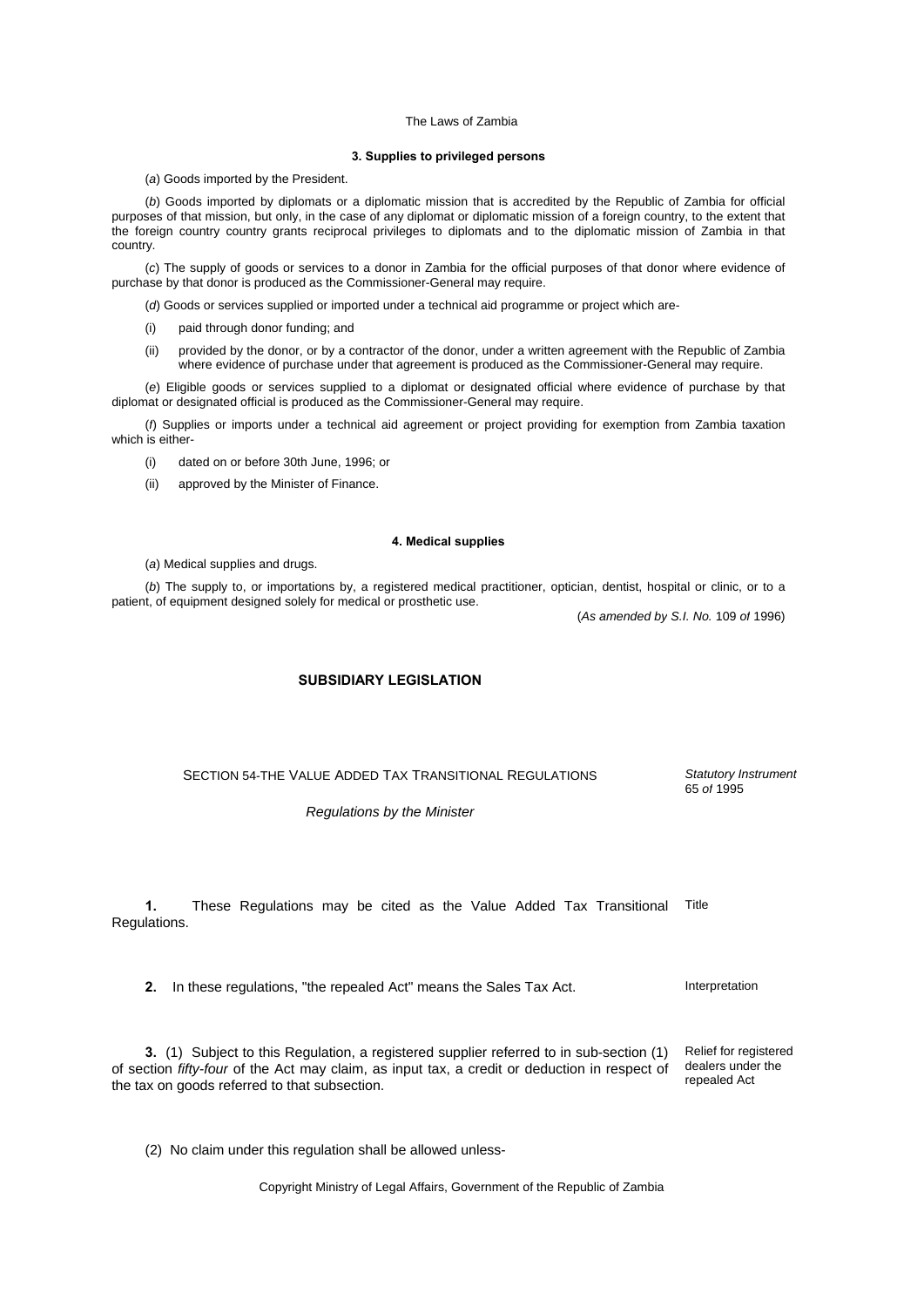- (*a*) the registered supplier has paid the supplier of the goods for them;
- (*b*) the registered supplier has lodged all sales tax returns and paid to the Commissioner-General all sales tax or other moneys due in respect of those returns or otherwise arising under the repealed Act;
- (*c*) the tax return by which the claim is made is supported by a Schedule of all goods to which the claim relates, and specifying, in relation to each consignment-
	- (i) the quantity, description and value of the goods;
	- (ii) the number and date of the purchase invoice or customs bill of entry;
	- (iii) the name and address of the supplier of the goods;
	- (iv) the sales tax paid.

**4.** (1) Subject to this regulation, a taxable supplier may claim, as input tax, a credit or deduction in respect of the tax on goods imported on or after 1st May, 1995.

Relief from tax in respect of certain imported goods

(2) No claim under this regulation shall be allowed unless-

- (*a*) the taxable supplier has paid the supplier of the goods for them;
- (*b*) the taxable supplier has lodged any sales tax returns due under the repealed Act and paid to the Commissioner-General all sales tax or other moneys due in respect of those returns or otherwise arising under the repealed Act;
- (*c*) the tax return by which the claim is made is supported by a Schedule of all goods to which the claim relates, and specifying, in relation to each consignment-
	- (i) the quantity, description and value of the goods;
	- (ii) the number and date of the purchase invoice and the customs bill of entry;
	- (iii) the name and address of the supplier of the goods;
	- (iv) the sales tax paid.

**5.** (1) No claim under these Regulations shall be allowed unless the claim is made General limitations by the return relating to the registered supplier's first prescribed accounting period.

(2) A claim under these Regulations shall be allowed only to the extent and subject to the conditions prescribed by or under section *eighteen* of the Act in relation to input tax generally.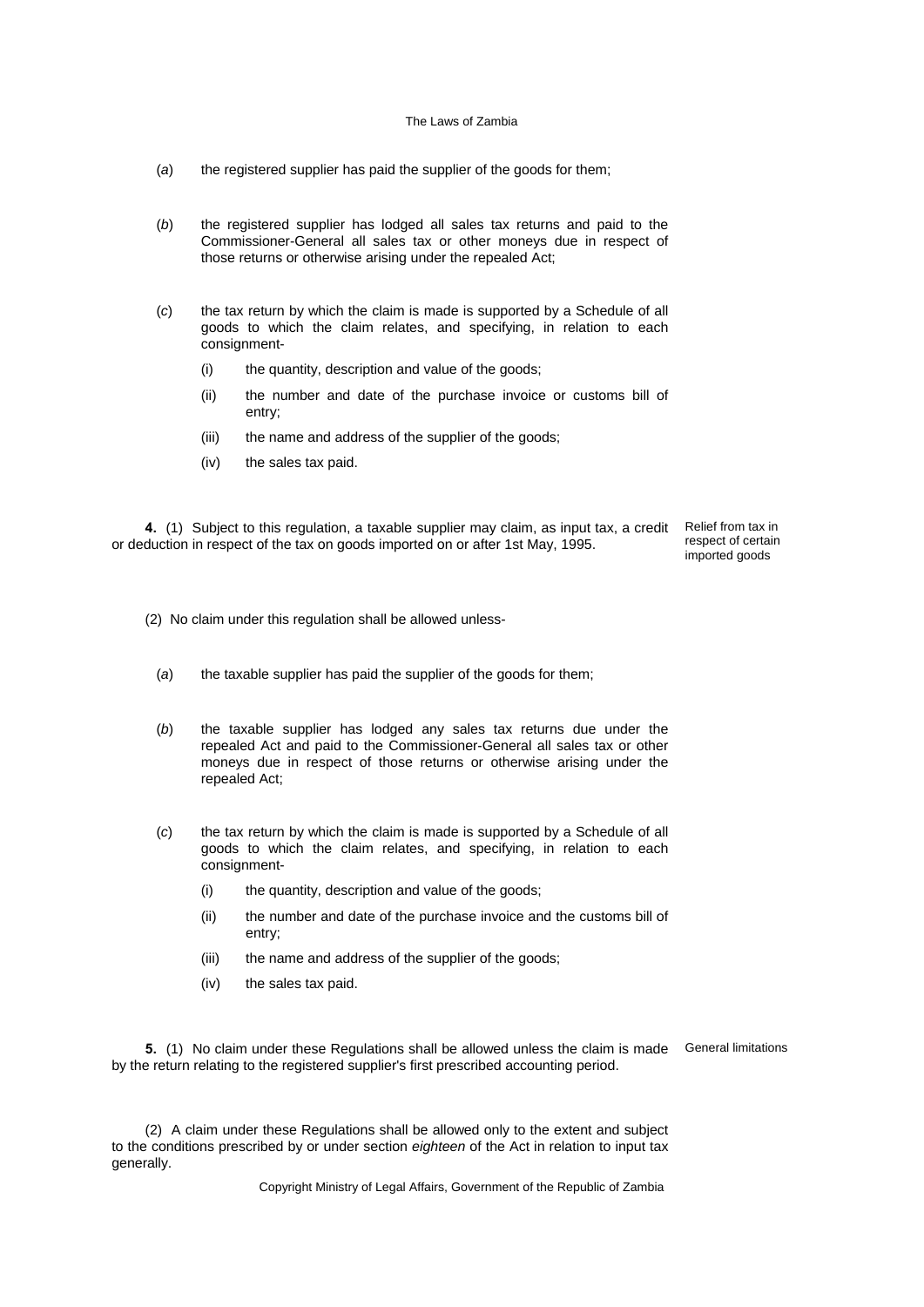(3) Without limiting the generality of sub-regulation (2)-

- (*a*) where the supplier is not in possession of documentary evidence as prescribed for the purposes of sub-section (3) of that section, the claim shall be disallowed; and
- (*b*) a claim may be partly disallowed by rules of apportionment prescribed under that section and applying to the supplier's business.

(4) No claim under these Regulations shall be allowed in respect of goods in respect of which a drawback or other relief under the repealed Act has been claimed and allowed.

(5) A claim cannot be made under regulations *three* and regulation *four* in respect of the same goods.

SECTION 28-THE VALUE ADDED TAX (APPLICATIONS FOR REGISTRATION) ORDER *Statutory Instrument*

*Order by the Minister*

**1.** This Order may be cited as the Value Added Tax (Application for Registration) **Title** Order**.**

**2.** (1) In this Order-

"relevant quarter" means any period of three consecutive months commencing-

- (*a*) on 1st May, 1994; or
- (*b*) on the first day of any subsequent calendar month;

"relevant year" means any period of twelve months commencing-

- (*a*) on 1st May, 1994; or
- (*b*) on the first day of any subsequent calendar month.

(2) For the purposes of sub-section (1) of section *twenty-eight* of the Act, the prescribed turnover shall be calculated by reference to the taxable turnover of the business concerned during any relevant year and, if necessary, during each relevant quarter.

Copyright Ministry of Legal Affairs, Government of the Republic of Zambia

Taxable turnover requiring application for registration to be made

77 *of* 1995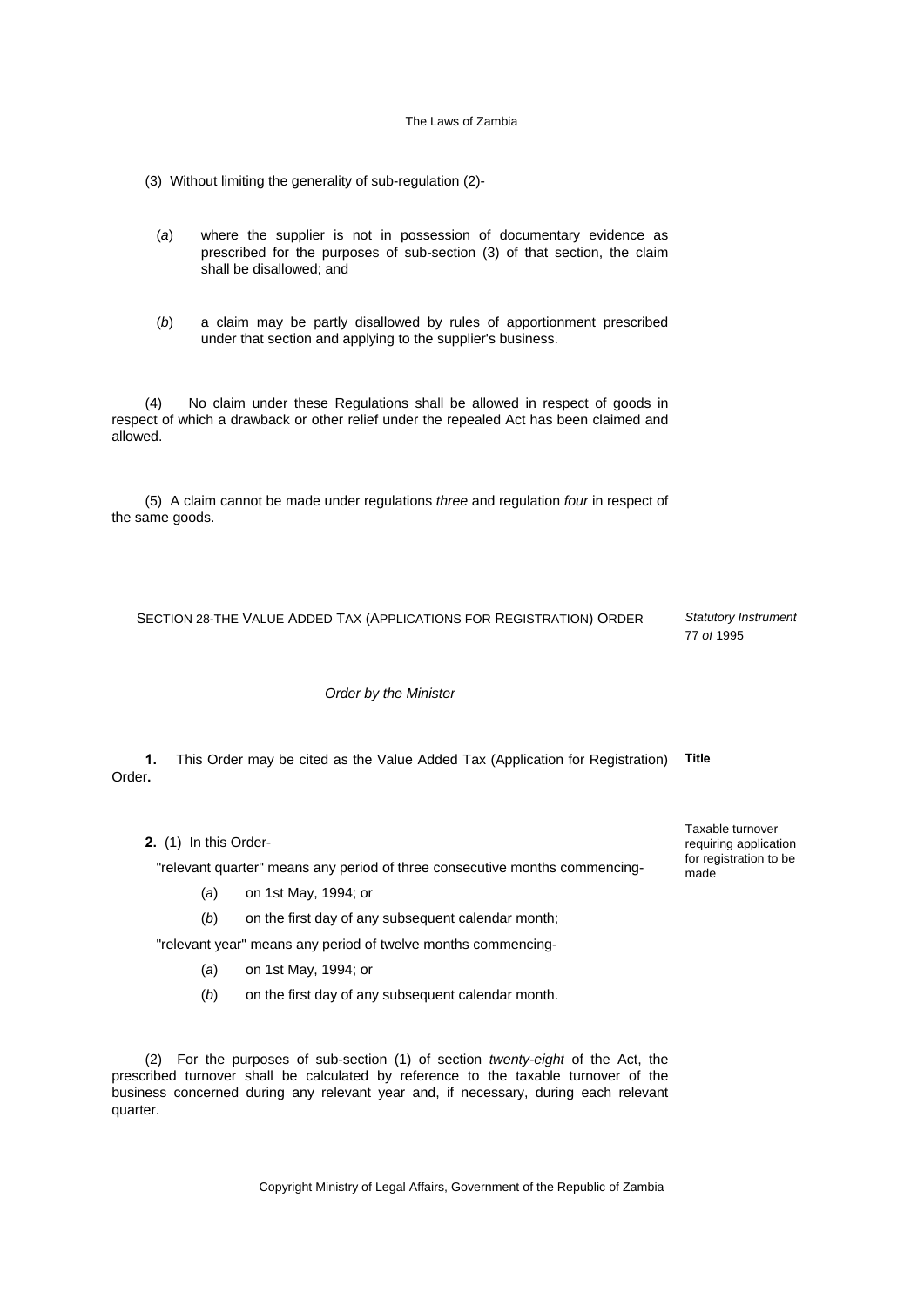- (3) Where the taxable turnover of a business exceeds or is likely to exceed-
	- (*a*) twenty million kwacha in any relevant year; or
	- (b) five million kwacha in any relevant quarter;

the business shall be taken to exceed the prescribed turnover for the purposes of sub-section (1) of section *twenty-eight* of the Act, and the person carrying on the business shall be liable to make application to be registered accordingly.

(4) In calculating, for the purposes of this Order, that part of the turnover of a business that is attributable to taxable supplies, supplies made in the course of the business before the tax commencement day shall be regarded as taxable if they would have been taxable had they been made after that day.

### SECTION 53-THE VALUE ADDED TAX (FIRST REGISTRATION) ORDER

*Order by the Minister*

**1.** This Order may be cited as the Value Added Tax (First Registration) Order. Title

**2.** (1) In this Order-

"relevant quarter" means any period of three consecutive months commencing-

- (*a*) on 1st May, 1994; or
- (*b*) on the first day of any subsequent calendar month;

"relevant year" means any period of twelve months commencing-

- (*a*) on 1st May, 1994; or
- (*b*) on the first day of subsequent calendar month.

(2) For the purposes of sub-section (3) section *fifty-three* of the Act, the prescribed turnover shall be calculated by reference to the taxable turnover of the business concerned during any relevant year and, if necessary, during each relevant quarter.

(3) Where, as at 1st May, 1995, the taxable turnover of a business exceeds or is likely to exceed-

(*a*) thirty million kwacha in any relevant year; or

Taxable turnover requiring registration

*Statutory Instrument* 60 *of* 1995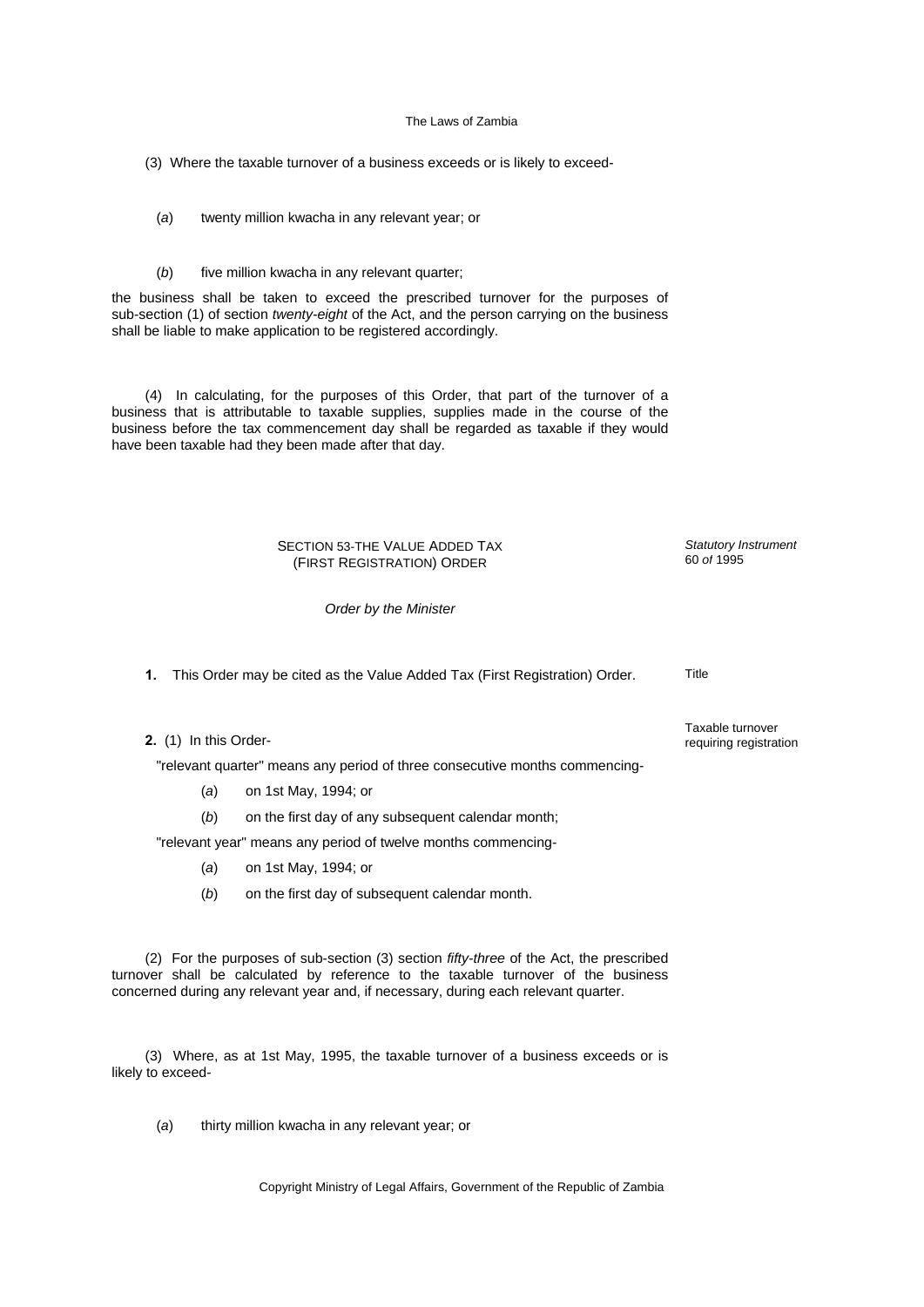#### (*b*) seven million five hundred thousand kwacha in any relevant quarter;

the business shall be taken to exceed prescribed turnover for the purposes of sub-section (3) of section *fifty-three* of the Act, and, subject to the provisions of that section, the person carrying on the business shall be registered by the Commissioner-General accordingly.

(4) In calculating, for the purposes of this Order, that part of the turnover of a business that is attributable to taxable supplies, supplies made in the course of the business before the tax commencement day shall be regarded as taxable if they would have been taxable had they been made after that day.

## SECTIONS 2, 18 AND 51-THE VALUE ADDED TAX (GENERAL) REGULATIONS

*Regulations by the Minister*

*Statutory Instrument* 78 *of* 1995 90 *of* 1995 191 *of* 1995

### PART 1

## PRELIMINARY

**1.** These Regulations may be cited as the Value Added Tax (General) Regulations. Title

**2.** In these Regulations, unless the context otherwise requires-<br>Interpretation

"date of registration" means the date shown in the register kept for purposes of section *twenty-seven* of the Act as the date on which registration becomes effective;

"designated official" means a person who is confirmed by the Ministry of Foreign Affairs as being accorded rights and privileges under an international agreement;

"diplomat" means the head of a mission or a member of the diplomatic staff of a mission, of a country accredited to the Republic of Zambia, who is entitled to diplomatic rights and privileges under an international agreement.

(*As amended by S.I. No*. 191 *of* 1995)

### PART II

### SUPPLIES OF GOODS AND SERVICES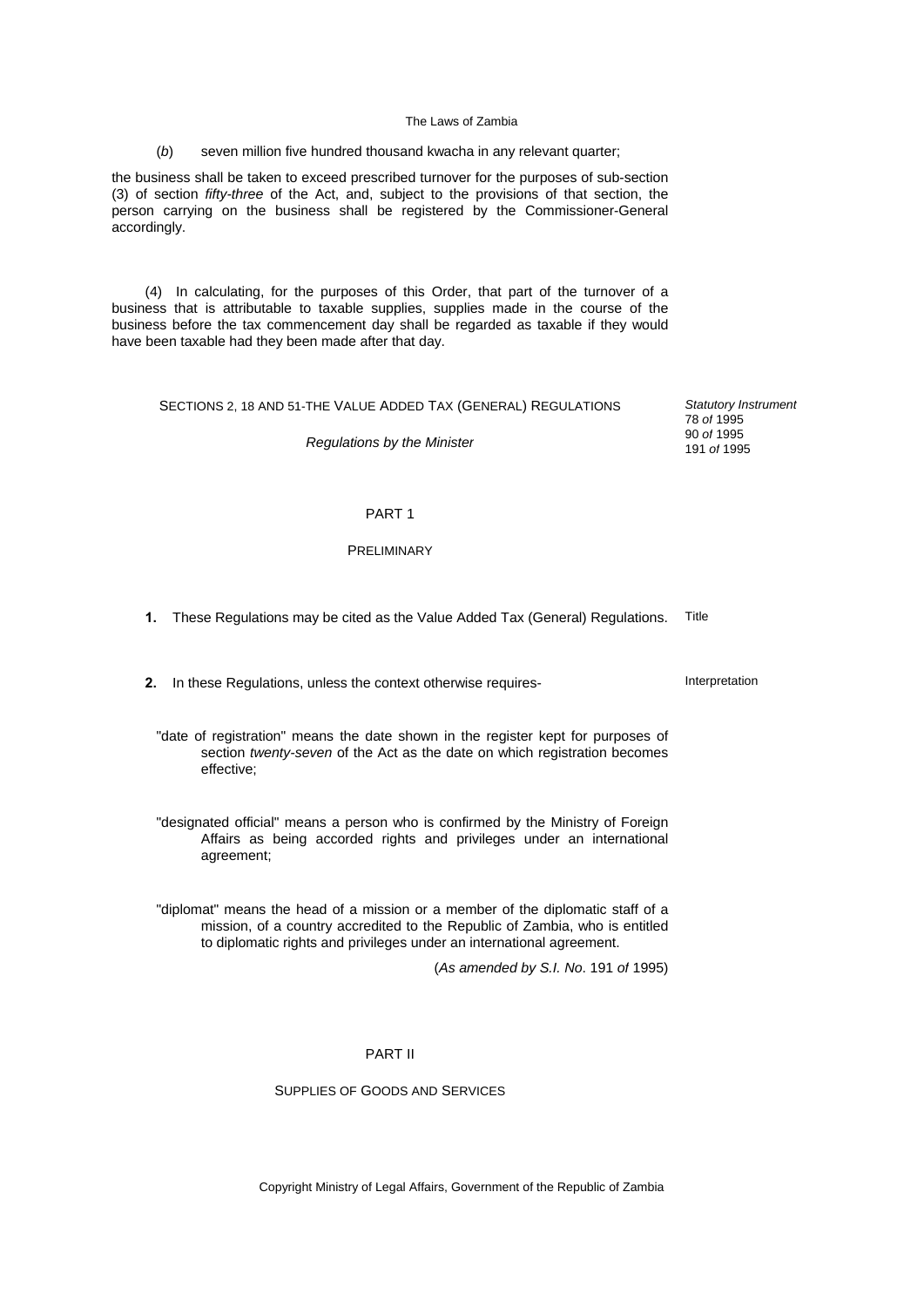**3.** The supply of goods by any person in the course of a business conducted by him shall not constitute a supply of goods for the purposes of the Act, if-

- (*a*) the goods are supplied as samples or for promotional or publicity purposes;
- (*b*) the goods are supplied without consideration; and
- (*c*) each item of the goods so supplied has an open market value of not more than ten thousand kwacha.

**4.** The disposal by a Government agency of any asset of the agency shall constitute a supply of goods for the purposes of the Act.

**5.** (1) In this regulation, "services of the business", in relation to a business carried on by a taxable supplier, means services provided in connection with the carrying on of that business, whether or not they are services of the kind provided in the course of that business.

(2) Where a taxable supplier causes any services of the business to be provided, with or without consideration-

- (*a*) for his own benefit;
- (b) for the benefit of himself and others:
- (*c*) for the benefit of his business partners, or of any directors of or persons employed in the business; or
- (*d*) for the benefit of customers of the business;

the supply of such services shall be a taxable supply.

**6.** (1) Where, by reason of death, bankruptcy, winding-up or other legal process in respect of a taxable supplier whether individual or corporate, the property or control of a business carried on by the taxable supplier and in respect of which the taxable supplier is registered is vested in another person, the provisions of the Act and of any statutory instruments or administative rules made thereunder shall, on such vesting and for as long as that other person remains in such control, apply to that other person as if he were the taxable supplier.

(2) A person carrying on or contolling the business of a taxable supplier in the circumstances referred to in sub-regulation (1) shall notify the Commissioner-General in writing of that fact, giving full particulars of the circumstances in which control of the business concerned passed from the taxable supplier to him.

Supplies by bankrupt or decreases estates, companies in receivership, etc.

promotional, etc., material

Supplies of

Disposal of assets by Government agency

**Transactions** constituting supplies of services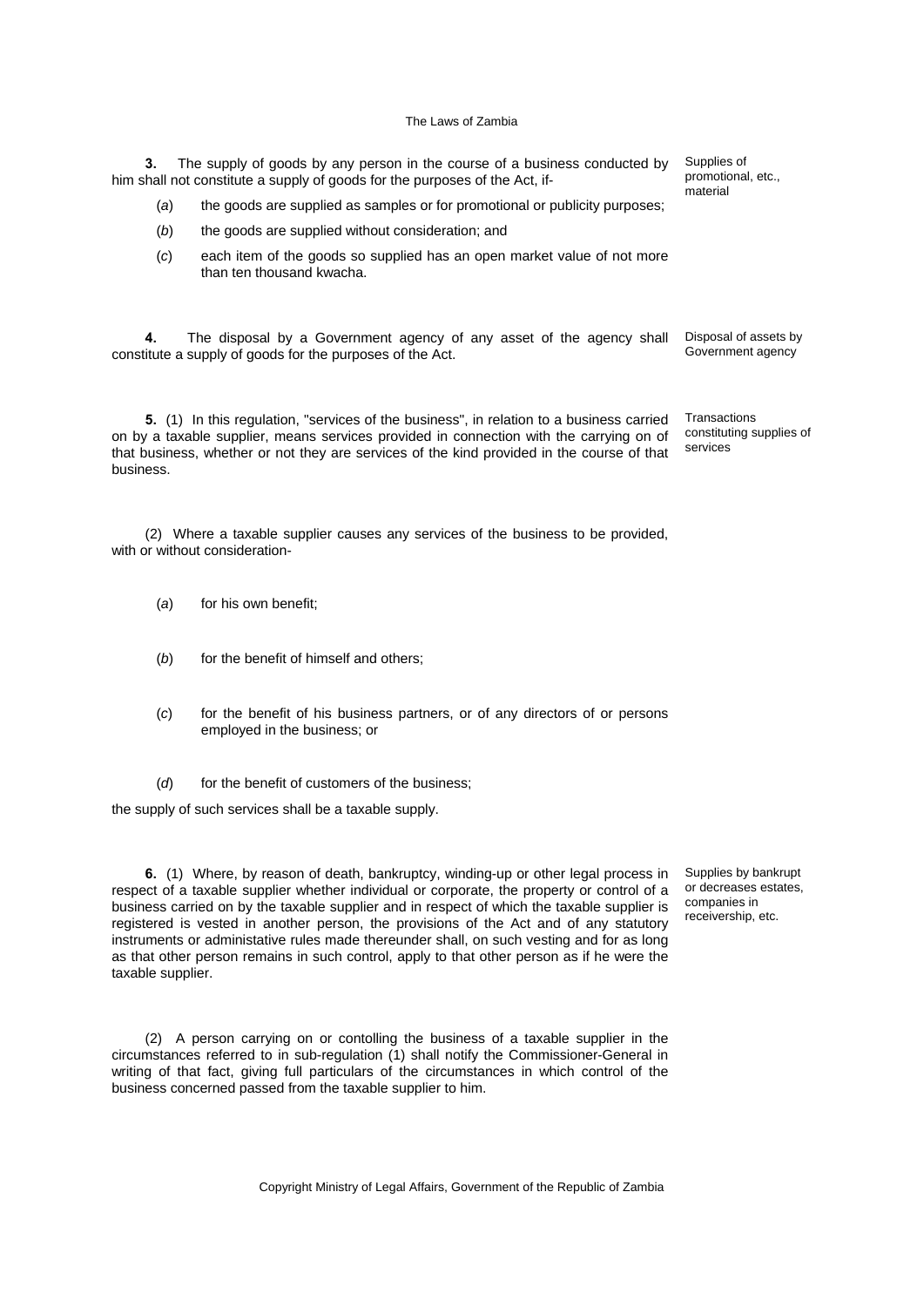(3) Notice under sub-regulation (2) shall be given within thirty days after control is acquired by the person giving the notice.

(4) A person who fails to give notice as required by this regulation shall be guilty of an offence and shall be liable on conviction to a fine not exceeding ten thousand penalty units.

6A. (1) A supplier registered under section *twenty-eight* of the Act may apply to the Commissioner-General to declare that a supply of goods or services made by the supplier should not be regarded as a supply of goods or services for the purposes of the Act, where-

Supplies acquired by diplomats, designated officials, etc.

- (*a*) in the case of goods, the invoice is in excess of an amount equivalent to fifty United States dollars;
- (*b*) in the case of services, the service is for electricity, telephone or security; and
- (*c*) the supply is used for vehicle servicing.

(2) Sub-regualtion (1) shall apply where the goods or services are acquired by a diplomat or other designated official of an international organisation for their personal use or enjoyment, or in the performance of their official duties.

- (3) The application shall not be granted unless-
	- (*a*) the application is made on a form prescribed by the Commissioner-General for that purpose;
	- (*b*) the Commissioner-General is satisfied that there is sufficient evidence that the tax described on the application has been paid; and
	- (*c*) the application is made within two years of the date the tax was paid by the supplier.

(4) Where the Commissioner-General is satisfied that the goods or services are not a supply of goods or services for the purposes of the Act, the tax shall be refunded to the diplomat or designated official.

(*As amended by S.I. No*. 191 *of* 1995)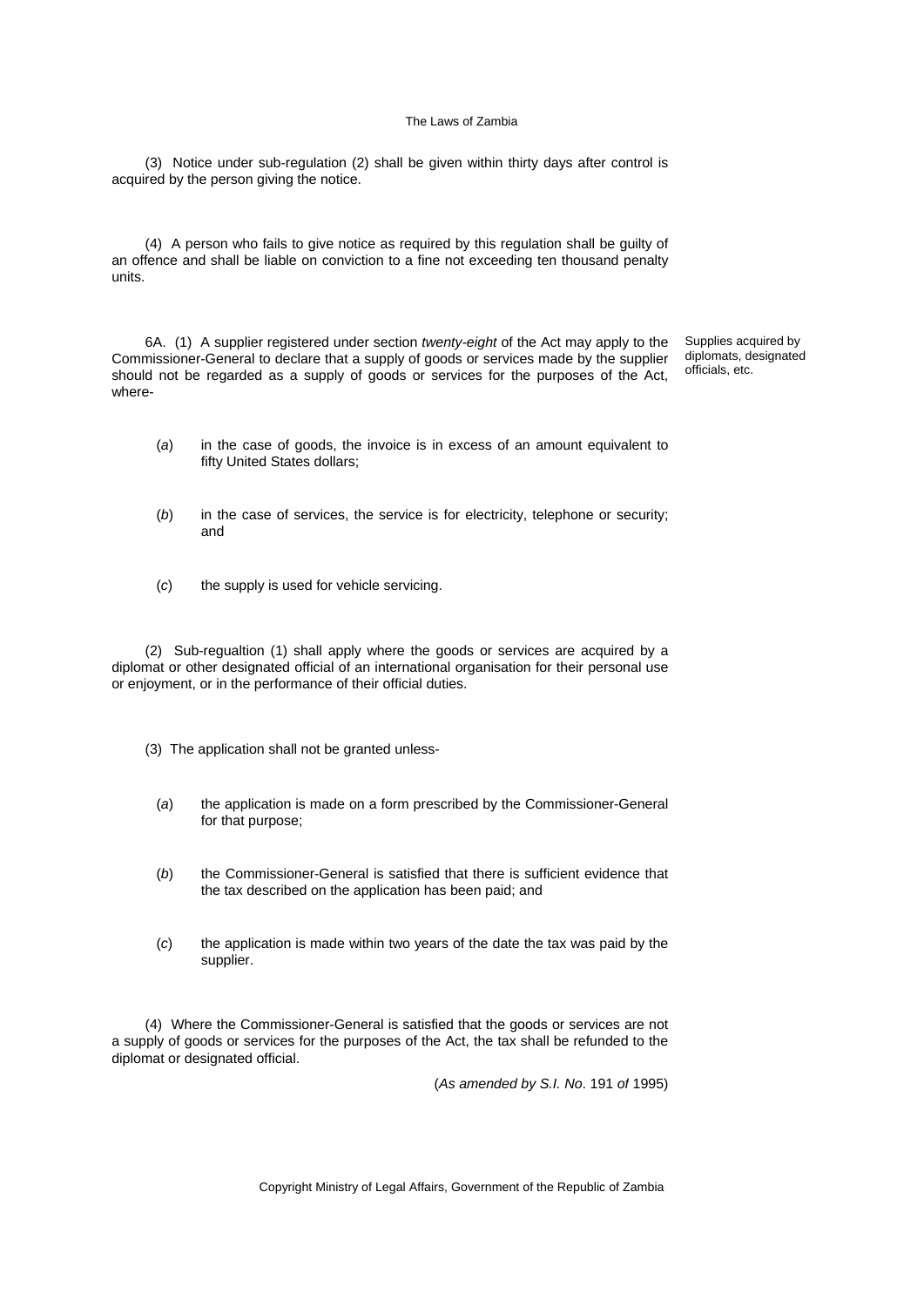## PART III

### INPUT TAX

**7.** (1) Subject to this regulation, tax charged on the supply to or importation by a taxable supplier of a motor car shall be excluded from any claim, deduction or credit under section *eighteen* of the Act.

Input tax not allowed on motor cars

(2) In this regulation, "motor car" means any motor vehicle of a kind normally used on public roads which has three or more wheels and which-

- (*a*) is constructed or adapted wholly or mainly for the carriage of passengers; or
- (*b*) has to the rear of the driver's seat roofed accommodation fitted with side windows, or is constructed or adapted for the fitting of side windows;

but does not include-

- (i) a vehicle capable of accommodating only one person or constructed or adapted for carrying twelve or more persons;
- (ii) a vehicle of not less than three tons unladen weight;
- (iii) an ambulance; or
- (iv) a vehicle constructed for a special purpose other than the carriage of persons and having no accommodation for carrying persons other than such as is incidental to that purpose.
- (3) This regulation shall not apply to a supply or importation of a motor car-
	- (*a*) by way of hire or rental; or
	- (*b*) for the purposes of resale by a car dealer or for use in the course of a *bona fide* car hire or driving instruction business.

(4) Where a motor car is resold otherwise than at a profit, such resale shall not constitute a supply of goods for the purposes of the Act.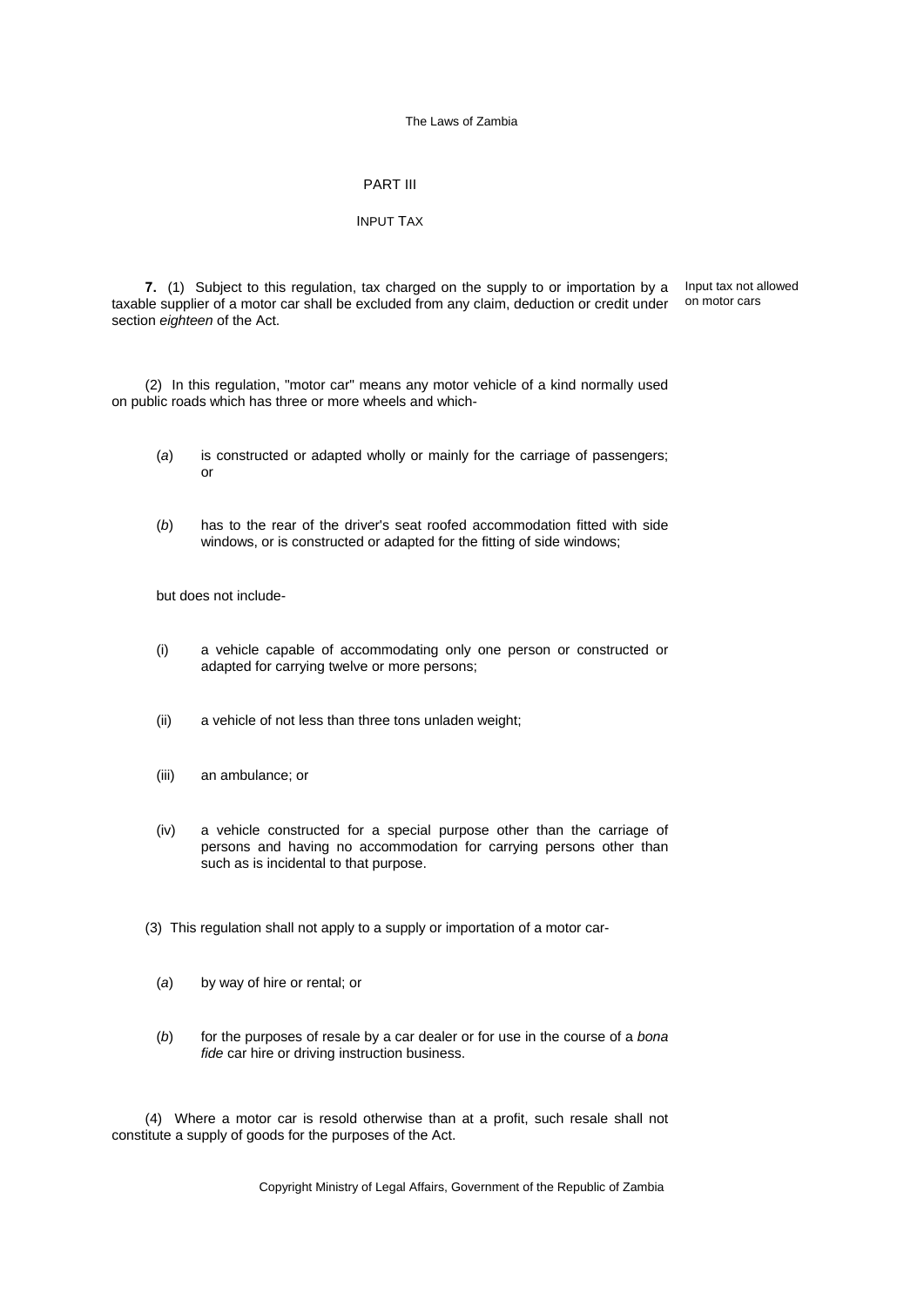**8.** (1) Tax charged on the supply to or importation by a taxable supplier of any goods, or on the supply to a taxable supplier of any services, used or to be used for the purposes of business entertainment shall be excluded from any claim, deduction or credit under section *eighteen* of the Act.

Input tax not allowed on business entertainment

(2) For the purpose of this regulation, "business entertainment" includes the provision of any food, beverages, accommodation, entertainment, amusement, recreation or hospitality of any kind, and any incidental transportation, provided to any person by a taxable supplier, whether directly or indirectly, in connection with a business carried on by him.

8A. Tax charged on the supply to a taxable supplier of telephone services shall be excluded from any claim, deduction or credit under section *eighteen* of the Act.

(*As amended by S.I. No*. 90 *of* 1995)

**9.** (1) Where- Tax paid prior to  $\overline{a}$ 

registration

- (*a*) for the purposes of a business carried on or to be carried on by him, any goods or services are supplied to, or any goods are imported by, a person who is not a registered supplier; and
- (*b*) the person afterwards becomes registered and is still carrying on that business;

the person may claim input tax or deduction in respect of those goods or services:

Provided that this sub-regulation shall not apply in respect of-

- (i) goods that were received more than six months before the date of his registration or that have been supplied by him; or
- (ii) services that were received more than six months before the date of his registration.
- (2) Where-
	- (*a*) for the purposes of a business carried on or to be carried on by him, any goods or services are supplied to, or any goods are imported by, an individual who is not a registered supplier; and

(*b*) afterwards a company becomes registered and is carrying on that business; the company may claim input tax credit or deduction in respect of those goods or services: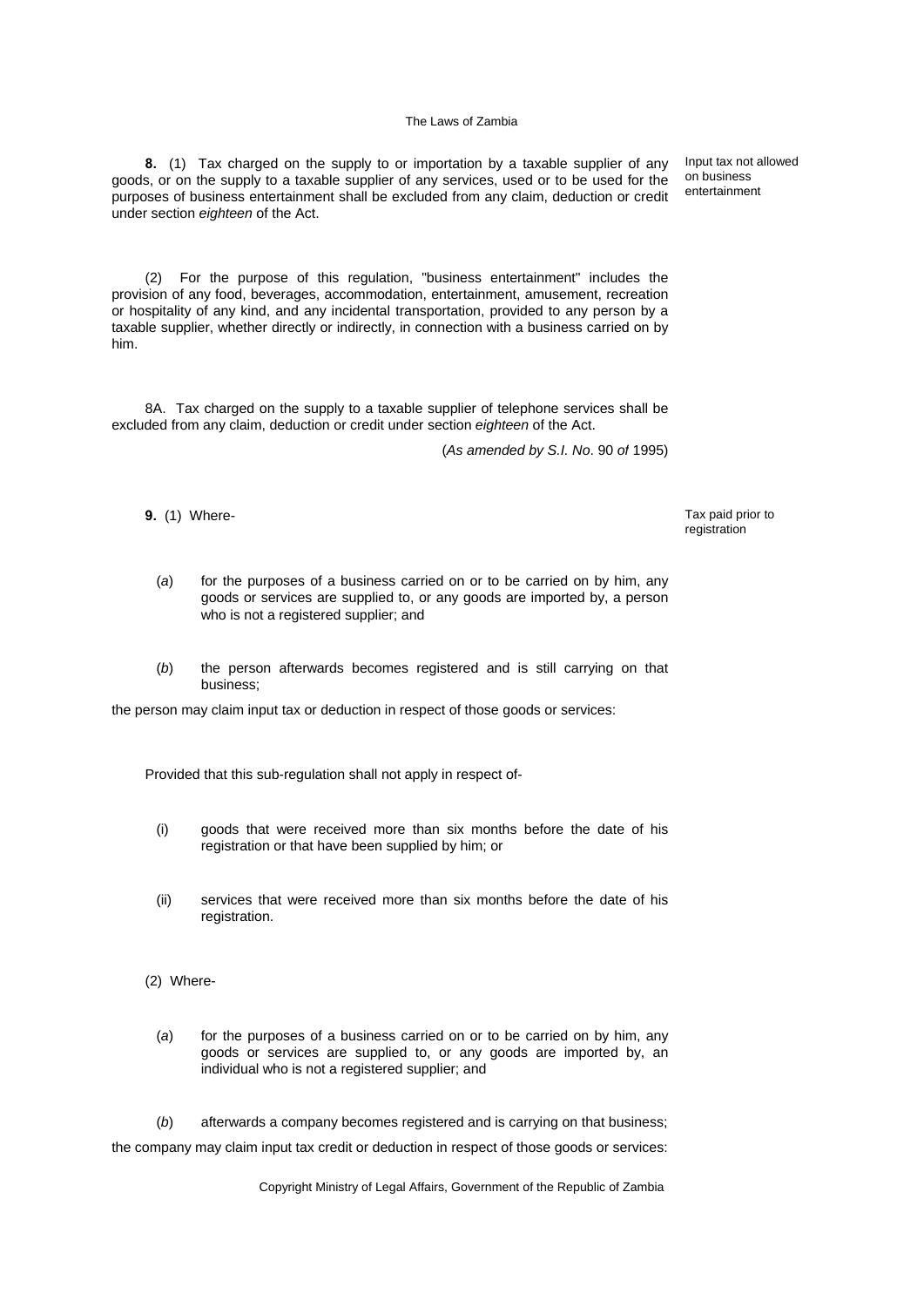Provided that this sub-regulation shall not apply in respect of-

- (i) goods that were received more than six months before the date of registration of the company or that have been supplied by him or the company; or
- (ii) services that were received more than six months before the date of registration of the company.

(3) An amount of tax paid by a promoter of a company in respect of goods or services supplied to him in connection with the formation of the company may, subject to conditions imposed by the Commissioner-General, be claimed by the company as input tax as if the amount has been paid by the company on supplies effected to it for the purpses of a business carried on by it in the first month after its registration:

Provided that this sub-regulation shall not apply in relation to tax paid in respect of the supply of any services earlier than six months prior to the date of registration of the company concerned.

(4) A registered supplier, whether individual or corporate, taking the benefit of this regulation shall retain and produce all such records, invoices, accounts, and other information relating to the supply or importations as the Commissioner-General may require for the period prescribed by or under sub-section (1) of section *forty-two* of the Act.

(5) A claim under this regulation shall be allowed only to the extent and subject to the conditions prescribed by or under section *eighteen* of the Act in relation to input tax generally.

- (6) Without limiting the generality of sub-regulation (5)-
	- (*a*) where the supplier is not in possession of documentary evidence as prescribed for the purposes of sub-section (3) of section *eighteen* of the Act, the claim shall be disallowed; and
	- (*b*) a claim may be partly disallowed by rules of apportionment prescribed under that section and applying to the supplier's business.

#### PART IV

### MISCELLANEOUS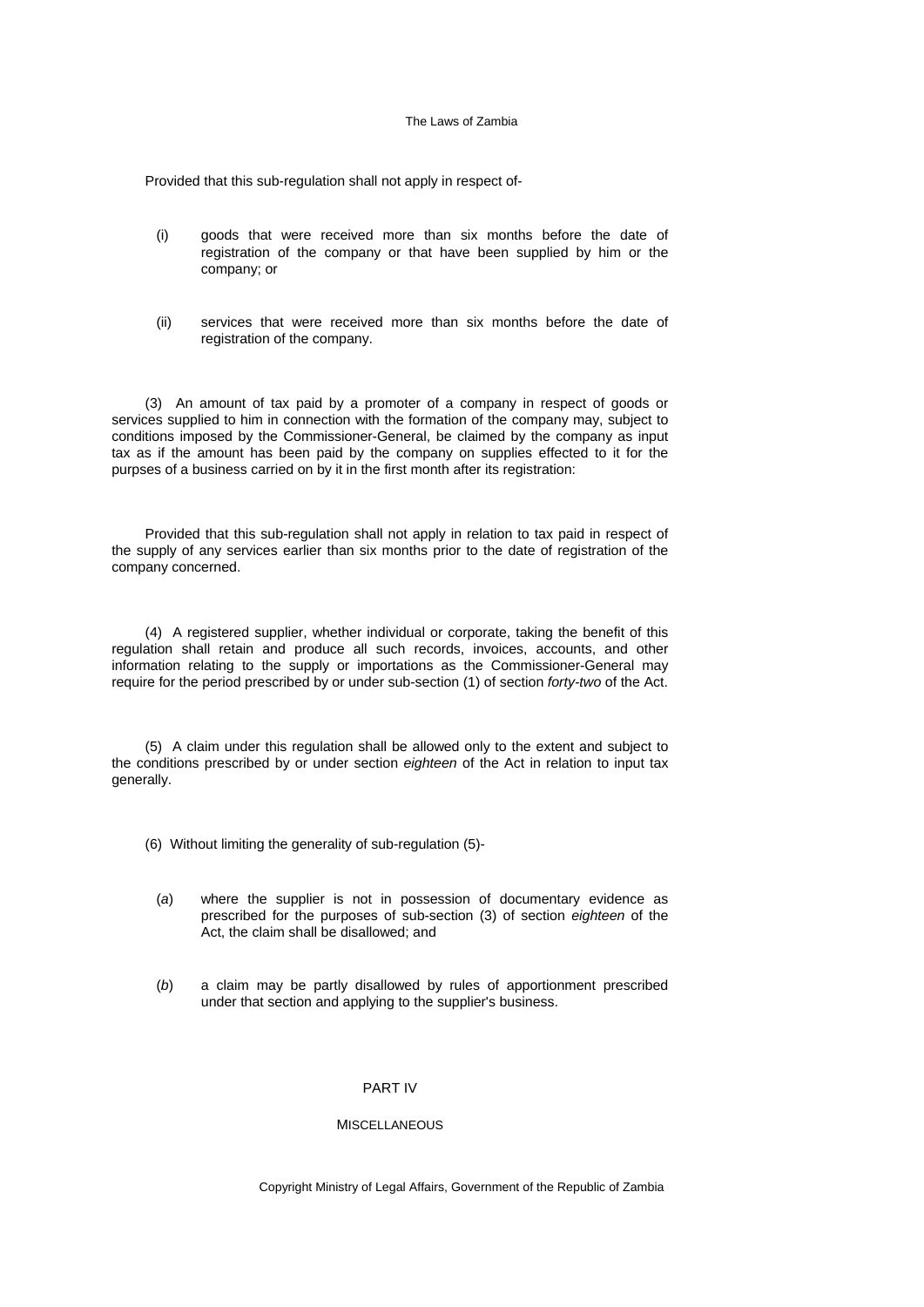**10.** (1) A registred supplier who ceases to make taxable supplies, or whose taxable turnover falls below the turnover figure for the time being in force under sub-section (1) of section *twenty-eight* of the Act or, as the case may be, under sub-section (3) of section *fifty-three* of the Act, ceases to be liable to be registered.

(2) A registered supplier to whom sub-regulation (1) applies shall, within thirty days of ceasing to be liable to be registered, notify the Commissioner-General in writing of that fact, providing such information as the Commissioner-General may require; and the Commissioner-General may cancel the supplier's registration.

(3) Notice of cancellation shall be served on the supplier concerned.

(4) A registered supplier who fails to notify the Commissioner-General as required by this regulation shall be guilty of an offence and shall be liable on conviction to a fine not exceeding ten thousand penalty units.

**11.** (1) This regulation applies where a registered supplier (in this regulation referred to as "the transferor") assigns his business, or a part of the business capable of separate operation, to another supplier (in this regulation referred to as "the transferee") as a going concern. Transfer of a business

(2) Where a business or part of a business is transferred, then for the purpose of determining whether the transferee is liable to be registered, the taxable turnover of the business or part transferred shall be added to the turnover of any business carried on by the transferee.

(3) Any liability of the transferor under the Act subsisting immediately before the transfer takes effect (other than any criminal liability already incurred by the transferor), including any liability-

(*a*) to keep and preserve, or to produce, any records or accounts;

- (*b*) to furnish a tax return; or
- (*c*) to pay any tax or interest under the Act; or
- (*d*) to comply with any requirement made in particular in respect of the business by the Commissioner-General;

shall, on and from the transfer, and without affecting such liability of the transferor, subsist to the like extent and severally against the transferee.

De- registration of suppliers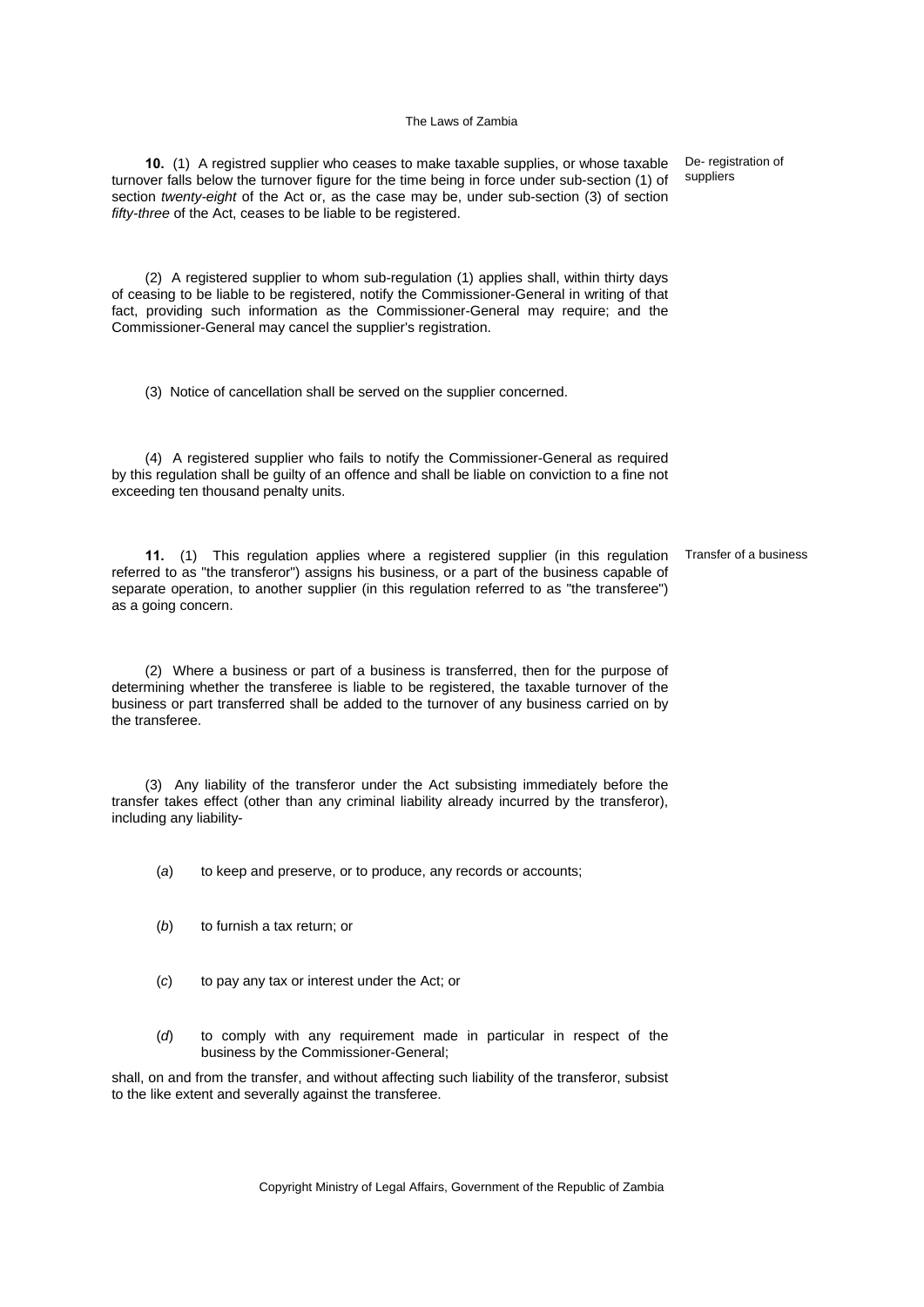(4) No tax shall be charged or input claimed in respect of the transfer where the transferee is registered.

(5) Except to the extent that, upon the written request of both parties, the Commissioner-General otherwise determines, any entitlement under the Act to credit or repayment of input tax that, immediately before the transfer takes effect, was vested in the transferor shall be extinguished so far as the transferor is concerned but shall vest in and become the entitlement of the transferee.

(6) A transferor who fails to notify the Commissioner-General of the fact of a transfer within thirty days after it takes effect shall be guilty of an offence and shall be liable on conviction to a fine not exceeding ten thousand penalty units.

**12.** (1) Where a taxable supplier does not have a business establishment in Zambia Tax agents or, in the case of an individual or partnership, does not have a usual place of residence in Zambia, the Commissioner-General may request the taxable supplier to apppoint another person resident in Zambia (in this regulation referred to as the "tax agent") to act on his behalf in matters relating to tax.

(2) If the Commissioner-General accepts the appointment of a tax agent, any liability of the taxable supplier under the Act (other than any liability subsisting before his appointment) including any liability-

- (*a*) to keep and preserve, or to produce, any records or accounts;
- (*b*) to furnish a tax return; or
- (*c*) to pay any tax or interest under the Act; or
- (*d*) to comply with any requirement made in particular in respect of the business by the Commissioner-General;

shall, on and from his appointment, and without affecting such liability of the taxable supplier, subsist to the like extent and severally against the tax agent until such time as the Commissioner-General accepts another appointment.

**13.** (1) The Commissioner-General shall issue to a registered supplier a certificate of registration containing such particulars as the Commissioner-General may determine. Certificate of registration

(2) A registered supplier shall display the certificate in some prominent place at h is principal place of business.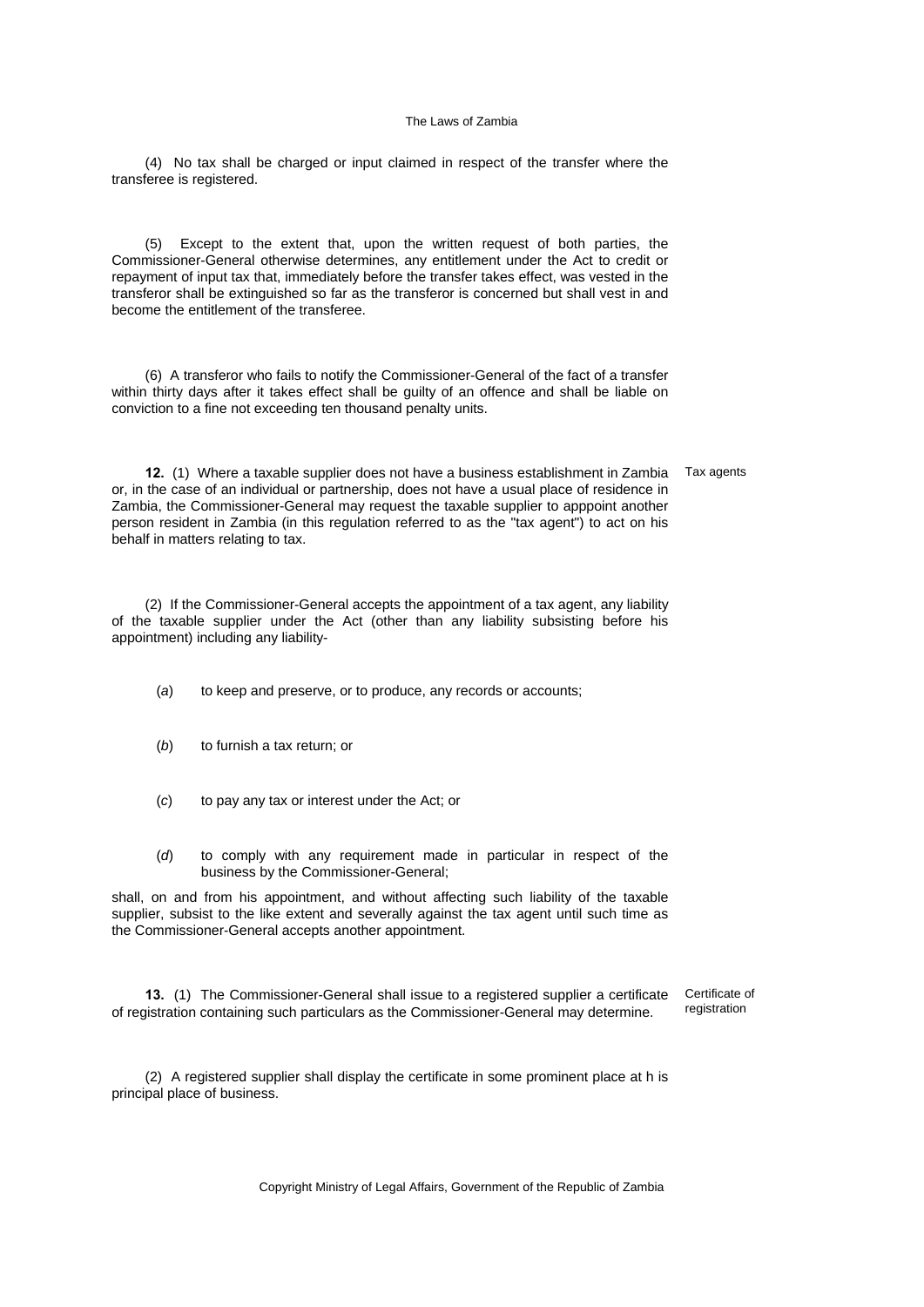(3) A certificate of registration shall not be capable of assignment or transfer, and shal be surrendered to the Commissioner-General on demand.

14. Any notice or other document required or authorised to be given under the Act Serving of notice or any statutory instrument made thereunder may be given-

- (*a*) by delivering it to the person to whom it is directed;
- (*b*) by leaving it at the usual or last known place of abode of that person;
- (*c*) by sending it in a prepaid registered letter addressed to that person at his usual or last known place of abode, place of business or postal address;
- (*d*) in the case of a company, be delivering it to the secretary of the company at its registered or principal office, or by sending it in a prepaid registered letter addressed to the secretary of the company at that office; or
- (*e*) Where-
	- (i) the notice is to be given to a person in his capacity as the holder of any interest in land; and
	- (ii) it is not practical, after reasonable inquiry, to ascertain the person's name or address;

 by addressing the notice to the person having that interest in the premises (specifying the premises and the interest concerned) and by delivering it so some person on the premises, or if there is no person on the premises to whom it can be delivered, by affixing it, or a copy of it, to some conspicuous part of the premises.

#### PART V

## PENALTIES

**15.** (1) A person who-<br> **15.** (1) A person who-

contravention of rules

- (*a*) being a registered supplier, fails to issue a tax invoice or credit note in the circumstances and containing the particulars required by rule *three*, *four* or *five* of the Value Added Tax General Rules;
- (*b*) being a registered supplier, fails to notify the Commissioner-General, under Rule *sixteen* of those Rules,. of a change in circumstances within the time allowed under those Rules; or
- (*c*) not being a registered supplier, issues an invoice purporting to be a tax invoice;

shall be guilty of an offence and shall be liable on conviction to a fine not exceeding ten thousand penalty units.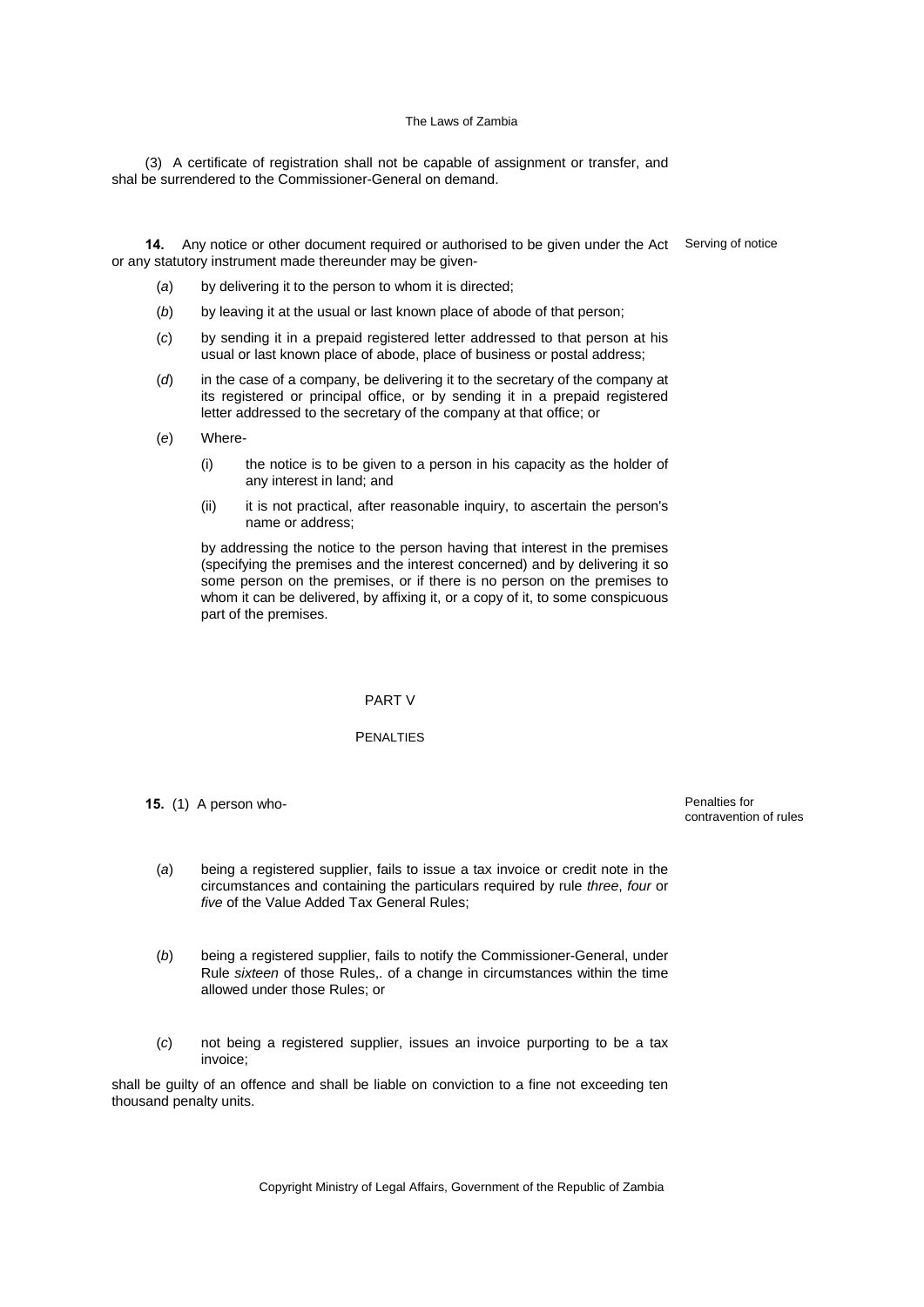(2) A person who contravenes any other provision of the Value Added Tax General Rules shall be guilty of an offence and shall be liable on conviction to a fine not exceeding five thousand penalty units.

| SECTION 15-THE VALUE ADDED TAX (ZERO-RATING) ORDER                                                                                                                                                                                      | Statutory Instrument<br>109 of 1996 |
|-----------------------------------------------------------------------------------------------------------------------------------------------------------------------------------------------------------------------------------------|-------------------------------------|
| Order by the Minister                                                                                                                                                                                                                   |                                     |
| 1. This Order may be cited as the Value Added Tax (Zero-Rating) Order.                                                                                                                                                                  | Title                               |
| 2. In this Order, unless the context otherwise requires-                                                                                                                                                                                | Interpretation                      |
| "designated official" means a person who is confirmed by the ministry responsible<br>for foreign affairs as being accorded rights and privileges under an<br>international agreement;                                                   |                                     |
| "diplomat" means the head of a mission or a member of the diplomatic staff of a<br>mission, of a country accredited to the Republic of Zambia, who is entitled<br>to diplomatic rights and privileges under an international agreement; |                                     |
| "Donor" means an accredited diplomatic mission or aid agency of such a<br>diplomatic mission or any aid agency that may be approved by the<br>Government of the Republic of Zambia;                                                     |                                     |
| "donor funding" does not include funding provided in the form of a loan other than<br>development credit to the Government of the Republic of Zambia;                                                                                   |                                     |
| "eligible goods or services" means goods or services acquired by a diplomat or a<br>designated official for their personal use or enjoyment, or in the<br>performance of their official duties subject to the following limitations;    |                                     |
| in the case of a diplomat, to the extent that the foreign country<br>(a)<br>grants reciprocal privileges to diplomats accredited to that country<br>from Zambia; or                                                                     |                                     |
| (b)<br>in the case of a designated official to the extent allowed by the<br>ministry responsible for foreign affairs;                                                                                                                   |                                     |
| "inclusive tour" means a published package of tourist services booked before a<br>visitor arrives in Zambia, which includes-                                                                                                            |                                     |
| accommodation and any provision of meals; and<br>(a)                                                                                                                                                                                    |                                     |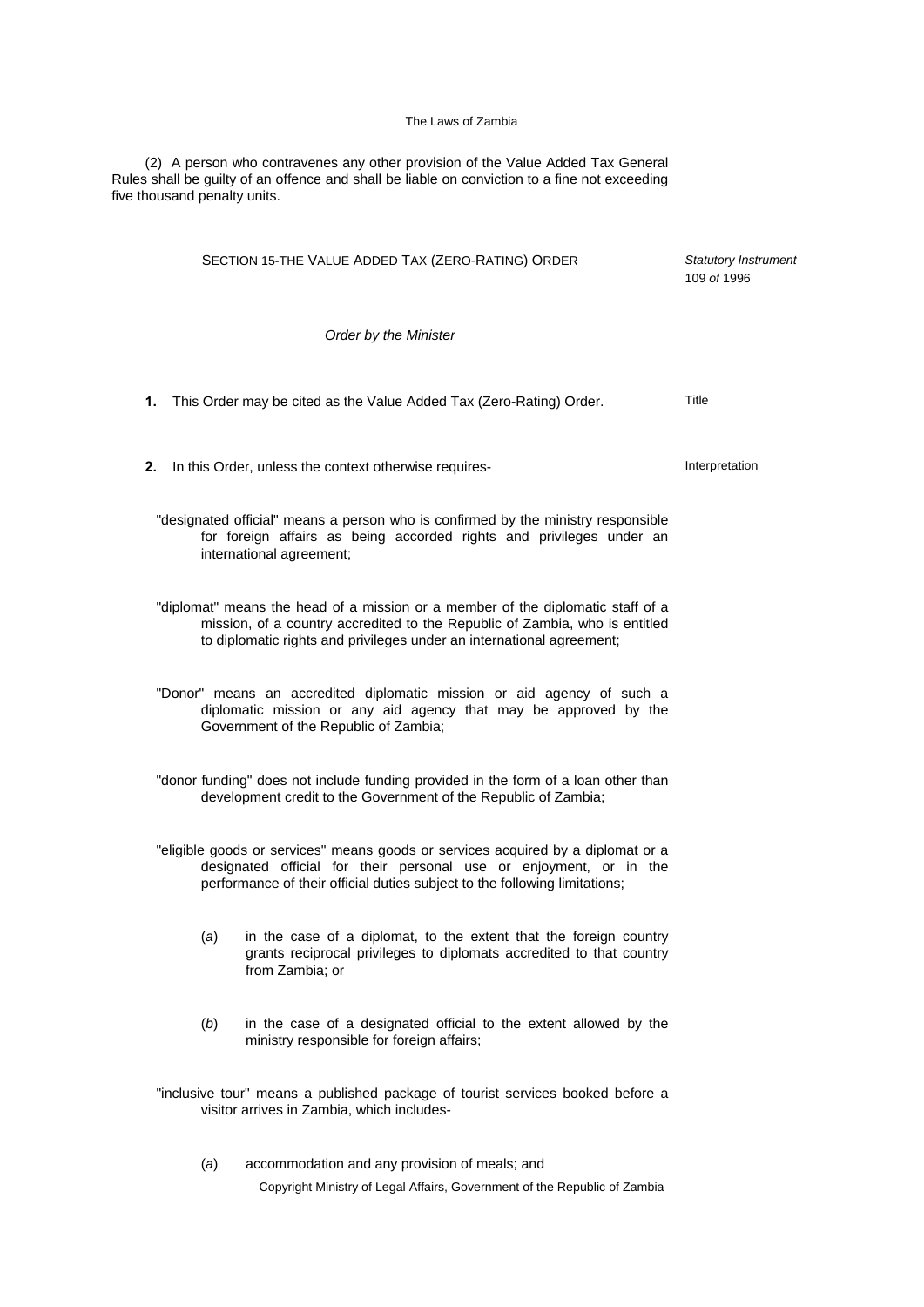- (*b*) other tourist services, not ancillary to accommodation and meals, which account for a significant proportion of the package when sold, or offered for sale, at an inclusive price and when the service covers a period of more than twenty-four hours or includes overnight accommodation;
- "medical supplies and drugs" means any substance or mixture of substances prepared, sold or represented for use in-
	- (*a*) the diagnosis, treatment, mitigation or prevention of a disease, disorder or abnormal physical state, or the symptoms thereof, in man or animal; or
	- (*b*) restoring, correcting or modifying organic functions in man or animal; but does not include preparations, whether or not possessing therapeutic or prophylactic properties, commonly used for toilet purposes or in connection with the care of the human body, whether for cleansing, deodorising, beautifying, preserving or restoring;

"poultry" means chickens, ducks, geese and turkeys;

"technical aid programme or project" means the provision of goods or services under a technical aid agreement or project with the Government of the Republic of Zambia;

"tourist" means a person who is neither a citizen nor a resident of Zambia.

**3.** The Statutory Instruments listed in Part II of the Appendix to this Order are hereby revoked.

Revocation of statutory instruments

## APPENDIX

## REVOKED STATUTORY INSTRUMENTS

| <b>Statutory Instrument</b>                          | Number      |
|------------------------------------------------------|-------------|
| 1. Value Added Tax (Zero-Rating) Order, 1995         | 104 of 1995 |
| 2. Value Added Tax (Zero-Rating) (No. 2) Order, 1995 | 202 of 1995 |
| 3. Value Added Tax (Zero-Rating) Order, 1996         | 61 of 1996  |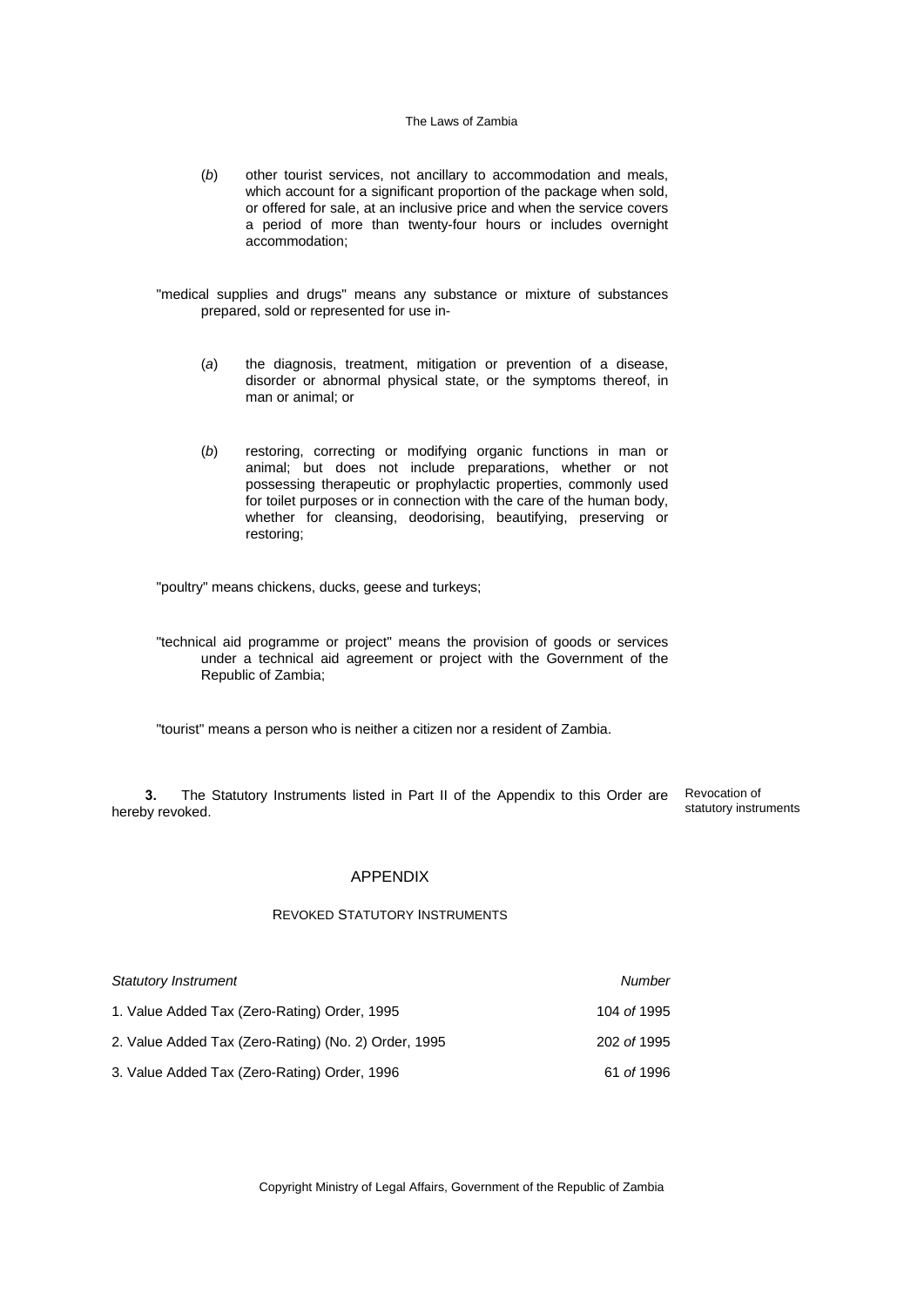*Statutory Instrument* 40 *of* 1997

> specifie supplie

## SECTION 2-THE VALUE ADDED TAX (TAXABLE VALUE) **REGULATIONS**

### *Regulations by the Minister*

**1.** These Regulations may be cited as the Value Added Tax (Taxable Value) Regulations.\*(2) Title

\* The Value Added Tax (Taxable Value) Regulations came into force on 1st April, 1997.

**2.** In these Regulations, unless the context otherwise requires "specified supplies" means the goods set out in the First and Second Schedule to these Regulations. Interpretation

**3.** When specified supplies are supplied by a taxable supplier, the taxable value of such supplies shall be the greater of- Taxabl value o specifie

- (*a*) the taxable value ascertained in accordance with section *ten* of the Act; or supplie
- (*b*) a minimum taxable value set out in the Second Schedule to these Regulations:

 Provided that where the quantity is other than that specified in the Second Schedule, the minimum value shall be determined by the use of the following formula-

quantity x minimum value shown in<br>v shown in the second Schedule quantity shown in the Second Schedule

- **4.** When specified supplies are imported, the taxable value of such supplies shall be the greater of- Taxable value c
	- (*a*) the taxable value ascertained in accordance with sub-section (3) of section *ten* of the Act; or import
	- (*b*) a minimum taxable value set out in the Second Schedule to these Regulations:

 Provided that where the quantity is other than that specified in the Second Schedule, the minimum value shall be determined by the use of the following formula-

quantity shown in the the Second Schedule Second Schedule

quantity x minimum value shown in

\* The Value Added Tax (Taxable Value) Regulations came into force on 1st April, 1997.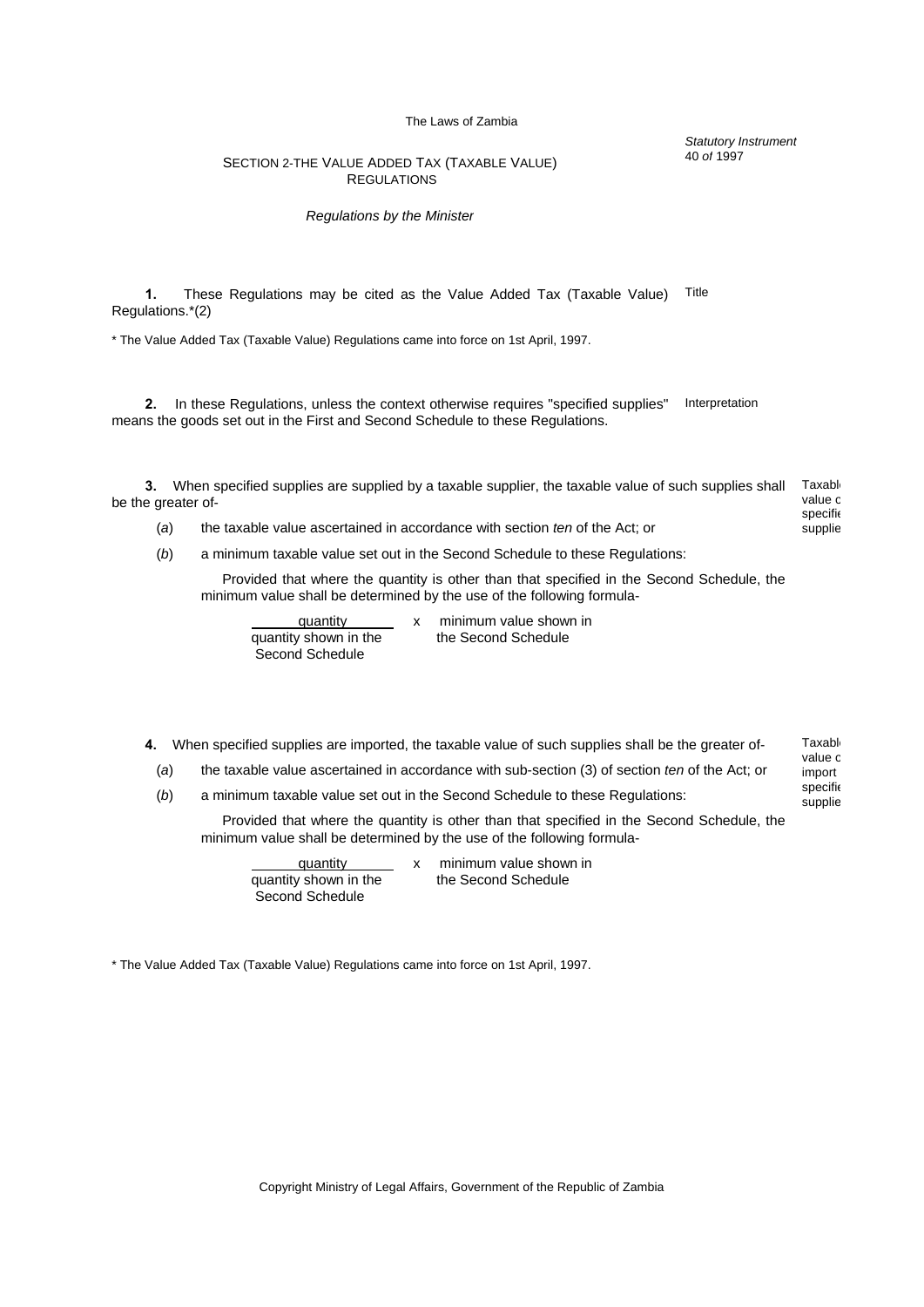# FIRST SCHEDULE

## (*Regulation* 2)

## SPECIFIED SUPPLIES

- 1. Beer, clear and opaque
- 2. Cigarettes

## SECOND SCHEDULE

(*Regulations* 3 *and* 4)

### SPECIFIED SUPPLIES

| Specified<br>Supplies                                                                                         | Quantity                                                                               | Minimum<br>taxable value                                                                 |
|---------------------------------------------------------------------------------------------------------------|----------------------------------------------------------------------------------------|------------------------------------------------------------------------------------------|
| Beer produced in Zambia:                                                                                      |                                                                                        |                                                                                          |
| Mosi beer<br>Ohlsson's beer<br>Rhino beer<br>Ndola Supreme beer                                               | 375 ml bottle<br>375 ml bottle<br>375 ml bottle<br>375 ml bottle                       | K700<br>K800<br>K700<br>K800                                                             |
| Opaque beers:                                                                                                 |                                                                                        |                                                                                          |
| 1. 1 litre carton<br>2. Per litre of bulk quantity                                                            |                                                                                        | K600<br>K300                                                                             |
| Imported beers:                                                                                               |                                                                                        |                                                                                          |
| 1. Ohlsson's<br>2. Others<br>3. Others<br>4. Others                                                           | 330 ml bottle<br>375 ml bottle<br>330 ml can<br>750 ml bottle                          | K <sub>1</sub> ,500<br>K <sub>1</sub> ,500<br>K <sub>1</sub> ,500<br>K <sub>2</sub> ,600 |
| Cigarettes produced in Zambia:                                                                                |                                                                                        |                                                                                          |
| 1. Guards<br>2. Rothmans<br>3. Peter Styversant<br>4. Planters leaf<br>5. Other brands<br>Cigarettes imported | packet (20)<br>packet (20)<br>packet (20)<br>packet (10)<br>packet (20)<br>packet (20) | K514<br>K850<br>K742<br>K167<br>K900<br>K1,200                                           |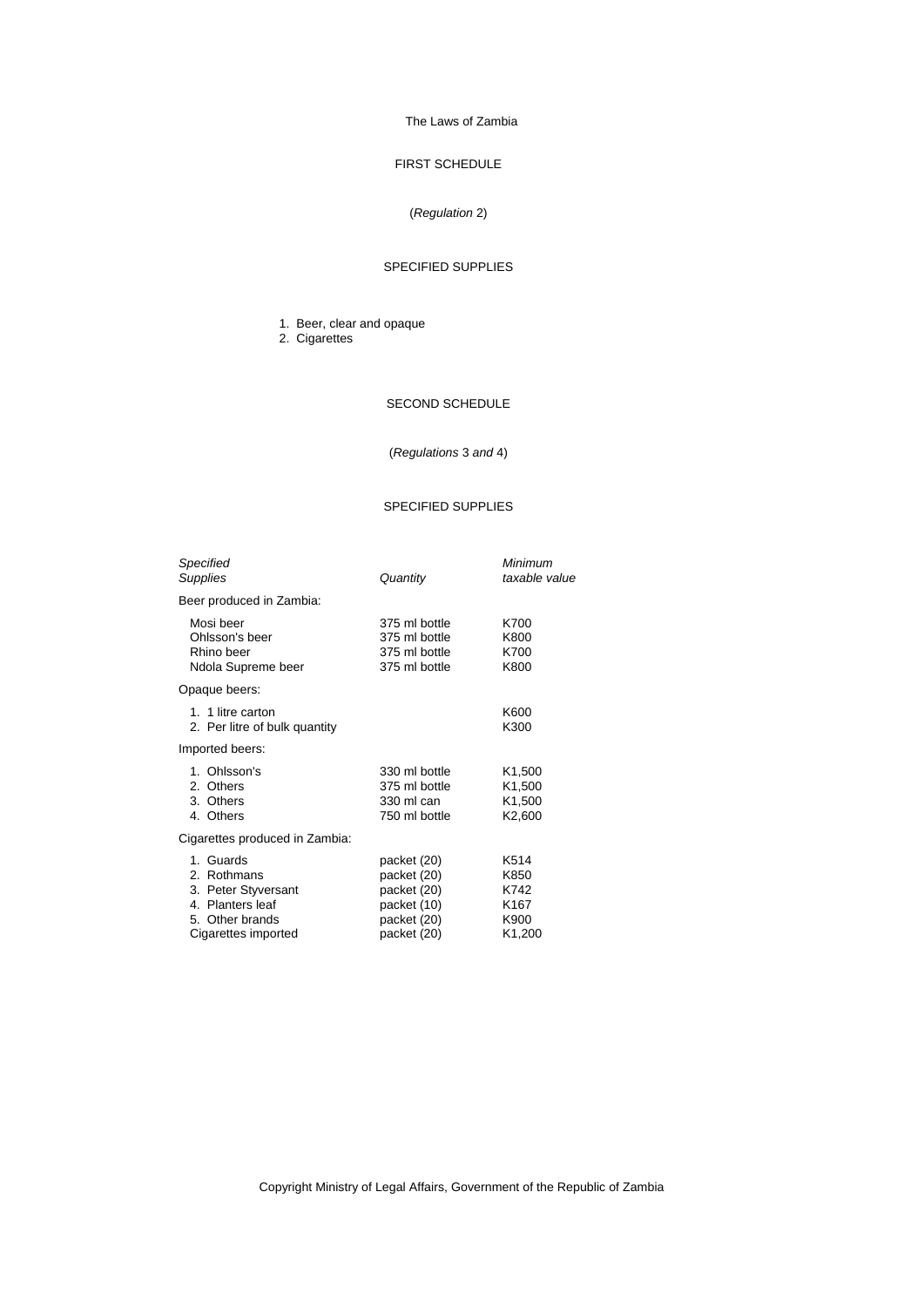SECTION 30-THE VALUE ADDED TAX (APPEALS TRIBUNAL) REGULATIONS

*Regulations by the Minister* 

## PART I

## PRELIMINARY

**1.** These Regulations may be cited as the Value Added Tax (Appeals Tribunal) Regulations.

**2.** In these Regulations, unless the context otherwise requires- **Interpretation** 

- "deputy member" means a deputy member appointed under section (4) of section *thirty* of the Act;
- "member" means a member appointed under subsection (1) of section *thirty* of the Act;
- "Registrar" means the Registrar referred to in subsection (5) of section *thirty* of the Act.

## PART II

# MEMBERSHIP OF THE TRIBUNAL

- **3.** A member or deputy member shall have the following qualifications:
	- (*a*) he must be a citizen of Zambia; and
	- (*b*) he must be under the age of sixty-five years:

 Provided that a member shall not be qualified for appointment as Chairman or Deputy Chairman unless the member is a legal practitioner who has practised in Zambia for at least five years.

PART III

## ADMINISTRATION

Copyright Ministry of Legal Affairs, Government of the Republic of Zambia

Qualifications

*Statutory Instrument* 169 *of* 1995

Title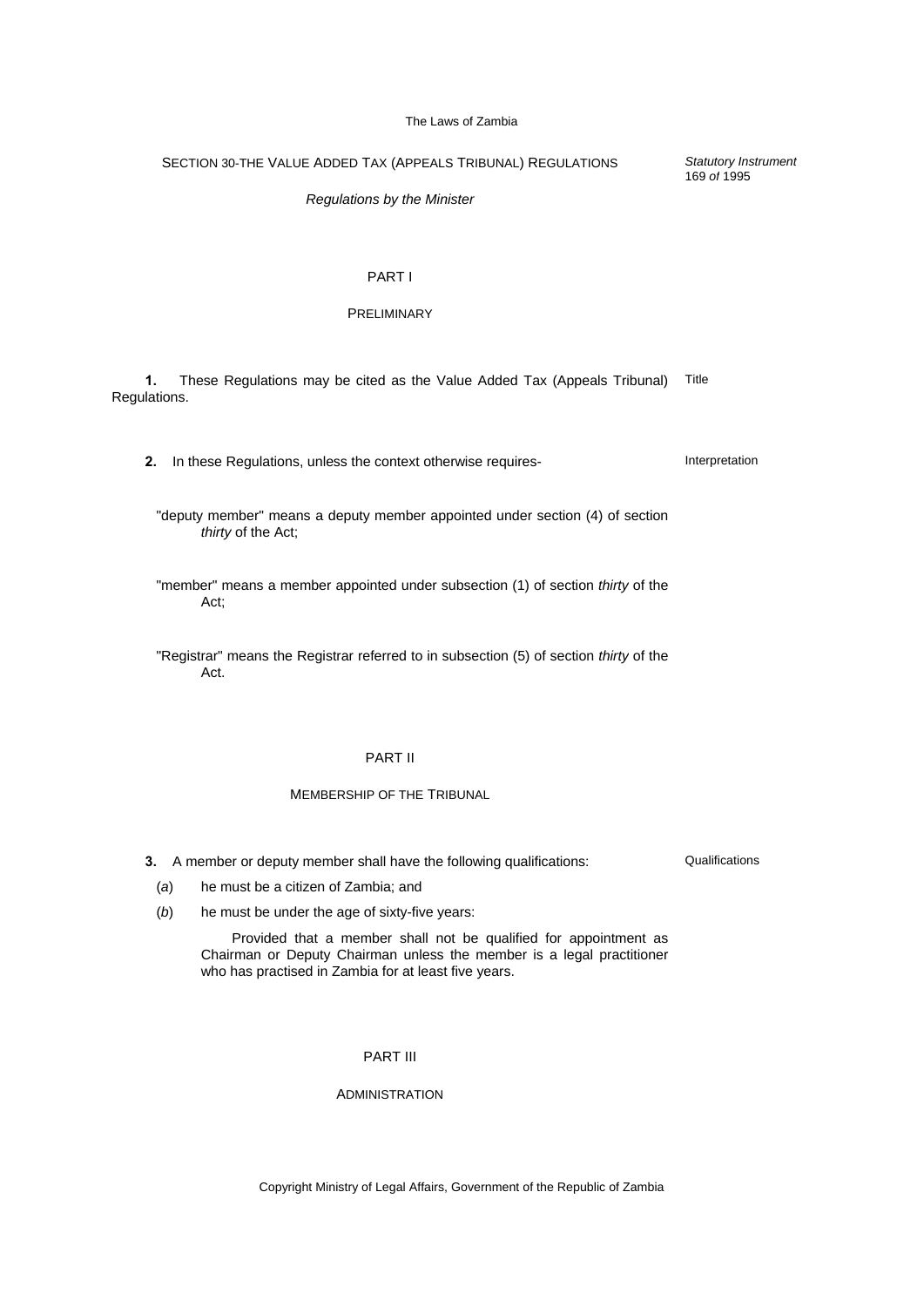**4.** (1) The Registrar shall be responsible, under the direction of the Chairman, for the effective and efficient provision of such administrative support as may be necessary to enable the Tribunal to carry out its functions, including the management and organisation of support procedures and support staff, the provision of suitable accommodation and other facilities required for sittings of the Tribunal.

(2) Without limiting the generality of sub-regulation (1), the Registrar shall be responsible for ensuring:

- (*a*) that notices, summons, or other documents are served not less than seven days before the date of hearing;
- (*b*) that the requirements of subsection (2) of section *thirty-one* of the Act are met in relation to an appeal, subject to any decision by the Tribunal under subsection (3) of that section;
- (*c*) that the dates and times for a hearing are set down; and
- (*d*) that the decisions of the Tribunal are sent to parties to an appeal, and published in the *Gazette* within a period of fourteen days from the date the decision was made.

(3) The Registrar may, subject to the consent of the Chairman, delegate such of his functions as he thinks fit to any member of the staff of the Tribunal.

## PART IV

### PROCEEDINGS OF THE TRIBUNAL

**5.** (1) Appeals shall be heard by the three persons being members or deputy Quorum members sitting together.

(2) The Chairman, or in his absence the Deputy Chairman shall preside over the sittings of the Tribunal.

(3) The determination of any matter before the Tribunal shall be according to the opinion of the majority of the members of the Tribunal considering or hearing the appeal.

(4) A member shall not sit or act as a member of the Tribunal if he has any interest, direct or indirect, personal or pecuniary, in any matter before the Tribunal.

**6.** (1) An appeal to the Tribunal shall be made in writing and shall provide-<br> **6.** (1) An appeal to be in writing

Copyright Ministry of Legal Affairs, Government of the Republic of Zambia

Functions of Registrar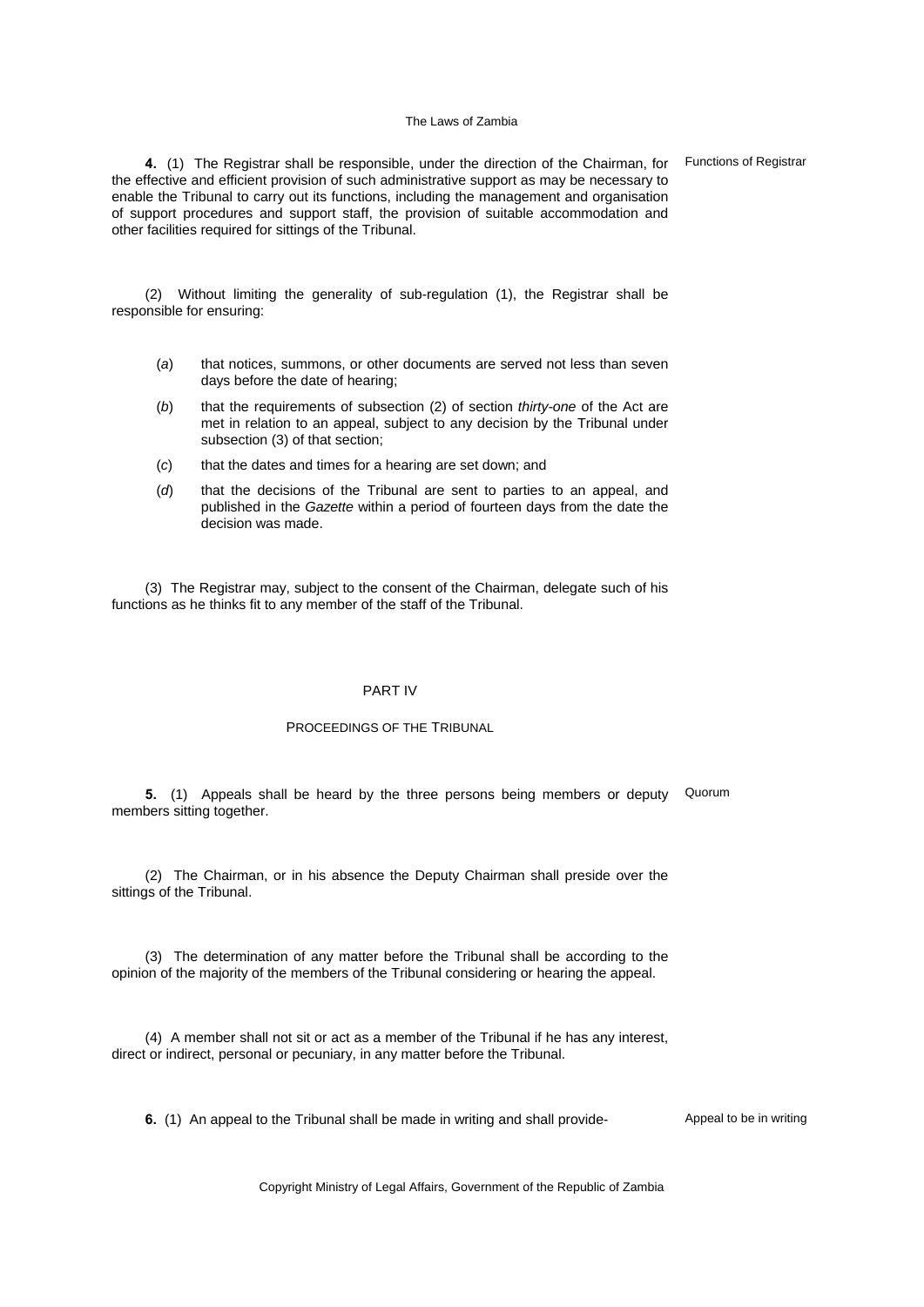- (*a*) details of the decision against which the appeal is made;
- (b) the date of the decision;
- (*c*) the office giving the decision;
- (*d*) the grounds for appeal; and
- (*e*) such other information as the Tribunal shall prescribe.

(2) An appeal shall be lodged with the Tribunal within thirty days from the date of the decision or determination by the Commissioner-General.

**7.** (1) Subject to sub-regulation (2) the Registrar shall acknowledge receipt of the appeal, in writing, and copy all documents to the Commissioner-General, within seven days of receipt thereof. Acknowledge-ment appeal

(2) If the appeal is lodged after expiry of the time limit prescribed in Regulation 7, or if the appeal does not lie with the Tribunal, the Registrar shall so advise the appellant, copying the correspondence and documents to the Commissioner-General, within seven days of receipt thereof.

**8.** (1) The Commissioner-General shall, within thirty days of receipt of appeal documents under sub-regulation (1) of Regulation 8, lodge with the Tribunal a written statement of the cases setting out the facts and reasons for the disputed decision. Commissioner's statement of case

(2) The Registrar shall acknowledge receipt of the statement of the case and copy all documents to the appellant, within seven days of receipt thereof.

**9.** The Tribunal may at any time direct that the statement of the case, or other document relevant to the appeal proceedings be amended in such terms as they think fit. Amendment

**10.** (1) A party to an appeal shall within thirty days lodge with the Tribunal a list of Documents all documents the party proposes to produce at the hearing.

(2) The Registrar shall acknowledge receipt of the list and shall send a copy to the other party within seven days of receipt thereof.

(3) The Tribunal may require any person who it believes has in that person's possession documents which may assist the Tribunal in its deliberations, to produce those documents.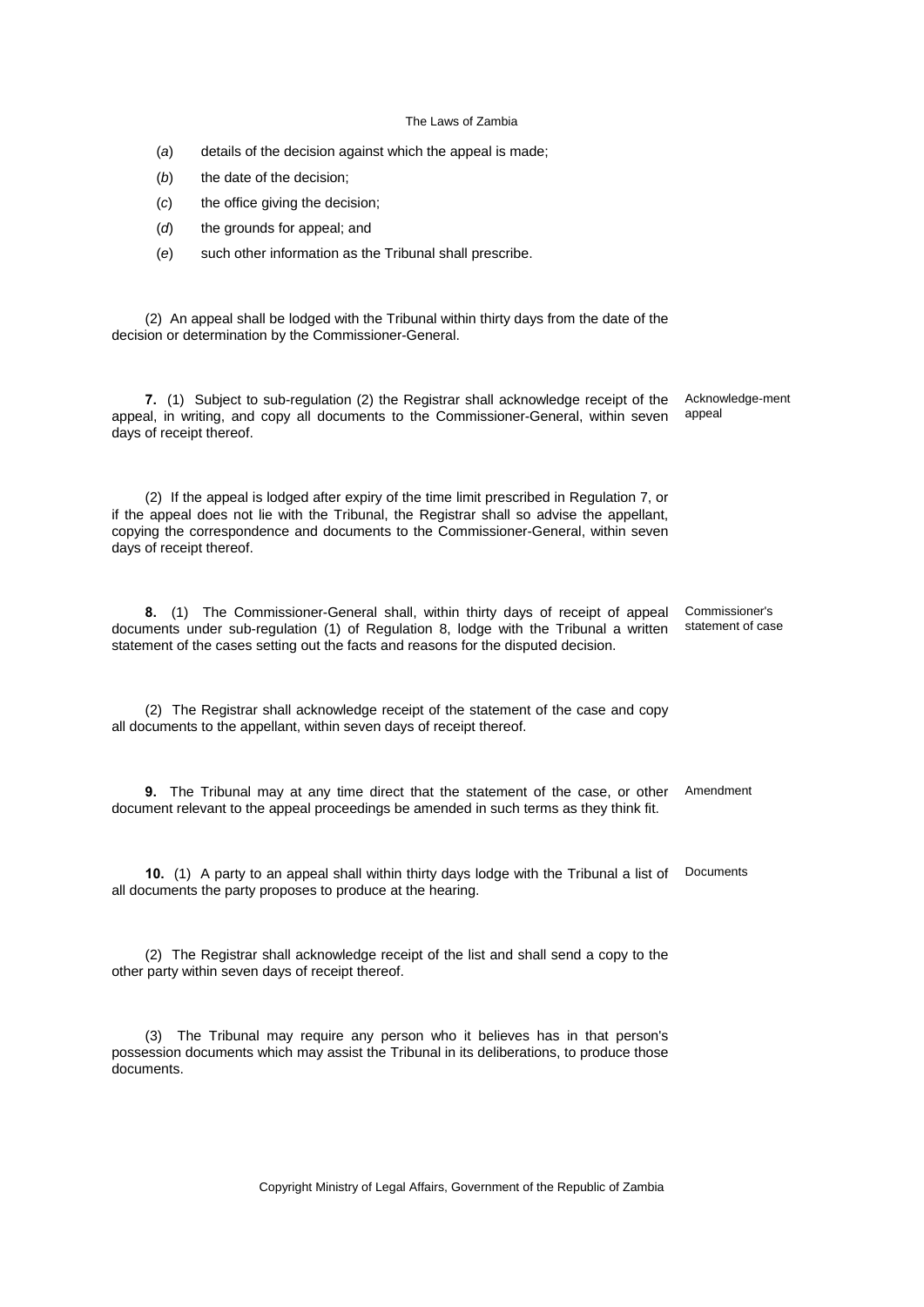**11.** (1) An appellant may withdraw an appeal or the Commissioner-General may withdraw the decision against which the appellant is appealing any time before or during the hearing, in writing, and the Registrar shall send a copy of the withdrawal and any other documents to the other party within seven days of receipt of such withdrawal. Withdrawal of an appeal (2) Withdrawal of an appeal or decision shall not prevent a party from applying for costs. **12.** The Tribunal may, on application by a party to an appeal, extend the time limit prescribed for lodging an appeal for a period of twenty-one days. Power to extend time limit **13.** (1) The Registrar shall advise all parties to an appeal, in writing, of the time and place of the hearing, and shall give the parties not less than fourteen days notice. **Hearing** (2) A hearing shall be in public unless, on application by a party to the appeal, the Tribunal directs that the appeal, or part of it, shall be heard in camera. (3) An appellant may appear in person at a hearing or be represented by any person that person may appoint, and the Commissioner-General may be represented by any person the Commissioner-General may appoint for the purpose. (4) If a party to an appeal or that party's representative fails to appear at the hearing the Tribunal shall proceed in the manner it thinks fit. **14.** (1) The Tribunal may call any person to attend a hearing and give evidence if Witnesses the Tribunal believes that evidence will assist its deliberations. (2) A witness attending a Tribunal hearing shall be paid allowances and expenses at the rates specified by the Registrar. (3) Any person who- (*a*) being required to attend the proceedings in the manner provided in this Part, fails without reasonable excuse, to attend; (*b*) being summoned to produce any document, book or paper, in that person's possession or under that person's control, fails to produce the same; and (*c*) refuses to answer any question put to that person by the Tribunal; shall be guilty of an offence and liable to a fine not exceeding one thousand penalty units.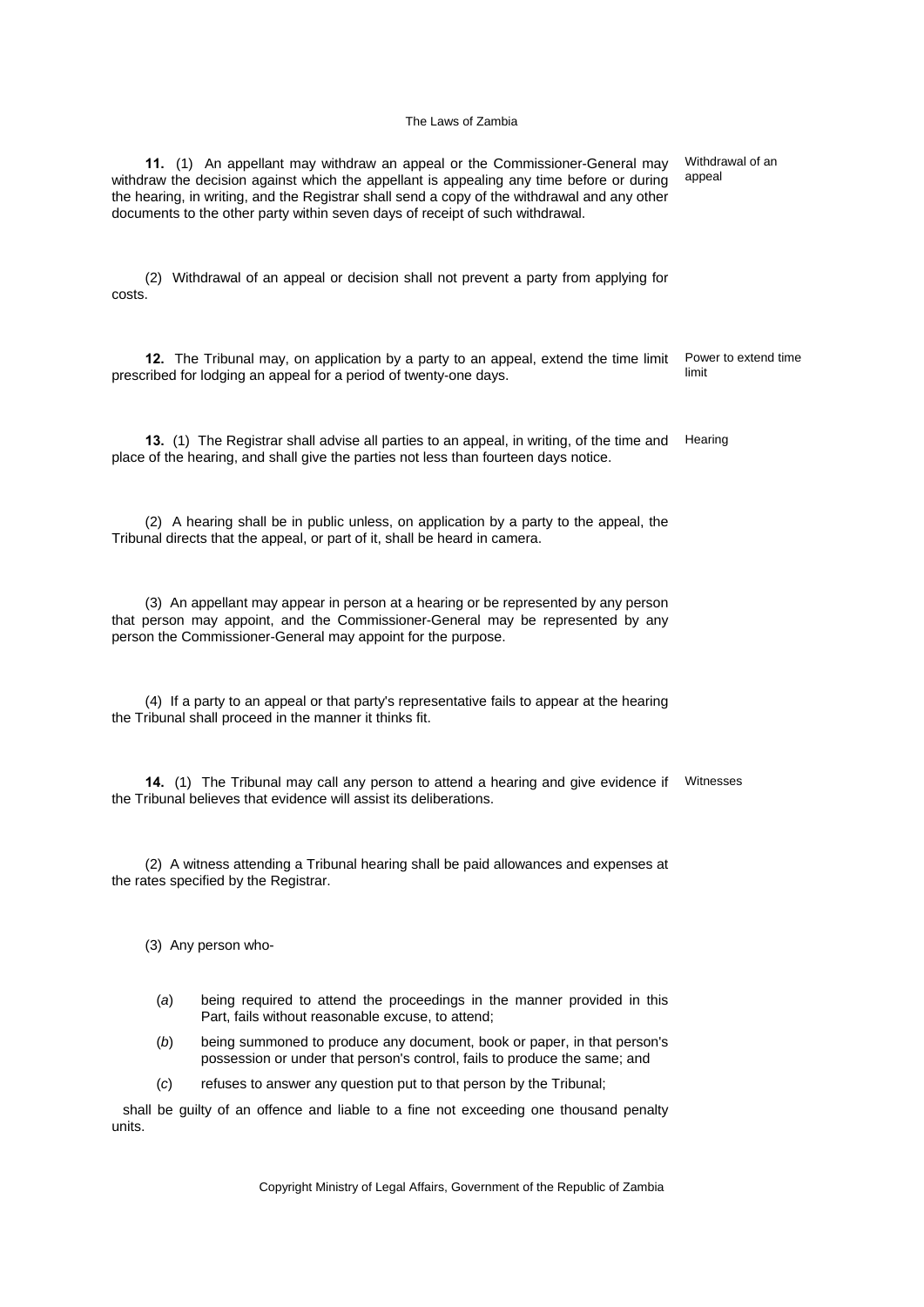## PART V

### COSTS

**15.** (1) The Tribunal may award such costs as it considers appropriate to a party to Costs an appeal to be paid to the other party within such period as the Tribunal may prescribe.

(2) The Registrar shall be the taxing officer for the purpose of taxing any costs relating to an appeal.

(3) An appeal against taxation of costs ordered by the Registrar shall be heard by the Chairman or Deputy Chairman sitting alone or with another member or deputy member of the Tribunal.

## PART VI

## **DECISIONS**

**16.** (1) The Tribunal may deliver its decision at the end of a hearing, but in any case the decision shall be put in writing and sent to all parties to the appeal within fourteen days of delivering the decisions. Pronouncement of decisions

(2) The Registrar shall keep copies of all decisions endorsed with date of issue to all parties.

(3) The Registrar shall publish the decision of the Tribunal in the *Gazette* within fourteen days of the decision being delivered.

**17.** Any party aggrieved with any award, declaration or decision of the Tribunal may Appeals to High Court appeal to the High Court.